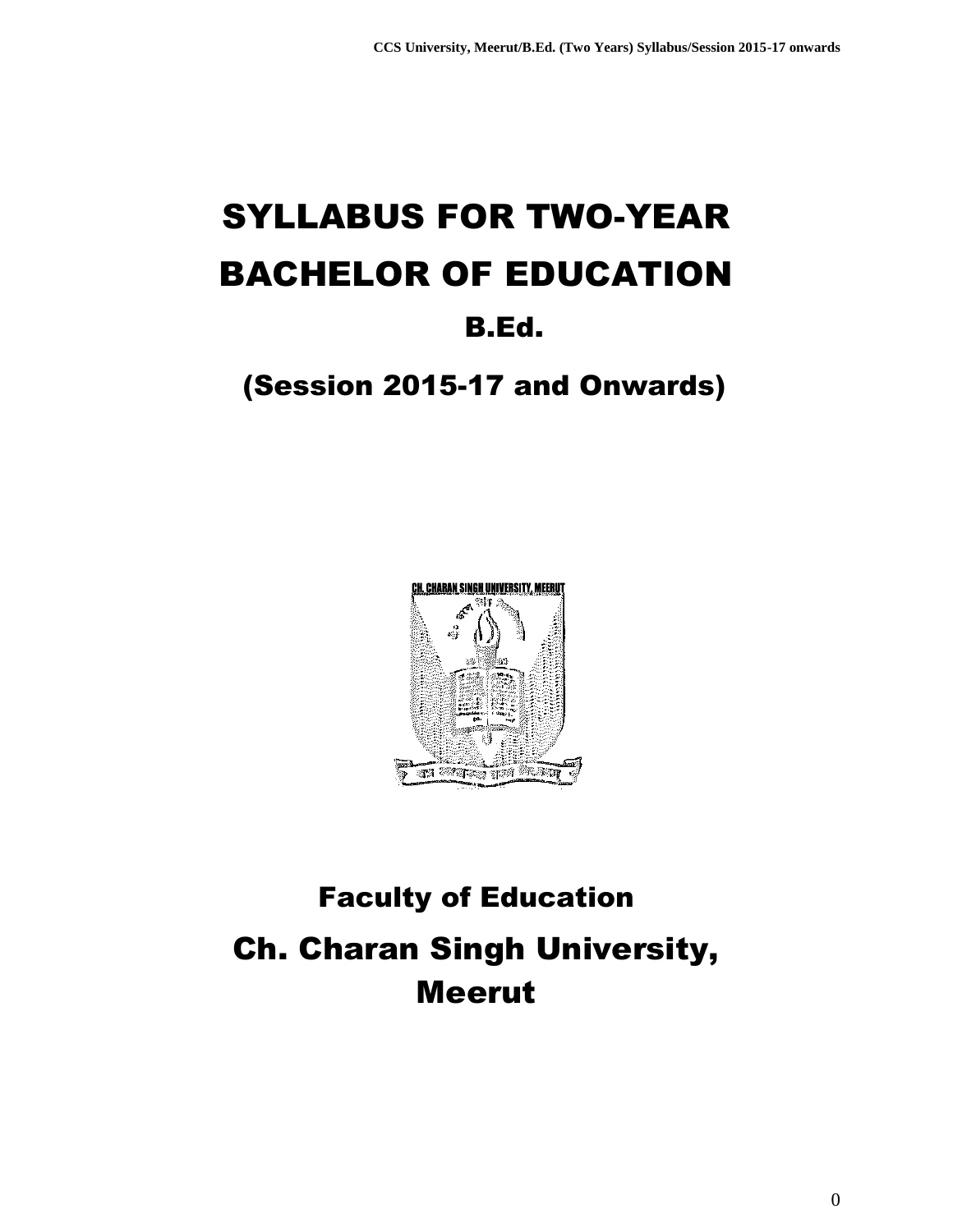## CH. CHARAN SINGH UNIVERSITY, MEERUT FACULTY OF EDUCATION

## SYLLABUS FOR TWO-YEAR BACHELOR OF EDUCATION

The present B.Ed. syllabus for two year programme has been designed on the current guidelines of NCTE, NCERT, UGC and MHRD with the view to make the student-teachers reflective practitioners. The programme is comprised of three broad inter-relatedcurricular areas:-

| Group $(A)$ | Perspectives in Education: Core Courses (CC)            |
|-------------|---------------------------------------------------------|
| Group $(B)$ | Curriculum and Pedagogic Studies: Pedagogy Courses (PC) |
| Group $(C)$ | Experiences for Enhancing Professional Capacities (EPC) |

Transaction of the courses is to be done using a variety of approaches, such as tasks and assignments, projects, group discussion, seminar, interactions with community in multiple sociocultural environments, etc.

## Group (A): Perspectives in Education- Core Courses (CC)

These courses are intended to provide a conceptural understanding of relevant concepts and processes in teacher education and also situate them in the broader perspective of education and development.

#### **CC 1 : Contemporary India and Education**

This course deals with conceptual understanding about issues of diversity, inequality and marginalization in Indian society and the implications for education, with analyses of significant policy debates in Indian education.

#### **CC 2 : Philosophical & Sociological Perspectives of Education**

This course deals with philosophical and sociological issues and provides an opportuniy to understand and reflect on the vision of education as well as cultural context within which education operates.

#### **CC 3 : Growing up as a Learner**

This course deals with individual development, nature and process of learning and an understanding of how learning and cognition are closely inter-related through out individual development process.

#### **CC 4 : Teacher, Teaching and Technology**

This course deals with rules and expectations of teachers in the form of accountability and code of ethics and the nature and various aspects of the teaching process in view of the professional development of the teacher.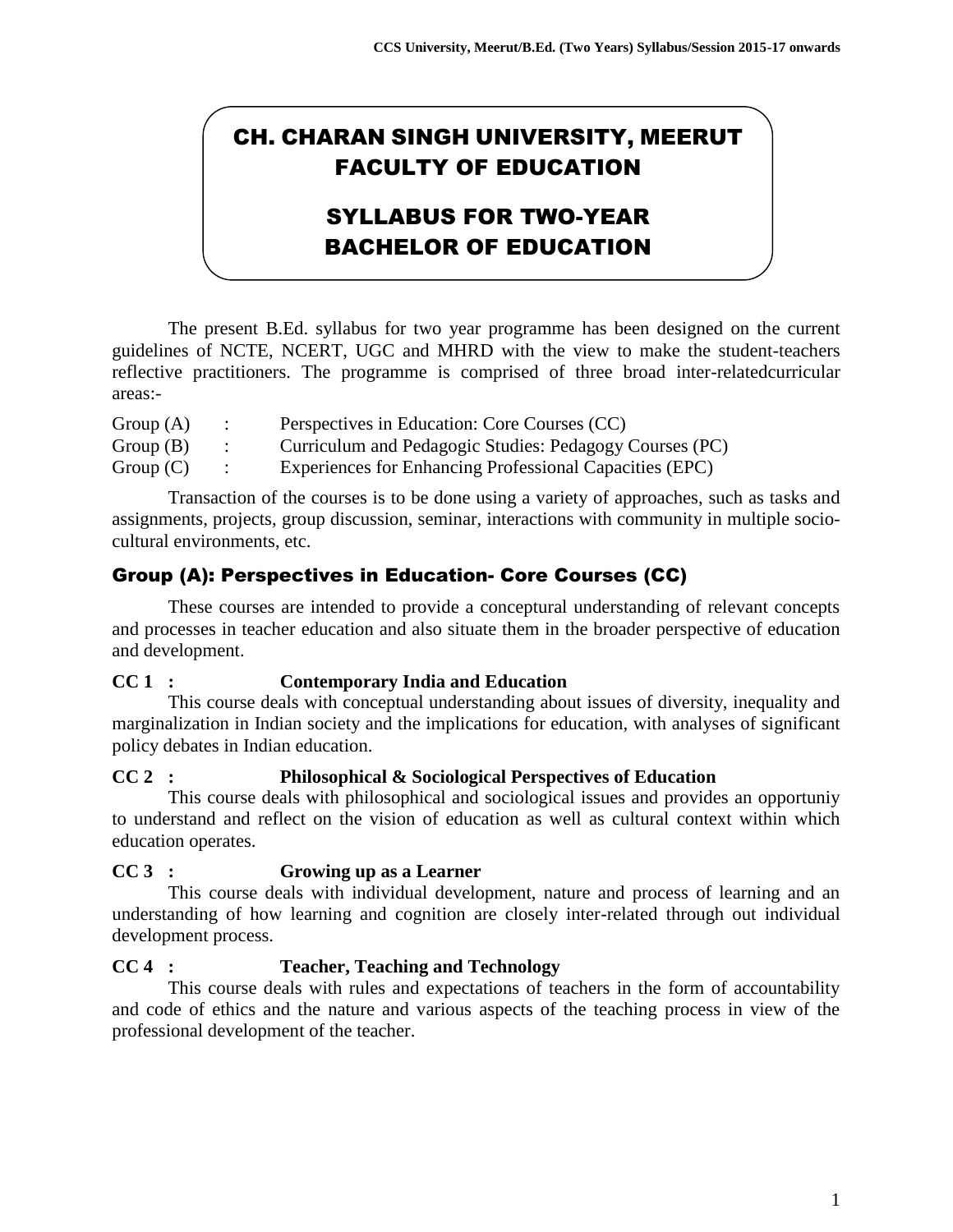### **CC 5 : Creating an Inclusive School**

This course deals with understanding of the cultures, policies and practices that need to be addressed in order to create an inclusive school and identify & utilize existing resourses for promoting inclusive practices.

#### **CC 6 : Gender, School and Society**

This course deals with meaning and experience of being a boy or a girl across different social groups, regions and time-periods. It also deals with gender inequalities through a variety of institutions such as the family, caste, religion, culture, the media and popular culture, law and the state.

#### **CC 7 : Knowledge, Language and Curriculum**

This course deals with meaning, nature and sources of knowledge, to develop the ablity of reading, comprehension and writing skills & to understand concepts and principles of curriculum development.

## Group (B): Curriculum and Pedagogic Studies- Pedagogy Courses (PC)

These courses pertain mainly to help student-teachers become effective teachers. For this, it offers the student-teachers not only reorganize one's previous understanding of one's subject of specialization but also the pedagogy as the integration of knowledge about the learner, the discipline and the societal context of learning, so that they may try out evolving a few learning situations and carry them out both in simulated as well as real situations.

#### **PC 1 & PC 2 : Pedagogy of School Subjects - I & II**

These courses intend to enable student-teachers to recognise the nature of knowledge in various subject areas (Sciences-Physical/Biological/Mathematics, Social sciences, Languages-Hindi/English/Sanskrit) and will help in developing understanding of the pedagogical requirements in various teaching-learning situations. Each student-teacher will take up two subject areas of his/her own choice.

#### **PC 3 : Assessment for Learning**

This course intends to lead to an understanding and appreciation of the relevance of assessment the how and why of it, as well as develop necessary competence in envolving appropriate assessment modes in line with learning objectives. It also clarifies the significant shift in emphasis of the terms 'assessment for learning' as against 'assessment of learning'.

#### **PC 4 : Optional Course – any one of the following**

- i. Educational Administration and Management
- ii. Guidance and Counselling
- iii. Environmental Education
- iv. Computer Education
- v. Health,Physical Education and Yog
- vi. Life Style Management

## **PC 5 : Preparation to Function as a Teacher (Teaching Skills)**

This is visualialised as a shorter-duration initial experience (5 weeks) of student-teachers to train in lesson-planning based on constructivistic approach, micro-teaching skills and playing the role of teacher in simulated condition as well as in real classroom situation. It will help him/her to prepare himself/herself as a teacher possessing teaching skills.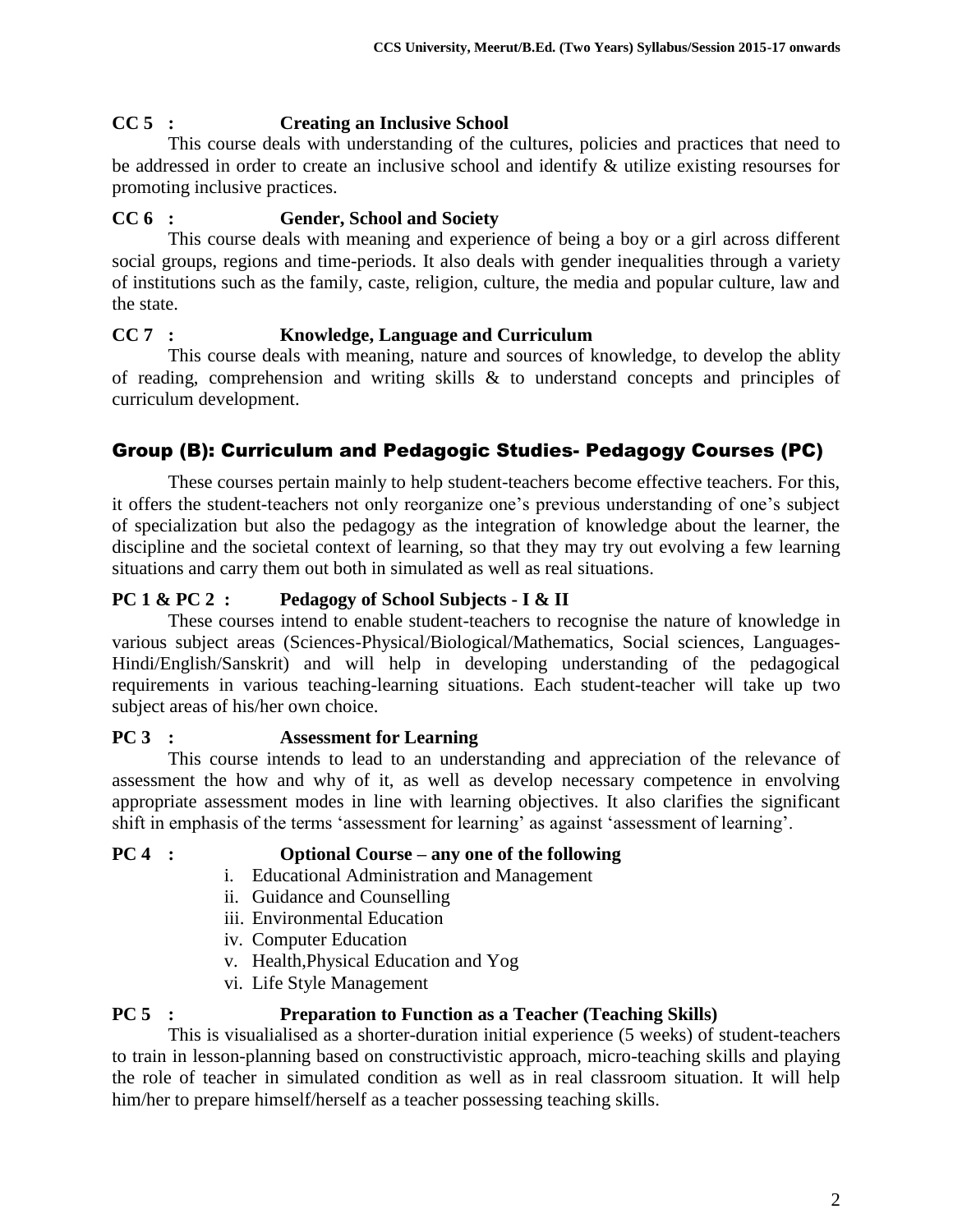#### **PC 6 : School Internship**

This is visualized as a longer-duration field experience (16 weeks) of student-teachers supported by relevant interactive exposures within the school. During this period he/she will teach in the school, observe and participate in the day-to-day functioning of school, prepare a Journal containing day-to-day report about all activites including evaluation tools, and condct an Action Research Project based on any school problem. It will help him/her to become a professional teacher, possessing teaching-competence.

#### Group (C): Experiences for Enhancing Professional Capacities (EPC)

Apart from conceptual and practical learning gained through Core Courses (CC) and Pedagogy Courses (PC), student-teachers need to develop professional competencies and to experience the fact that the teacher is much more than someone who teaches a subject. The teacher is potentially a participant in the wider education system and he/she may play not only a proactive role in the community life of the school but also as an agent of social development and social transformation. It includes a number of experiences that will enhance the capacity of student-teachers in six essential dimensions:

| $EPC 1$ : | <b>Strengthening Language Proficiency</b> |
|-----------|-------------------------------------------|
| $EPC 2$ : | Art and Aesthetics                        |
| $EPC 3$ : | Reading and Reflecting on Texts           |
| $EPC 4$ : | Unerstanding of ICT                       |
| $EPC 5$ : | Scouting and Guiding                      |
| $EPC 6$ : | Working with Community                    |
|           |                                           |

**Task and Assiguments that run through all the courses CC 1-7 and PC 3-4.**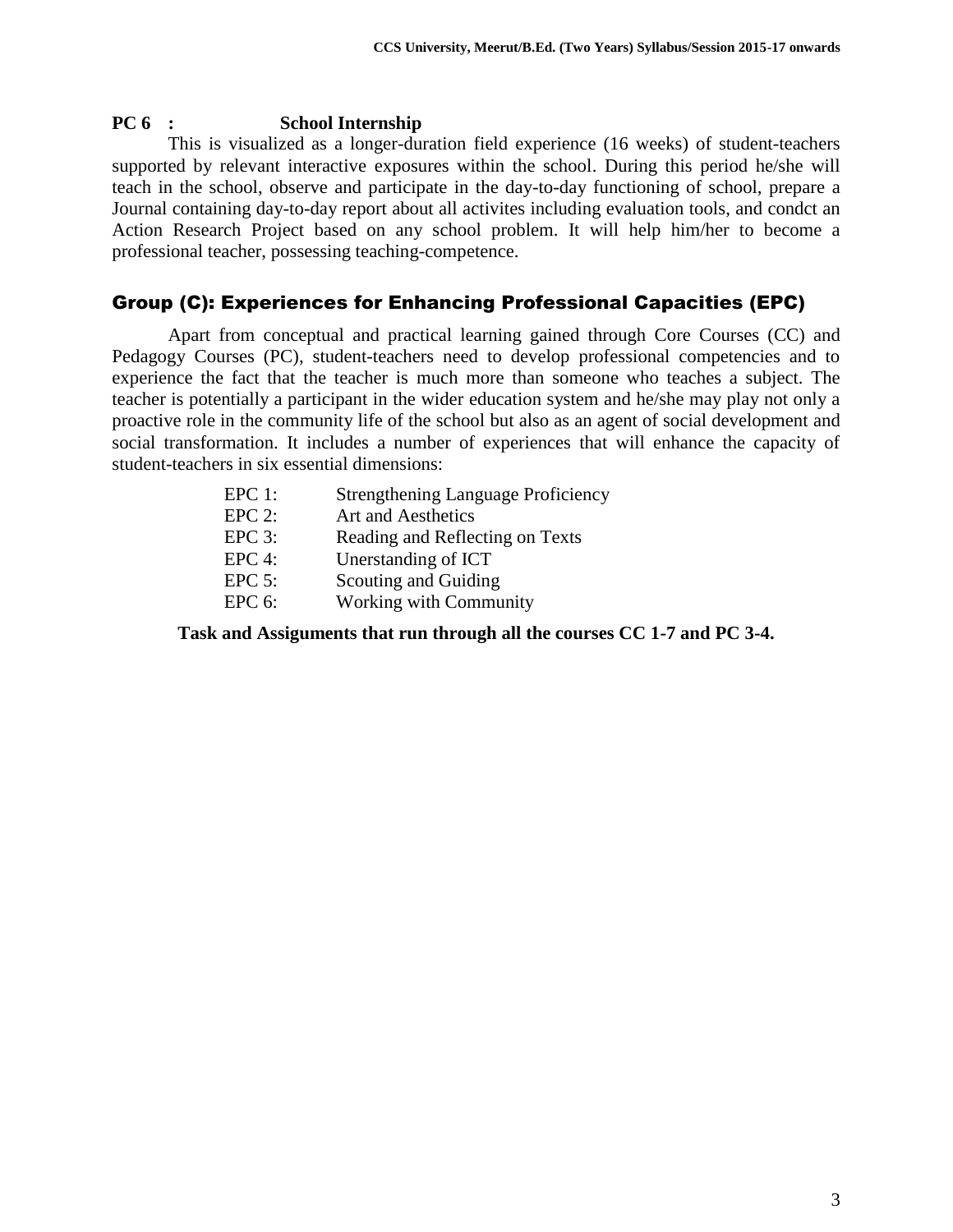|                 | <b>Curriculum Framework for Two-Year B.Ed. Programme</b> |                                                                |           |                         |  |
|-----------------|----------------------------------------------------------|----------------------------------------------------------------|-----------|-------------------------|--|
| Group A:        |                                                          | <b>Core Couerses (CC)</b>                                      | <b>MM</b> | Pds/Wk                  |  |
| CC <sub>1</sub> |                                                          | Contemporary India and Education                               | 100       | 6                       |  |
| CC <sub>2</sub> |                                                          | Philosophical and Sociological Perspectives of Education       | 100       | 6                       |  |
| CC <sub>3</sub> |                                                          | Growing up as a Learner                                        | 100       | 6                       |  |
| CC <sub>4</sub> |                                                          | Teacher, Teaching and Technology                               | 100       | 6                       |  |
| CC <sub>5</sub> |                                                          | Creating an Inclusive School                                   | 50        | $\mathfrak{Z}$          |  |
| CC <sub>6</sub> |                                                          | Gender, School and Society                                     | 50        | $\overline{\mathbf{3}}$ |  |
| CC 7            |                                                          | Knowledge, Language and Curriculum                             | 50        | $\overline{3}$          |  |
|                 |                                                          | $Total =$                                                      | 550       |                         |  |
| <b>Group B:</b> |                                                          | <b>Pedagogy Courses (PC)</b>                                   |           |                         |  |
| PC <sub>1</sub> |                                                          | Pedagogy of a School Subject - I                               | 100       | 6                       |  |
| PC <sub>2</sub> |                                                          | Pedagogy of a School Subject - II                              | 100       | 6                       |  |
| PC <sub>3</sub> |                                                          | <b>Assessment for Learning</b>                                 | 100       | 6                       |  |
| PC <sub>4</sub> |                                                          | Optional Courses: any one of the following                     | 50        | $\overline{3}$          |  |
|                 |                                                          | i. Educational Administration and Management                   |           |                         |  |
|                 |                                                          | ii.<br>Guidance and Counselling                                |           |                         |  |
|                 |                                                          | iii. Environment Education                                     |           |                         |  |
|                 |                                                          | iv. Computer Education                                         |           |                         |  |
|                 |                                                          | v. Health, Physical Education and Yog                          |           |                         |  |
|                 |                                                          | vi. Life Style Management                                      |           |                         |  |
| PC <sub>5</sub> |                                                          | Preparation to Function as a Teacher                           |           | $100(5 \text{ weeks})$  |  |
| PC <sub>6</sub> |                                                          | School Internship                                              |           | 200 (16 weeks)          |  |
|                 |                                                          | $Total =$                                                      | 650       |                         |  |
| <b>Group C:</b> |                                                          | <b>Experiences for Enhancing Professional Capacities (EPC)</b> |           |                         |  |
| $EPC 1$ :       |                                                          | <b>Strengthening Language Proficiency</b>                      | 25        |                         |  |
| $EPC 2$ :       |                                                          | Art and Aesthetics                                             | 25        |                         |  |
| $EPC 3$ :       |                                                          | Reading and Reflecting on Texts                                | 25        |                         |  |
| $EPC 4$ :       |                                                          | Understanding of ICT                                           | 25        |                         |  |
| $EPC 5$ :       |                                                          | Scouting and Guiding                                           | 25        |                         |  |
| $EPC 6$ :       |                                                          | Working with Community                                         | 25        |                         |  |
|                 |                                                          | $Total =$                                                      | 150       |                         |  |
|                 |                                                          | Task and Assignments that run through all the courses          |           |                         |  |
|                 |                                                          |                                                                |           |                         |  |

| $CC$ 1-7 & PC 3-4 | $Total =$ | 50 |
|-------------------|-----------|----|
|-------------------|-----------|----|

 **Grand Total = 1400**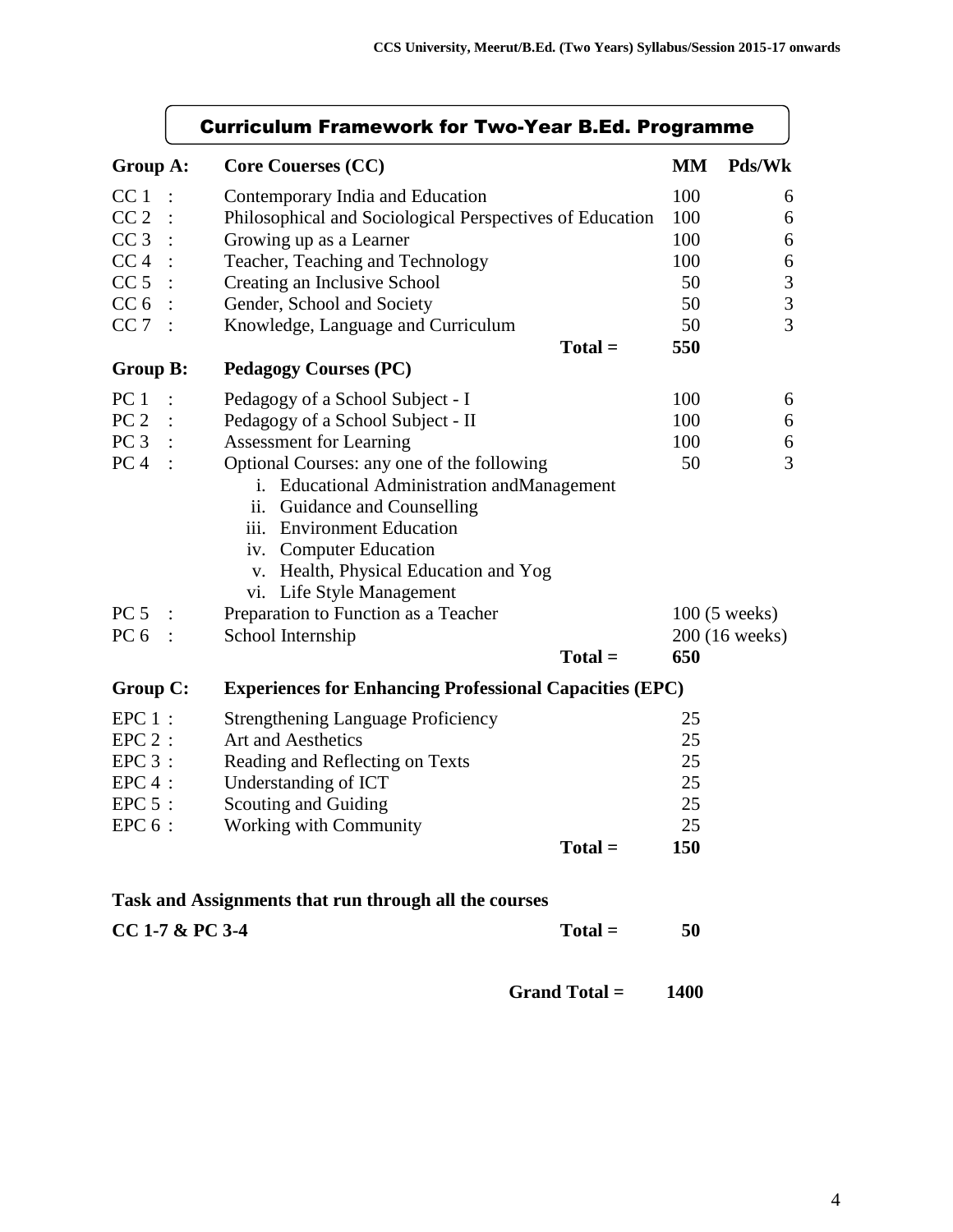#### Annual Distribution of the Courses and Weightage of Marks

#### Year – I **Theory** Max. Marks Internal External CC 1 : Contemporary India and Education 100 20 80<br>CC 2 : Philosophical and Sociological Philosophical and Sociological Perspectives of Education 100 20 80 CC 3 : Growing up as a Learner 100 20 80 CC 4 : Teacher, Teaching and Technology 100 20 80 PC 1 : Pedagogy of a School Subject-I 100 20 80

| PC <sub>2</sub><br>$\sim$ | Pedagogy of a School Subject-II          | 100 | 20         | 80  |
|---------------------------|------------------------------------------|-----|------------|-----|
|                           |                                          | 600 | <b>120</b> | 480 |
|                           | <b>Field Activities Based Practicum</b>  |     |            |     |
| $EPC1$ :                  | <b>Strengthing Language Proficiency</b>  | 25  |            | 20  |
| $EPC 2$ :                 | Art and Aesthetics                       | 25  |            | 20  |
| $EPC 3$ :                 | Reading and Reflecting on Texts          | 25  |            | 20  |
|                           | Task and Assignments on CC 1-4 (Viva)    | 25  |            | 20  |
|                           |                                          | 100 | 20         | 80  |
|                           | <b>School Activities Based Practicum</b> |     |            |     |
| PC 5                      | Preparation to Function as a Teacher     | 100 | 20         | 80  |

#### Year – II

| <b>Theory</b>   |                                                                    | <b>Max. Marks</b> | <b>Internal</b> | <b>External</b> |
|-----------------|--------------------------------------------------------------------|-------------------|-----------------|-----------------|
| CC <sub>5</sub> | Creating an Inclusive School                                       | 50                | 10              | 40              |
| CC <sub>6</sub> | Gender, School and Society                                         | 50                | 10              | 40              |
| CC <sub>7</sub> | Knowledge, Language and Curriculum                                 | 50                | 10              | 40              |
| PC <sub>3</sub> | <b>Assessment for Learning</b>                                     | 100               | 20              | 80              |
| PC <sub>4</sub> | Optional Courses- any one of the following                         | 50                | 10              | 40              |
|                 | <b>Educational Administration and Management</b><br>$\mathbf{i}$ . |                   |                 |                 |
|                 | ii.<br>Guidance and Counselling                                    |                   |                 |                 |
|                 | <b>Environment Education</b><br>iii.                               |                   |                 |                 |
|                 | iv. Computer Education                                             |                   |                 |                 |
|                 | Health, Physical Education and Yog<br>V.                           |                   |                 |                 |
|                 | vi. Life Style Management                                          |                   |                 |                 |
|                 |                                                                    | 300               | 60              | <b>240</b>      |
|                 | <b>Field Activities Based Practicum</b>                            |                   |                 |                 |
| $EPC 4$ :       | Understanding of ICT                                               | 25                | 5               | 20              |
| $EPC 5$ :       | Scouting and Guiding                                               | 25                | 5               | 20              |
| $EPC 6$ :       | Working with Community                                             | 25                | 5               | 20              |
|                 | Task and Assignments on CC 5-7 $&$ PC 3-4 (viva)                   | 25                | 5               | 20              |
|                 |                                                                    | 100               | 20              | 80              |
|                 | <b>School Activities Based Practicum</b>                           |                   |                 |                 |
| PC 6            | School Internship                                                  | 200               | 40              | 160             |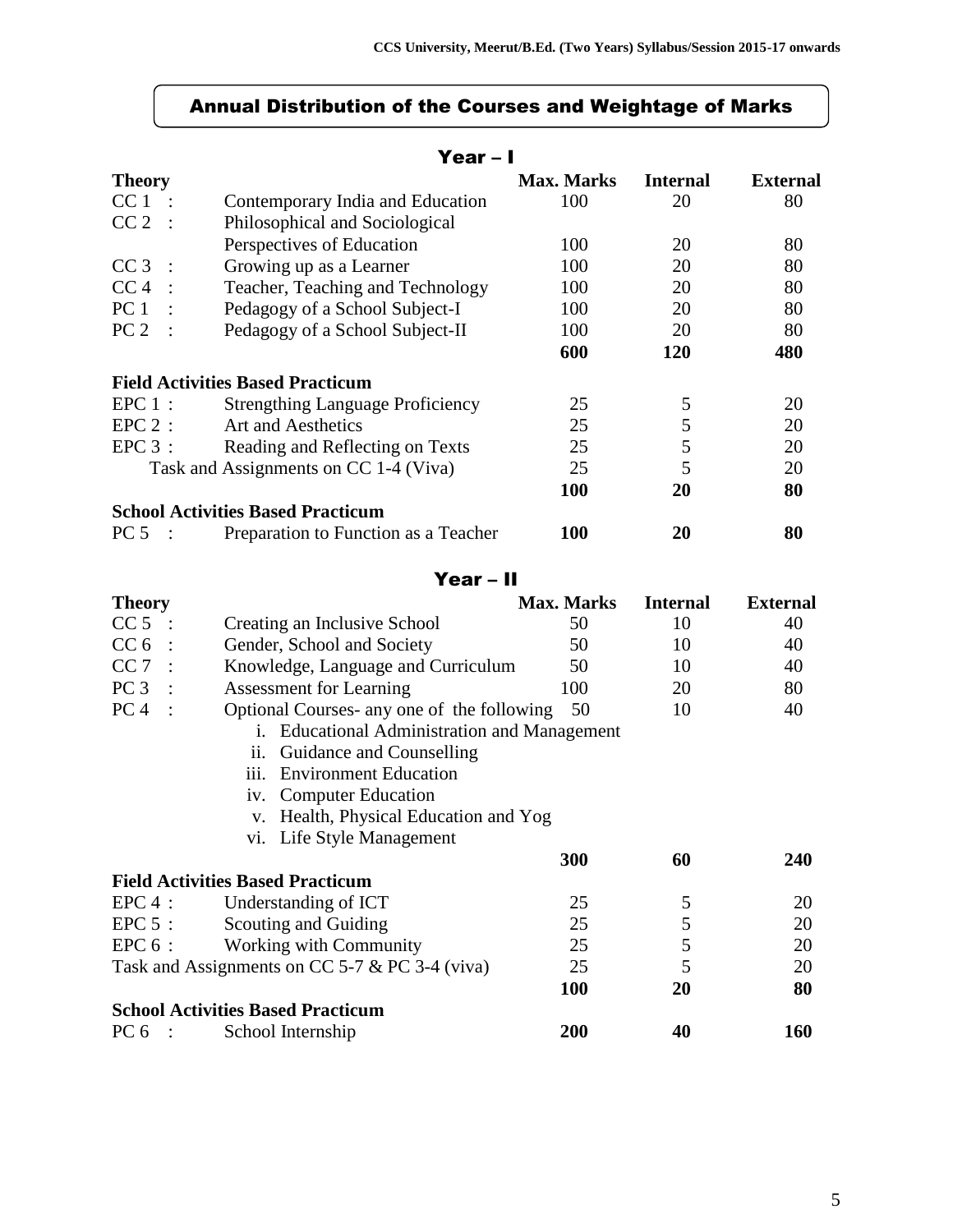## Two-year Bachelor of Education (B.Ed.) Year wise Scheme of Examination

## (Session: 2015-17 and onwards)

#### Year – I

#### **Theory**

|           | <b>Course Code Name of the Course</b>                      | MМ  | IM |    | <b>EM</b> Duration |
|-----------|------------------------------------------------------------|-----|----|----|--------------------|
|           | E-101 CC1: Contemporary India and Education                | 100 | 20 | 80 | $3$ Hrs.           |
| $\rm{II}$ | E-102 CC2: Philosophical and Sociological Perspectives     |     |    |    |                    |
|           | of Education                                               | 100 | 20 | 80 | $3$ Hrs.           |
| Ш         | E-103 CC3: Growing up as a Learner                         | 100 | 20 | 80 | $3$ Hrs.           |
| IV        | E-104 CC4: Teacher, Teaching and Technology                | 100 | 20 | 80 | 3 Hrs.             |
| V & VI    | Pedagogy Courses (PC 1 & PC 2)                             | 100 | 20 | 80 | 3 Hrs.             |
|           | (Any two school subjects to be studied as Pedagogy Course) | 100 | 20 | 80 | 3 Hrs.             |

These will be based on the two main subjects or the main and one of the ancillary subjects in the case of graduates and the subject offered in post-graduation which should be the same as in graduation except in the case of those who have offered the fundamental subjects like philosophy, sociology or MA (Education).

#### E-201 Pedagogy of Hindi

- E-202 Pedagogy of English
- E-203 Pedagogy of Sanskrit
- E-204 Pedagogy of Social Sciences
- E-205 Pedagogy of Mathmatics
- E-206 Pedagogy of Physical Science
- E-207 Pedagogy of Biological Sciences
- E-208 Pedagogy of Computer Science
- E-209 Pedagogy of Home Science
- E-210 Pedagogy of Commerce
- E-211 Pedagogy of Urdu

|     |                                                 | 600 | 120 | 480 |
|-----|-------------------------------------------------|-----|-----|-----|
|     | <b>Field Activities Based Practicum</b>         |     |     |     |
|     | E-702 Viva- Voce Examination based on           |     |     |     |
|     | EPC 1: Strengthening Language Proficiency       | 25  | 5   | 20  |
|     | EPC 2: Art and Aesthetics                       | 25  | 5   | 20  |
|     | EPC 3: Reading and Reflecting on Texts          | 25  | 5   | 20  |
|     | Tasks and Assignments on CC 1-4                 | 25  | 5   | 20  |
|     |                                                 | 100 | 20  | 80  |
|     | <b>School Activities Based Practicum</b>        |     |     |     |
| VII | E-701 PC5: Preparation to Function as a Teacher | 100 | 20  | 80  |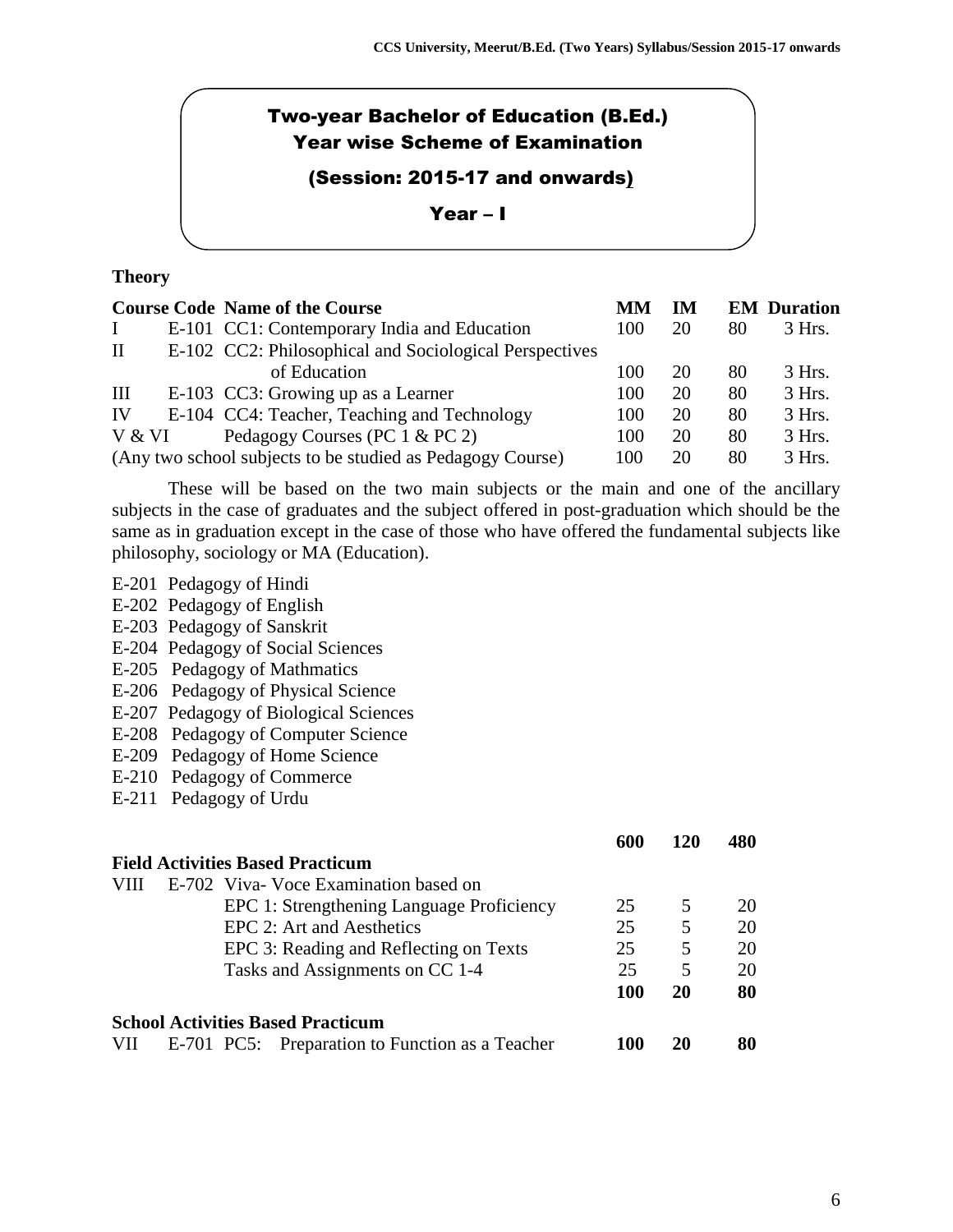## Two-year Bachelor of Education (B.Ed.) Year wise Scheme of Examination

## (Session: 2015-17 and onwards)

#### Year – II

## **Theory**

|      | <b>Course Code Name of the Course</b>           |  | MM         | IM |     | <b>EM Duration</b> |
|------|-------------------------------------------------|--|------------|----|-----|--------------------|
| IX   | E-301 CC 5: Creating an Inclusive School        |  | 50         | 10 | 40  | 3 Hrs.             |
| X    | E-302 CC 6: Gender, School and Society          |  | 50         | 10 | 40  | 3 Hrs.             |
| XI   | E-303 CC 7: Knowledge, Language and Curriculum  |  | 50         | 10 | 40  | 3 Hrs              |
| XII  | E-401 PC 3: Assessment for Learning             |  | 100        | 20 | 80  | 3 Hrs.             |
| XIII | PC 4: Optional Courses–Any one of the following |  | 50         | 10 | 40  | 3 Hrs.             |
|      | E-501 Educational Administration and Management |  |            |    |     |                    |
|      | E-502 Guidance and Counselling                  |  |            |    |     |                    |
|      | E-503 Environment Education                     |  |            |    |     |                    |
|      | E-504 Computer Education                        |  |            |    |     |                    |
|      | E-505 Health, Physical Education and Yog        |  |            |    |     |                    |
|      | E-506 Life Style Management                     |  |            |    |     |                    |
|      |                                                 |  | 300        | 60 | 240 |                    |
|      | <b>Field Activities Based Practicum</b>         |  |            |    |     |                    |
| XV   | E-704 Viva- Voce Examination based on           |  |            |    |     |                    |
|      | EPC 4: Understanding of ICT                     |  | 25         | 5  | 20  |                    |
|      | EPC 5: Scouting and Guiding                     |  | 25         | 5  | 20  |                    |
|      | EPC 6: Working with Community                   |  | 25         | 5  | 20  |                    |
|      | Task and Assignments on CC 5-7 & PC 3-4         |  | 25         | 5  | 20  |                    |
|      |                                                 |  | <b>100</b> | 20 | 80  |                    |
|      | <b>School Activities Based Practicum</b>        |  |            |    |     |                    |
| XIV  | E-703 PC6: School Internship                    |  | <b>200</b> | 40 | 160 |                    |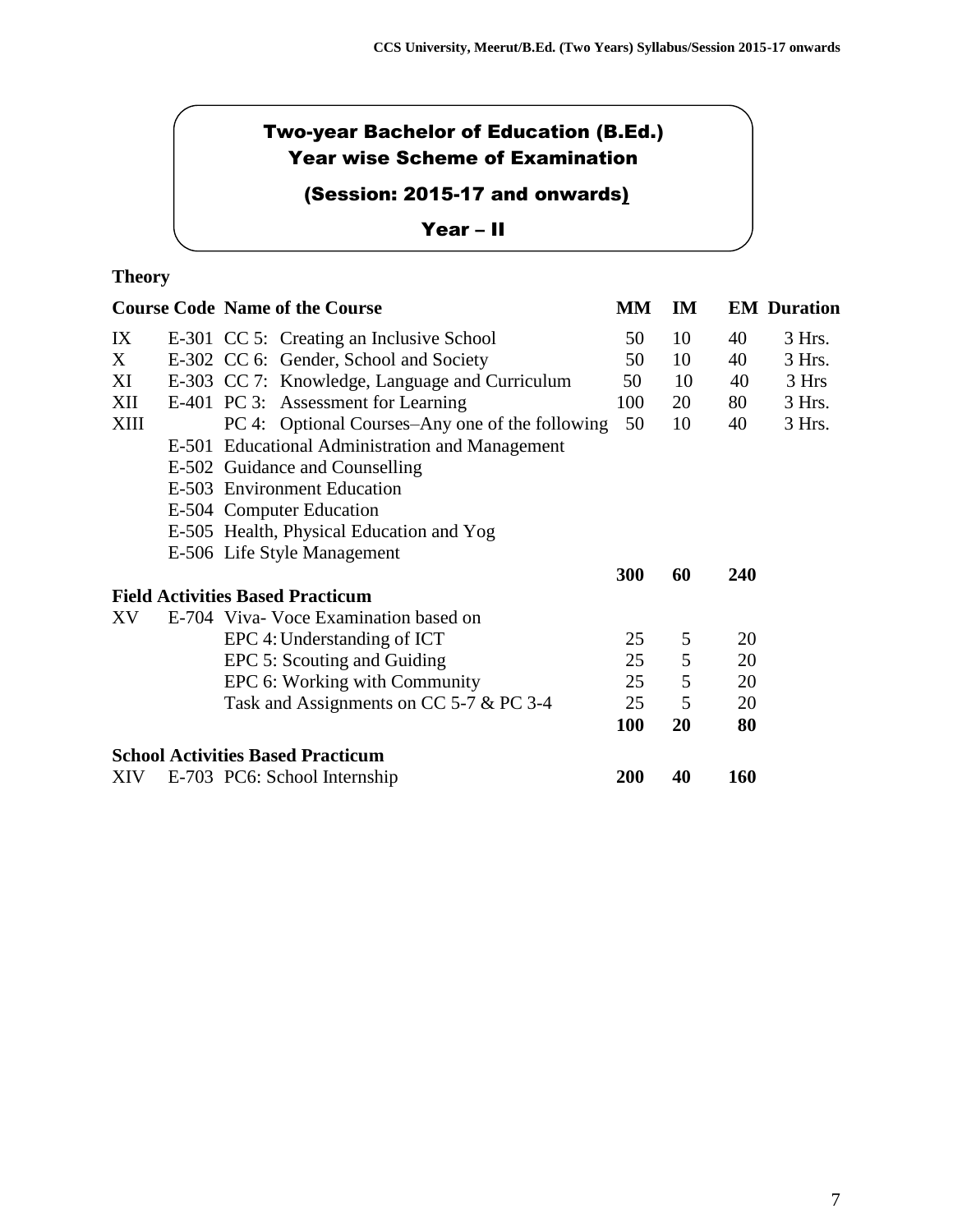#### **Evalation Pattern**

#### **Interanl Evaluation**

The components of internal assessment in each theory paper will be as under:

- Subject based Presentation 05 marks
- Subject based Assignment 05 marks
- Internal Test 10 marks

#### **External Evaluation**

The format for the marking scheme for question papers in theory courses **(Maximum Marks=80)** in external written examination shall be as follows:

| Total =80 marks                                     |
|-----------------------------------------------------|
| Three Questions with internal choices               |
| (Three Questions of Sixteen marks each, $3x16=48$ ) |
| Four out of Eight Questions                         |
| (Four Questions of Four marks each, 4x4=16)         |
| Eight out of Ten Questions                          |
| (Eight Questions of Two marks each, $8x2=16$ )      |
|                                                     |

The format for the marking scheme for question papers in theory courses **(Maximum Marks=40)** in external written examination shall be as follows:

#### **Total =40 marks**

| Section A: | Two Questions with internal choices              |
|------------|--------------------------------------------------|
|            | (Two Questions of Twelve marks each, $2x12=24$ ) |
| Section B: | Two out of Four Questions                        |
|            | (Two Questions of Four marks each, $2x4=08$ )    |
| Section C: | Four out of Six Questions                        |
|            | (Four Questions of Two marks each, 4x2=08)       |
|            |                                                  |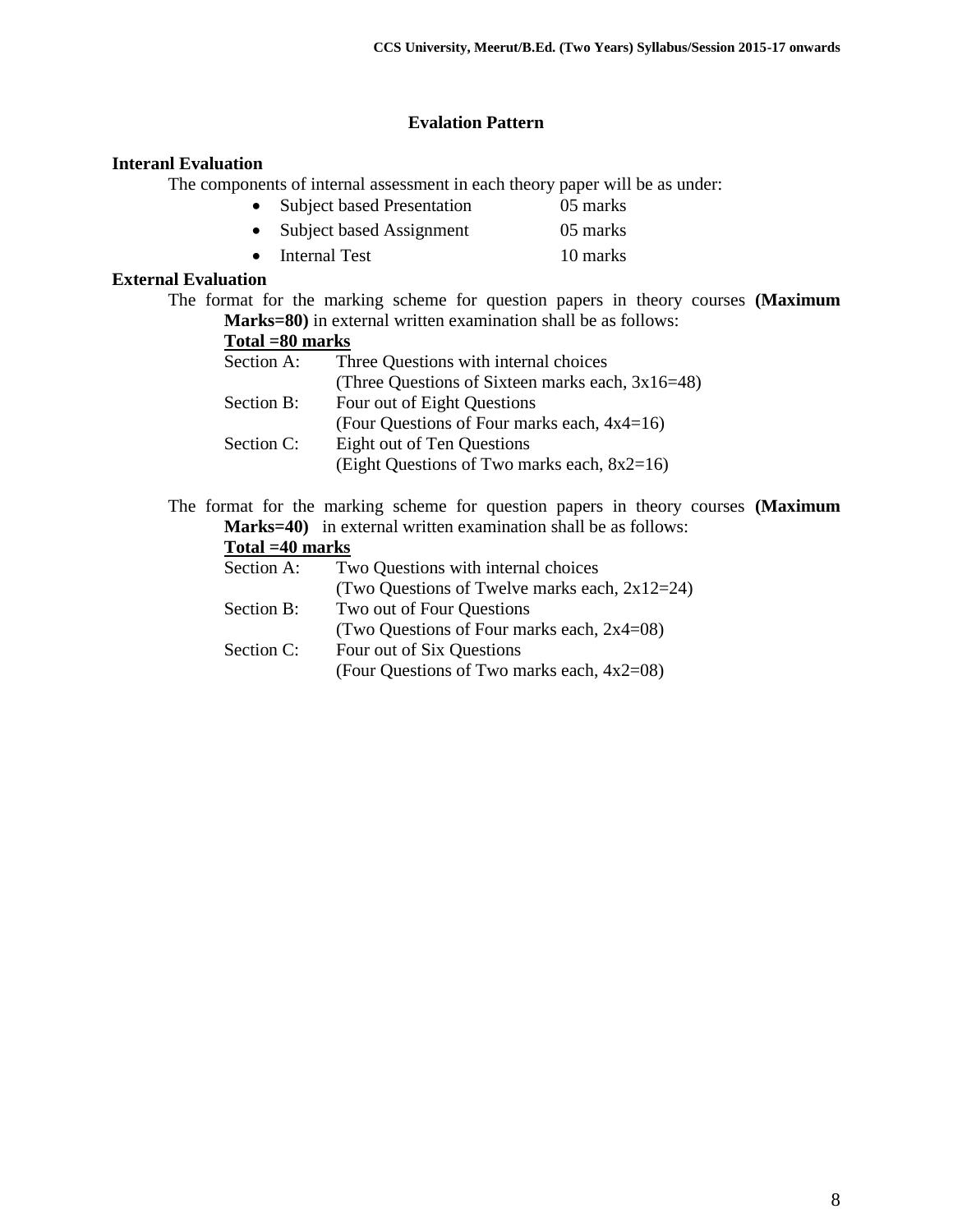| 1. | <b>Course Status</b>     | <b>Core Course (CC-1)</b>                                                                                                                                                                                                                                                                                                                                                                                                                                                                                                                    |
|----|--------------------------|----------------------------------------------------------------------------------------------------------------------------------------------------------------------------------------------------------------------------------------------------------------------------------------------------------------------------------------------------------------------------------------------------------------------------------------------------------------------------------------------------------------------------------------------|
| 2. | <b>Course Number</b>     | I                                                                                                                                                                                                                                                                                                                                                                                                                                                                                                                                            |
| 3  | <b>Course Title</b>      | <b>CONTEMPORARY INDIA &amp; EDUCATION</b>                                                                                                                                                                                                                                                                                                                                                                                                                                                                                                    |
| 4  | <b>Course Code</b>       | E-101                                                                                                                                                                                                                                                                                                                                                                                                                                                                                                                                        |
| 5  | Period per week          | 06                                                                                                                                                                                                                                                                                                                                                                                                                                                                                                                                           |
| 6  | Weightage                | 100 marks                                                                                                                                                                                                                                                                                                                                                                                                                                                                                                                                    |
| 7  | <b>Course Objectives</b> | To enable student teacher to-<br>Understand that development of education is influenced by<br>$\bullet$<br>socio-political forces of the time.<br>Acquire the knowledge of features of education in ancient,<br>medieval and pre-independent period in India with their<br>strengths and weaknesses.<br>Understand the contribution of various Committees and<br>$\bullet$<br>Commissions on education set up from time to time in India.<br>Appreciate the developments of Indian education in the post<br>$\bullet$<br>independent period. |

## Course Contents

#### **Unit I: Education in India**

Vedic Period, Buddist Period and Medieval Period

## **Unit II: Policy Framework of Education in Pre-Independent Period**

• Macaulay's, Minutes (1835), Woods Despatch (1854), Hunter Commission (1882) and Indianisation of Education, National Education Movement, Lord Curzon Policy (1902), Gokhle Bill (1910), Sadler Commission (1917), Hartog Committee (1929), Basic Education (1937), Sargent Report (1944)

## **Unit III: Policy Framework of Education in Post-Independent Period**

- University Education Commission (1948-49)
- Secondary Education Commission (1952-53)
- Indian Education Commission (1964-66) in the context of Industrialisation
- National Policy of Education (1986) and its review (1992) in the context of Liberalization and Globalization of Indian Economy
- National Curriculm Framewok (2005)
- National Knowledge Comission (2007)

## **Unit IV: Elementary Education**

 Universalization (Provision, Enrolment, Retention, Success), Wastage and Stagnation, Education for all (Sarva Shiksha Abhiyan), Minimum Level of Learning (MLL), Review of Mid-Day Meal Programme, Kasturba Balika Yojna, RTE (2009)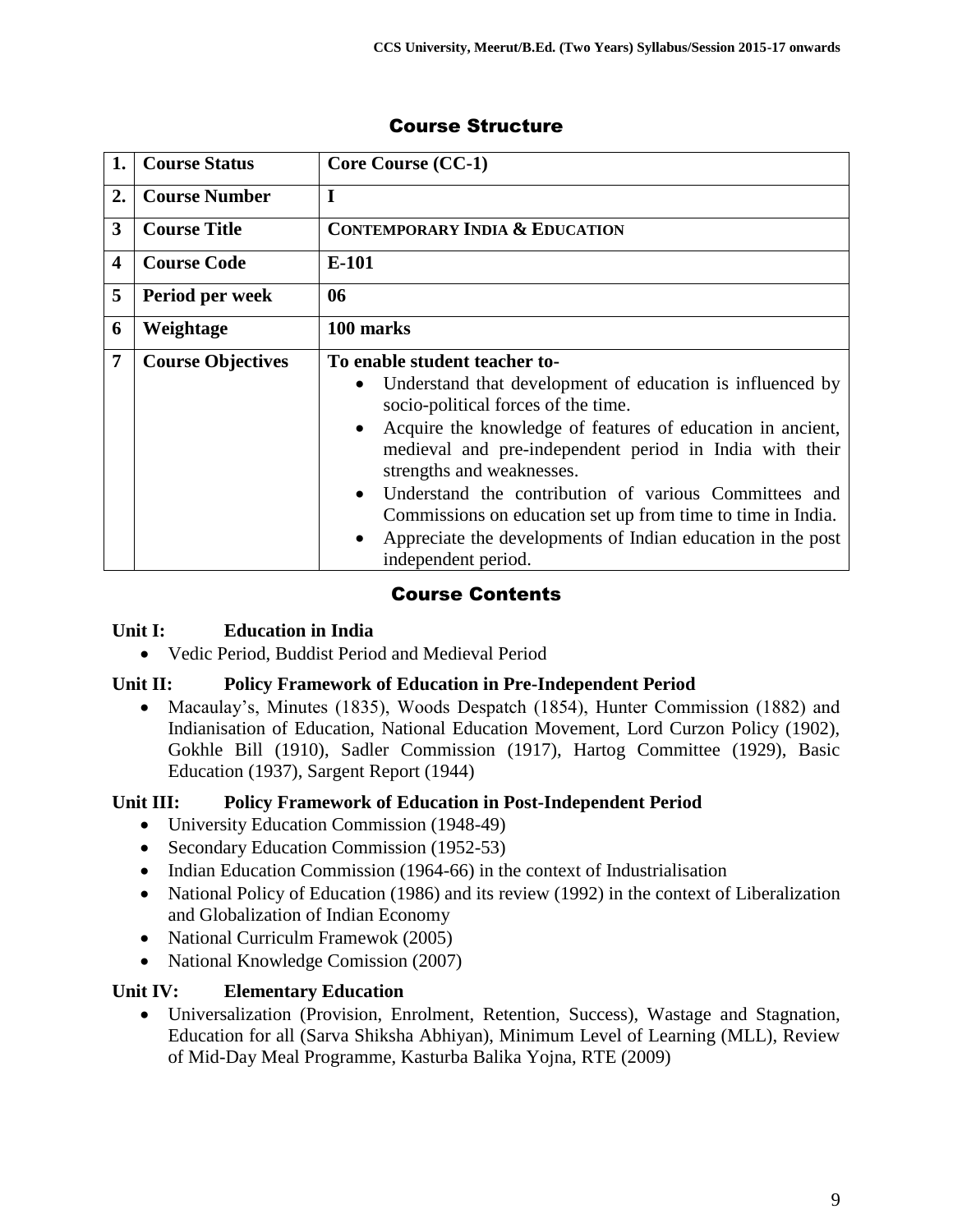#### **Unit V: Secondary Education**

 Expansion, differentiation of curricula between boys and girls, discrimination of curricula, vocationalization of education

### **Unit VI: Current Issues**

- University autonomy, privatisation of education, commercialization of education
- Education of marginalized groups-women, scheduled caste, tribes, minorities
- Medium of schooling-Three Language Formula
- Population Education.

#### **Tasks and Assignments (any one)**

- Review of Mid-day meal programme
- Review of Kasturba Balika Yojna
- Survey of the education of the marginalized Groups like women, dalit, tribal, slum areas
- Review of the New Education Policy (1986)
- Critical analysis of any theme of the course content in about eight to ten pages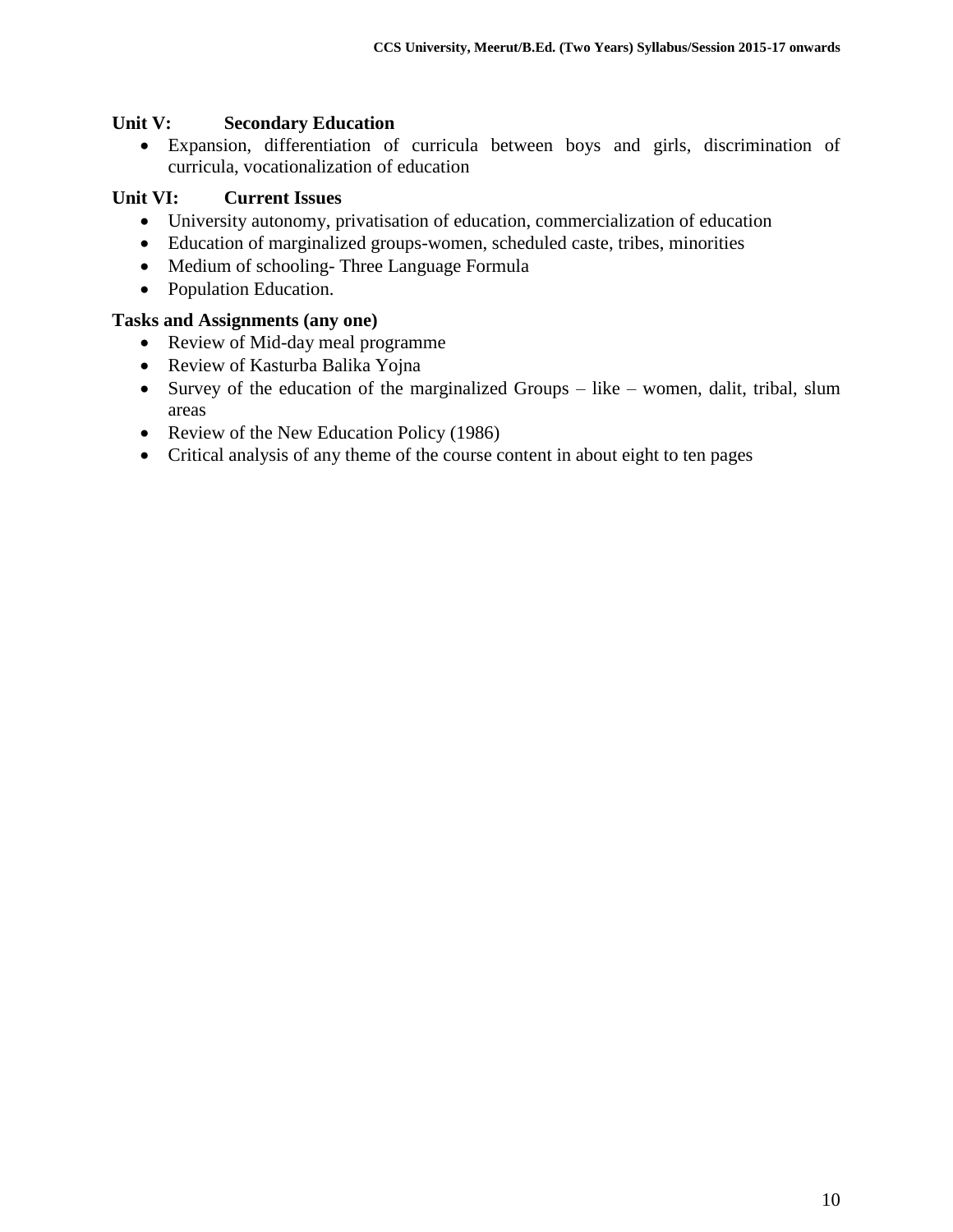| 1.                      | <b>Course Status</b>     | <b>Core Course (CC-2)</b>                                                                                                                                                                                                                                                                                                                                                                                                                                                                                                                                 |
|-------------------------|--------------------------|-----------------------------------------------------------------------------------------------------------------------------------------------------------------------------------------------------------------------------------------------------------------------------------------------------------------------------------------------------------------------------------------------------------------------------------------------------------------------------------------------------------------------------------------------------------|
| 2.                      | <b>Course Number</b>     | $\mathbf{I}$                                                                                                                                                                                                                                                                                                                                                                                                                                                                                                                                              |
| 3                       | <b>Course Title</b>      | PHILOSOPHICAL & SOCIOLOGICAL PERSPECTIVES OF EDUCATION                                                                                                                                                                                                                                                                                                                                                                                                                                                                                                    |
| $\overline{\mathbf{4}}$ | <b>Course Code</b>       | $E-102$                                                                                                                                                                                                                                                                                                                                                                                                                                                                                                                                                   |
| 5                       | Period per week          | 6                                                                                                                                                                                                                                                                                                                                                                                                                                                                                                                                                         |
| 6                       | Weightage                | 100 marks                                                                                                                                                                                                                                                                                                                                                                                                                                                                                                                                                 |
| $\overline{7}$          | <b>Course Objectives</b> | To enable student-teachers to-<br>Answer three basic questions-what, why and how of the<br>$\bullet$<br>Education.<br>Develop an understanding of contribution of Indian and<br>$\bullet$<br>Western philosophers.<br>Build their own view about different Indian religion and<br>$\bullet$<br>respect them.<br>Describe the role of education in desirable social change and<br>$\bullet$<br>socio-economic development.<br>Transform one-self and society to empower people to assure<br>$\bullet$<br>responsibilities for creating sustainable future. |

## Course Contents

## **Unit I: Education and Knowledge**

- Education meaning, nature and modes-formal, informal and nonformal
- Purposes of education-individual development or social transformation
- Knowledge-meaning and ways of knowing
- Forms of knowledge-local & universal, concrete & abstract, theoretical & practical, cContextual & texual, school & out-of-school

## **Unit II: Education and Philosophy**

- Philosophy of eEducation-meaning and significance in the context of aims of education, curriculum, methods of teaching and discipline
- Major schools of thoughts and their impact on education. (i) Idealism, Naturalism, Realism, Pragmatism and Humanism. (ii) Sankhya, Yog and Advaita philosophy

## **Unit III: Education and Society**

- Educational sociology meaning, nature and socialization of the child
- Education as a means of social change and social welfare
- Education as a means of human resource development and economical development.
- Meaning of a new social order and modernization of education

## **Unit IV: Educational Thoughts: Indian & Western Thinkers**

MK Gandhi, Tagore, Aurobindo, Vivekanand, J.Krishnamurthy, Giju Bhai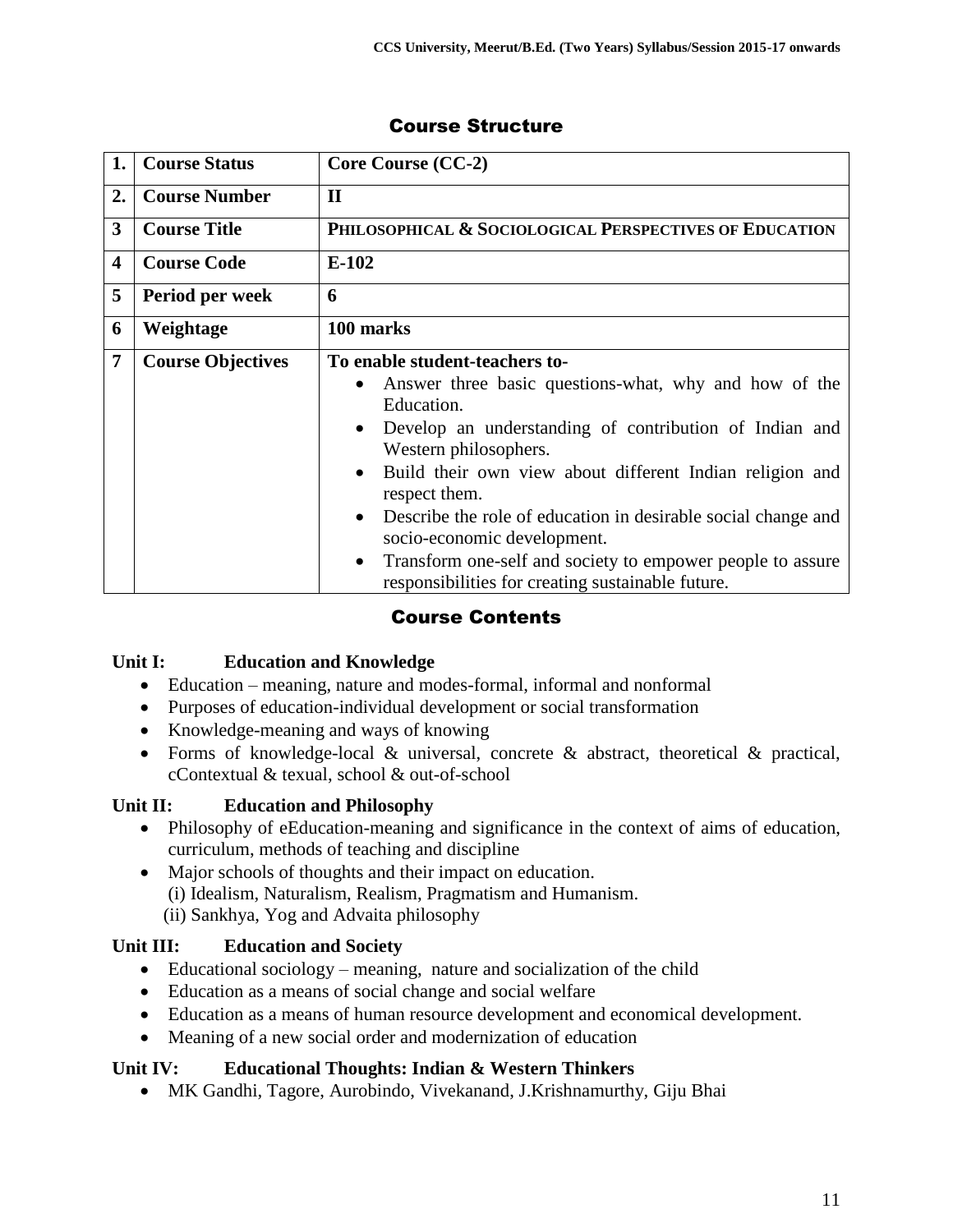Aristotle, Socretes, Plato, Rousseau, Dewey, Froebel, Montessori

## **Unit V: Education and Values**

- Values meaning, nature  $&$  types.
- Source of values The Constitution of India, democracy, secularism, fundamental rights & duties, directive principles, constitutional provisions for education.
- Education for peace issues of national and international conflicts, social injustice, communal conflicts harmony, individual alienation, role of individuals in making peace a way of life

## **Unit VI: Education for National Integration**

- National integration meaning and need, role of teacher, institutions and cultural heritage, regional expectation and aspiration
- Role of celebration of Indian festivals

#### **Tasks and Assignment (any one)**

- To compare the educational ideas of any two thinkers
- To study impact of education on population-increase and un-employment in near-by village or region
- To study different cultures and identify the points of unity in diversity
- To study different religions and identify the common points of humanity and spiritualism
- Critical analysis of any theme of the course content in about eight to ten pages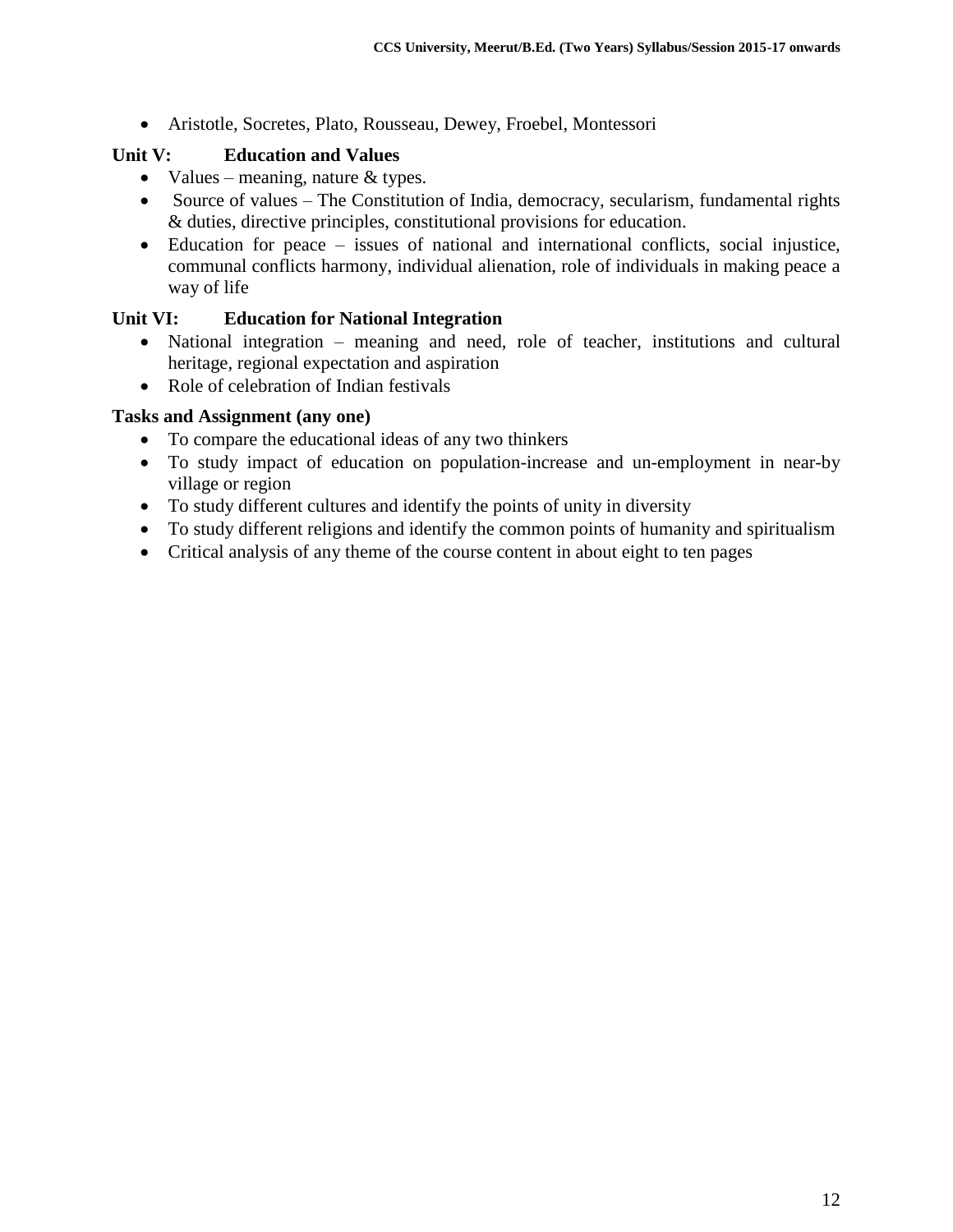| 1.                      | <b>Course Status</b>     | Core Course (CC-3)                                                                                                                                                                                                                                                                                                                                                                                                      |
|-------------------------|--------------------------|-------------------------------------------------------------------------------------------------------------------------------------------------------------------------------------------------------------------------------------------------------------------------------------------------------------------------------------------------------------------------------------------------------------------------|
| 2.                      | <b>Course Number</b>     | Ш                                                                                                                                                                                                                                                                                                                                                                                                                       |
| $\overline{\mathbf{3}}$ | <b>Course Title</b>      | <b>GROWING UP AS A LEARNER</b>                                                                                                                                                                                                                                                                                                                                                                                          |
| 4                       | <b>Course Code</b>       | $E-103$                                                                                                                                                                                                                                                                                                                                                                                                                 |
| 5                       | Period per week          | 6                                                                                                                                                                                                                                                                                                                                                                                                                       |
| 6                       | Weightage                | 100 marks                                                                                                                                                                                                                                                                                                                                                                                                               |
| 7                       | <b>Course Objectives</b> | To enable student-teacher to-                                                                                                                                                                                                                                                                                                                                                                                           |
|                         |                          | Acquire the basic principles of psychology of learners.<br>Understand learner characteristics and implications for<br>teaching-learning.<br>Understand learner's mental health problems and choose<br>$\bullet$<br>appropriate strategis to cope with such problems.<br>Apply various psychological principles and approaches to<br>learning.<br>Appreciate the role of psychology in the teaching-learning<br>process. |

## Course Contents

#### **Unit I: Psychology and learner**

- Psychology its meaning, nature and scope
- Educational psychology meaning, scope and its relevance for teachers, teaching and learning.
- Individual differences concept  $&$  types-mentally retarded, backward, delinquent, gifted, slow learner, under-achievers, strategies to meet the differences

## **Unit II: Human Development**

- Concept  $&$  stages of development infancy, childhood, adolescence
- Types of development- physical, cognitive social, emotional, moral with reference to Piaget.

## **Unit III: Learning**

• Concept & theories of learning and its implications – Thorndike, Pavlov, Kohler, Skinner, Lewin

## **Unit IV: Mental Health**

- Concepts and factors affecting mental health, ways of improving mental health
- Adjustment and ways for reducing maladjustment, defence mechanism

#### **Unit V: Personality**

- Concept, dimensions and theories of personality- psycho-analytic, trait, type
- Measurement of personality-projective techniques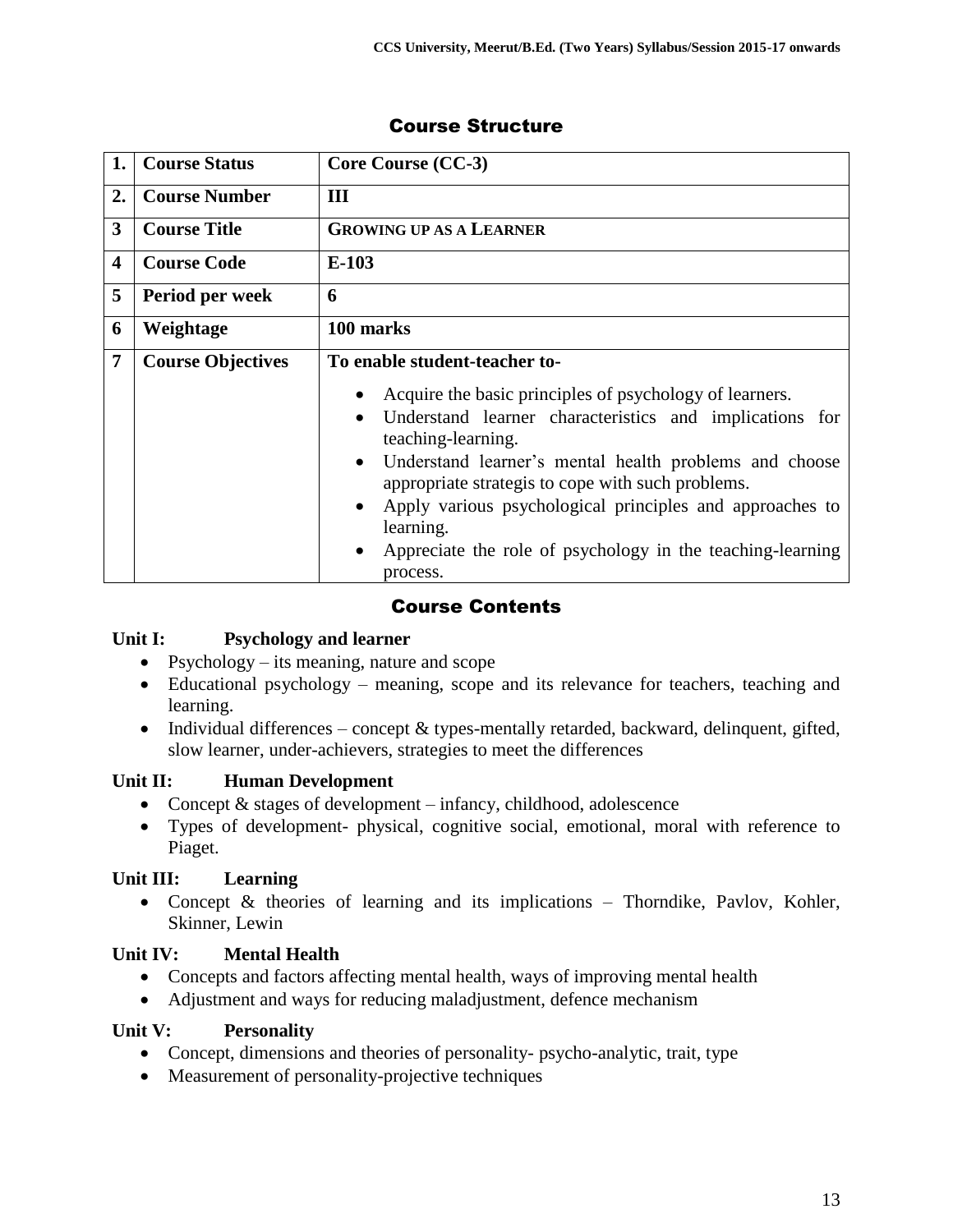#### **Unit VI: Intelligence and Creativity**

- Intelligence-meaning, nature and measurement
- Types of intelligence with reference to multiple intelligence and emotional intelligence, social intelligence
- Creativity meaning, nature and measurement, techniques for fostering creativity

#### **Tasks and Assignments (any one)**

- Observation of adolsecent behaviour in urban slum/dalit household
- Administration and intepretation of two psychological tests- intelligence, personality, interest
- Critical analysis of school situation in terms of its role in promoting learners cognitive and non-cognitive learning output
- Preparation of learner's profile based on cognitive and non-cognitive characteristics to depict their inter and intra individual differences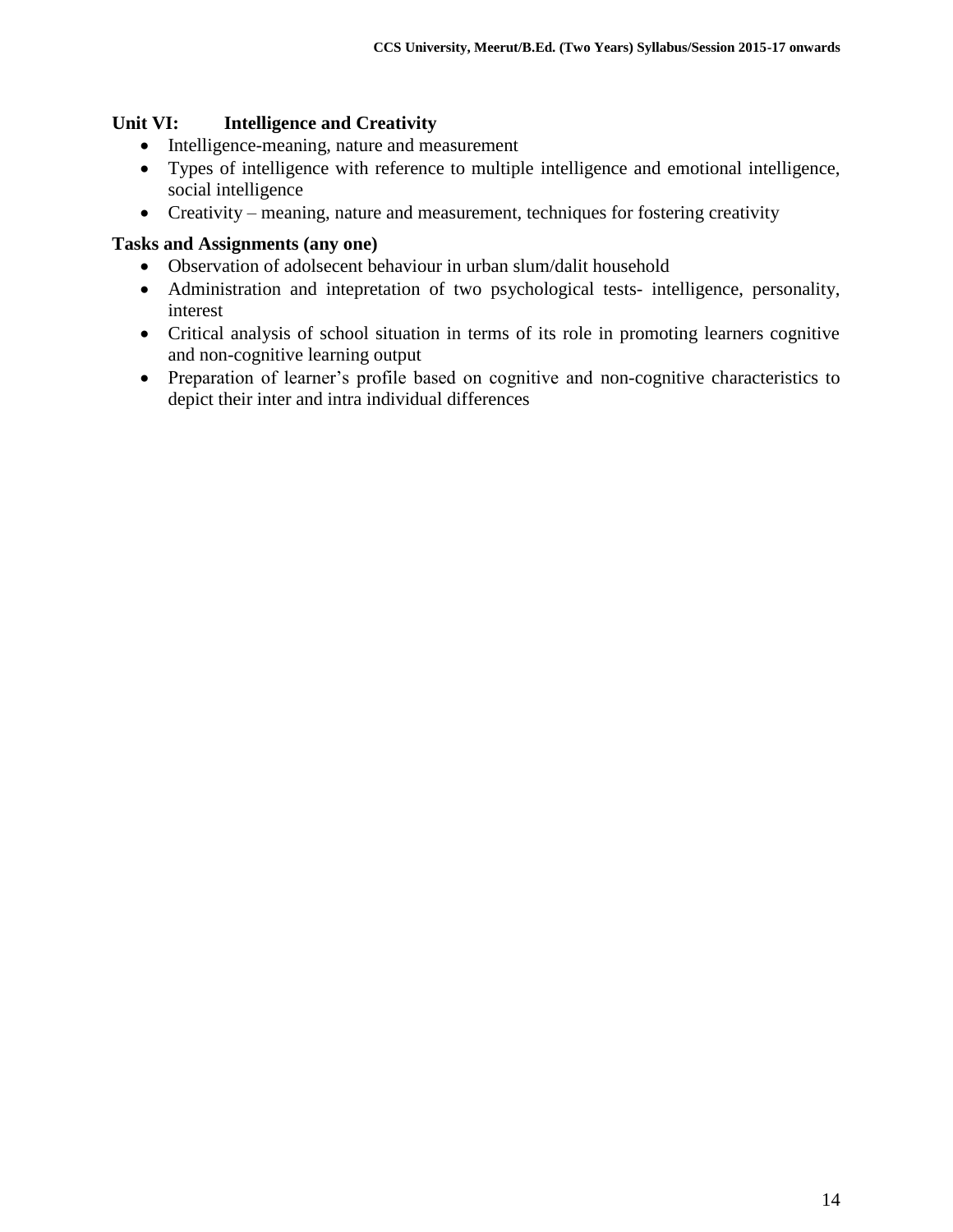| 1.             | <b>Course Status</b>     | Core Course (CC-4)                                                                                                                                                                                                                                                                                                                                                                                                                                                                                                                                                             |
|----------------|--------------------------|--------------------------------------------------------------------------------------------------------------------------------------------------------------------------------------------------------------------------------------------------------------------------------------------------------------------------------------------------------------------------------------------------------------------------------------------------------------------------------------------------------------------------------------------------------------------------------|
| 2.             | <b>Course Number</b>     | IV                                                                                                                                                                                                                                                                                                                                                                                                                                                                                                                                                                             |
| 3              | <b>Course Title</b>      | TEACHER, TEACHING AND TECHNOLOGY                                                                                                                                                                                                                                                                                                                                                                                                                                                                                                                                               |
| 4              | <b>Course Code</b>       | $E-104$                                                                                                                                                                                                                                                                                                                                                                                                                                                                                                                                                                        |
| 5              | Period per week          | 6                                                                                                                                                                                                                                                                                                                                                                                                                                                                                                                                                                              |
| 6              | Weightage                | 100 marks                                                                                                                                                                                                                                                                                                                                                                                                                                                                                                                                                                      |
| $\overline{7}$ | <b>Course Objectives</b> | To enable student-teachers to-                                                                                                                                                                                                                                                                                                                                                                                                                                                                                                                                                 |
|                |                          | To acquire theoretical basis of educational technology and to<br>develop awareness about recent developments in the areas of<br>educational technology.<br>To eqip them with various technologies to apply for<br>$\bullet$<br>improving instructional practices<br>To develop teaching skills required for effective<br>$\bullet$<br>instructional and institutional management.<br>To manage teaching and learning effectively and efficiently.<br>$\bullet$<br>To identify and implement instructional strategies in<br>$\bullet$<br>different teching-learning situations. |

## Course Contents

#### **Unit I: Technology and Teaching**

- Educational technology-meaning, concept and types-hardware, software, systems approach,
- Types of educational technology -teaching technology, instructional technology and behavioural technology, information communication technology
- Programmed instruction- concept, principles, assumptions and types linear and branching
- Development and validation of programmed instruction

#### **Unit II: Task of Teaching**

- Phases of teaching and its operations-pre-active, inter-active & post-active
- Levels of teaching-memory, understanding and reflective

#### **Unit III: Teaching Aids and Teaching**

- Teaching aids-meaning, need, types-projected, non-projected, electronic
- Multi-sensory teaching-meaning and importance
- Edgar Dale's Cone of experience
- Audio-visual equipments-OHP Projector, audio-video recording instruments, radio, television, computer, LCD projector
- Use of teaching-learning technologies Tele-conferencing (Face to Face Distance mode of Education), language laboratory, e-mail, internet, smart classes, CAI, open educational resources (OER)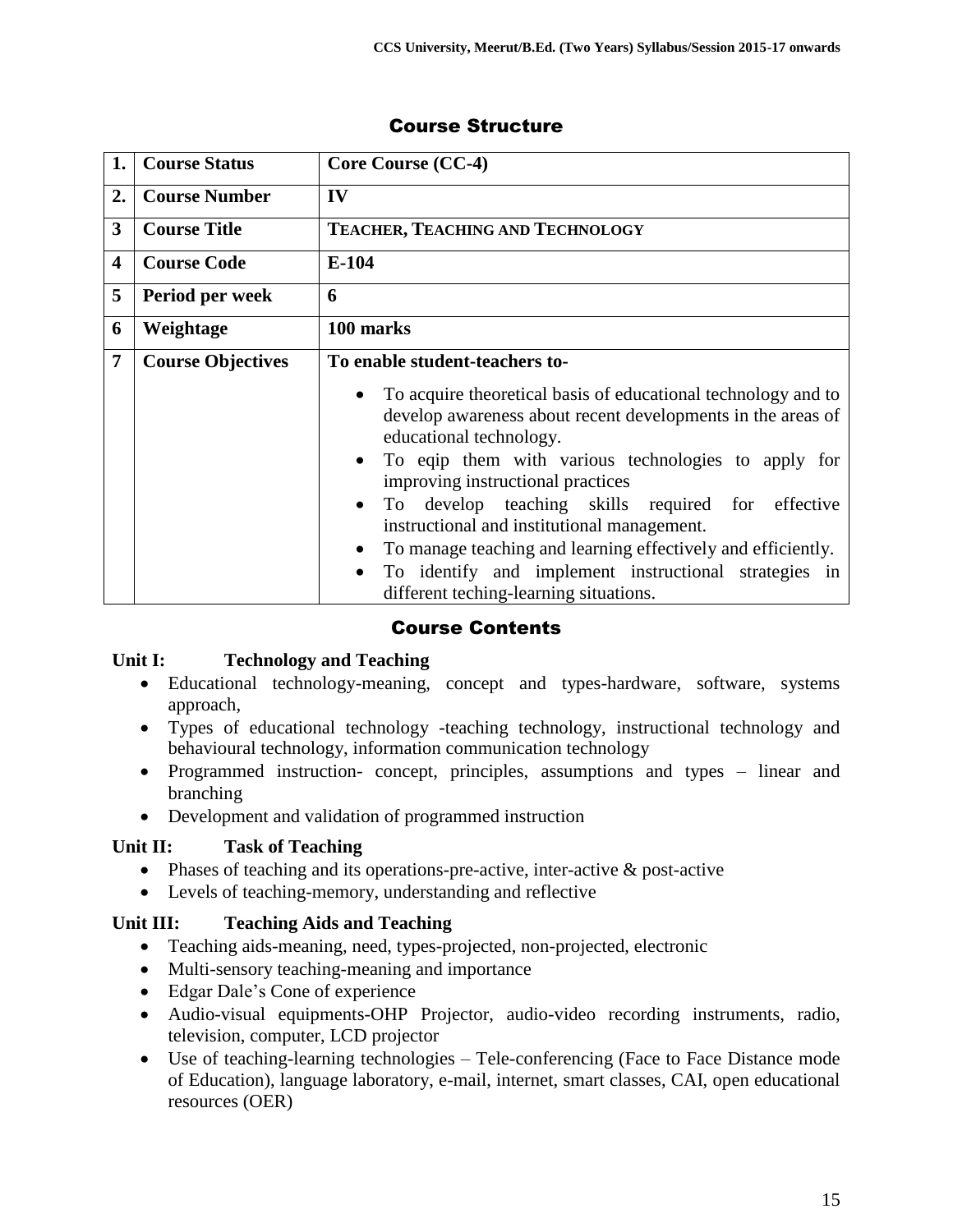### **Unit IV: Management of Learning and Teaching**

- Planning
- Organising
- Leading
- Controlling

#### **Unit V: Strategies of Teaching**

 Concept and classification, different teaching strategies - lecture, demonstration, heuristic, discovery, project, assignment, tutorial, group work, brain-storming, role playing, team teaching

#### **Unit V: Modification of Teacher Behaviour**

• Modification of teacher behaviour-simulation teaching, t-group training, interactionanalysis, action research, micro teaching with special reference to components of various teaching skills like -Introduction, Reinforcement, Probing Question, Stimulus Variation, Explaining, Black-Board Writing

#### **Unit VI: Professional Development of Teachers**

- Teacher evaluation, teacher autonomy, teacher accountability, code of ethics for teachers
- Strategies for professional development of teachers

#### **Task and Assignments (any one)**

- Operation of audio-visual aids and equipments
- Construction of programmed instructional material on any one topic
- Review of Radio/T.V. programmes of NCERT, IGNOU, UGC, etc.
- Preparation for power-point presentation on the relevance of technology in education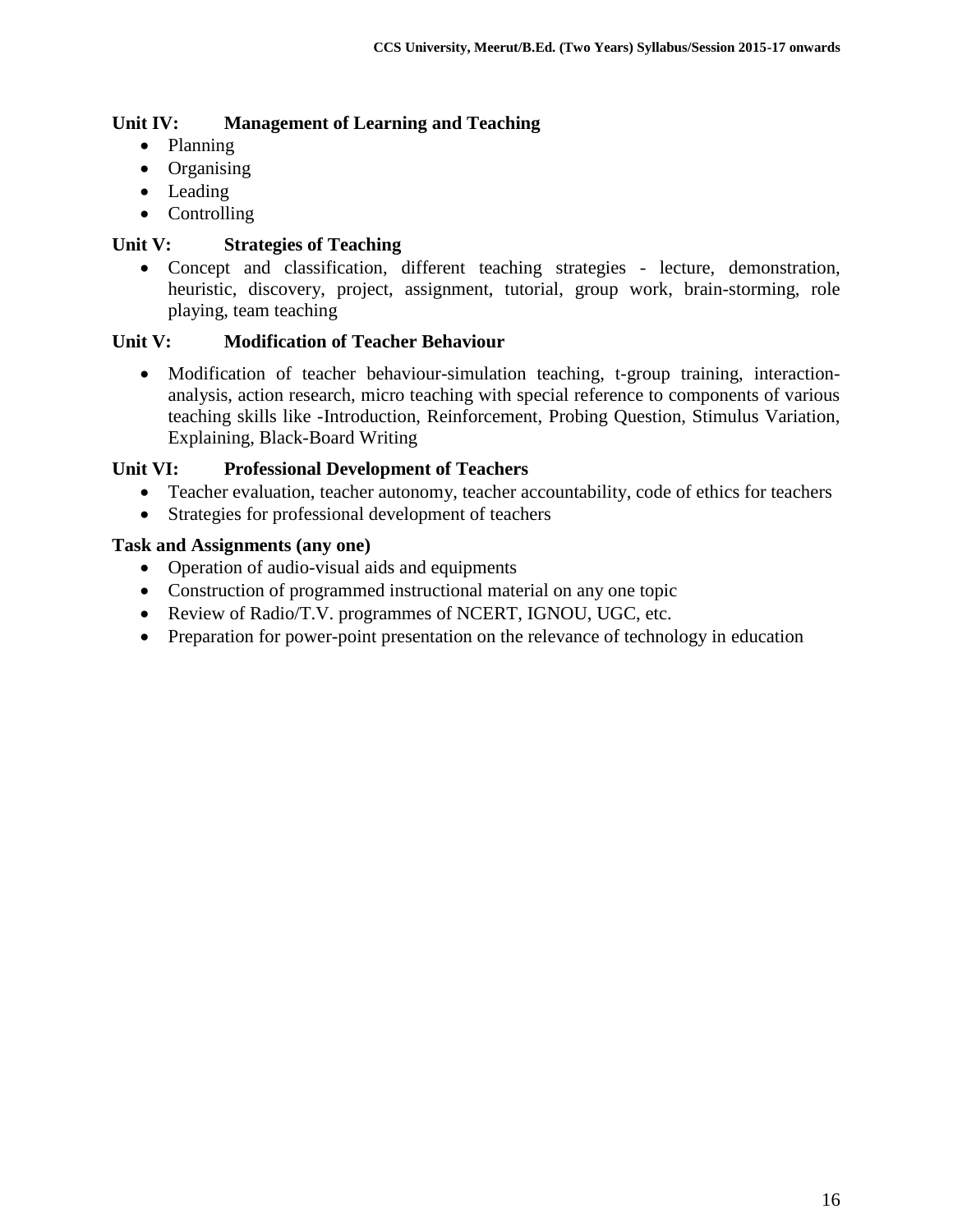| 1.               | <b>Course Status</b>     | Core Course (CC-5)                                                                                                                                                                                                                                                                                                                                                   |
|------------------|--------------------------|----------------------------------------------------------------------------------------------------------------------------------------------------------------------------------------------------------------------------------------------------------------------------------------------------------------------------------------------------------------------|
| 2.               | <b>Course Number</b>     | $\mathbf{I} \mathbf{X}$                                                                                                                                                                                                                                                                                                                                              |
| 3                | <b>Course Title</b>      | <b>CREATING AN INCLUSIVE SCHOOL</b>                                                                                                                                                                                                                                                                                                                                  |
| $\boldsymbol{4}$ | <b>Course Code</b>       | E-301                                                                                                                                                                                                                                                                                                                                                                |
| 5                | Period per week          | 3                                                                                                                                                                                                                                                                                                                                                                    |
| 6                | Weightage                | 50 marks                                                                                                                                                                                                                                                                                                                                                             |
| 7                | <b>Course Objectives</b> | To enable student-teachers to-                                                                                                                                                                                                                                                                                                                                       |
|                  |                          | Understand the concept and nature of inclusive education<br>$\bullet$<br>Understand the global and national commitments towards<br>the education of children with diverse needs<br>Prepare conducive teaching learning environment in<br>$\bullet$<br>inclusive schools<br>Identify and utilize existing resources for promoting<br>$\bullet$<br>inclusive practices |

## Course Contents

## **Unit I : Introduction to Inclusive Education**

- Defination, concept needs and importance of inclusive education
- Historical perspectives on education of children with diverse needs
- Difference between special education, integrated education and inclusive education
- Policies and legislations for inclusive education and rehabilitation, government scheme and provisions

## **Unit II: Children with Diverse Needs**

- Definition and characteristics of children with diverse needs
- Sensory (hearing, visual and physically challenged)
- Intellectual (gifted, talented and mentally challenged)
- Developmental disabilities (autism, cerebral palsy, learning disabilities)
- Social and emotional problems
- Scholastic backwardness, under achievement, slow learners
- Children with special health problems
- Environmental / ecological difficulties
- Children belonging to other marginal groups
- Role of teachers for meeting the diverse needs of learners

#### **Unit III: Inclusive Education and its Practices**

- Inclusive instructional design and collaborative instruction for inclusion.
- Differentiating instruction peer tutoring and peer mediated instruction and interventions, co-opretive learning and co-operative teaching assignments, self regulated learning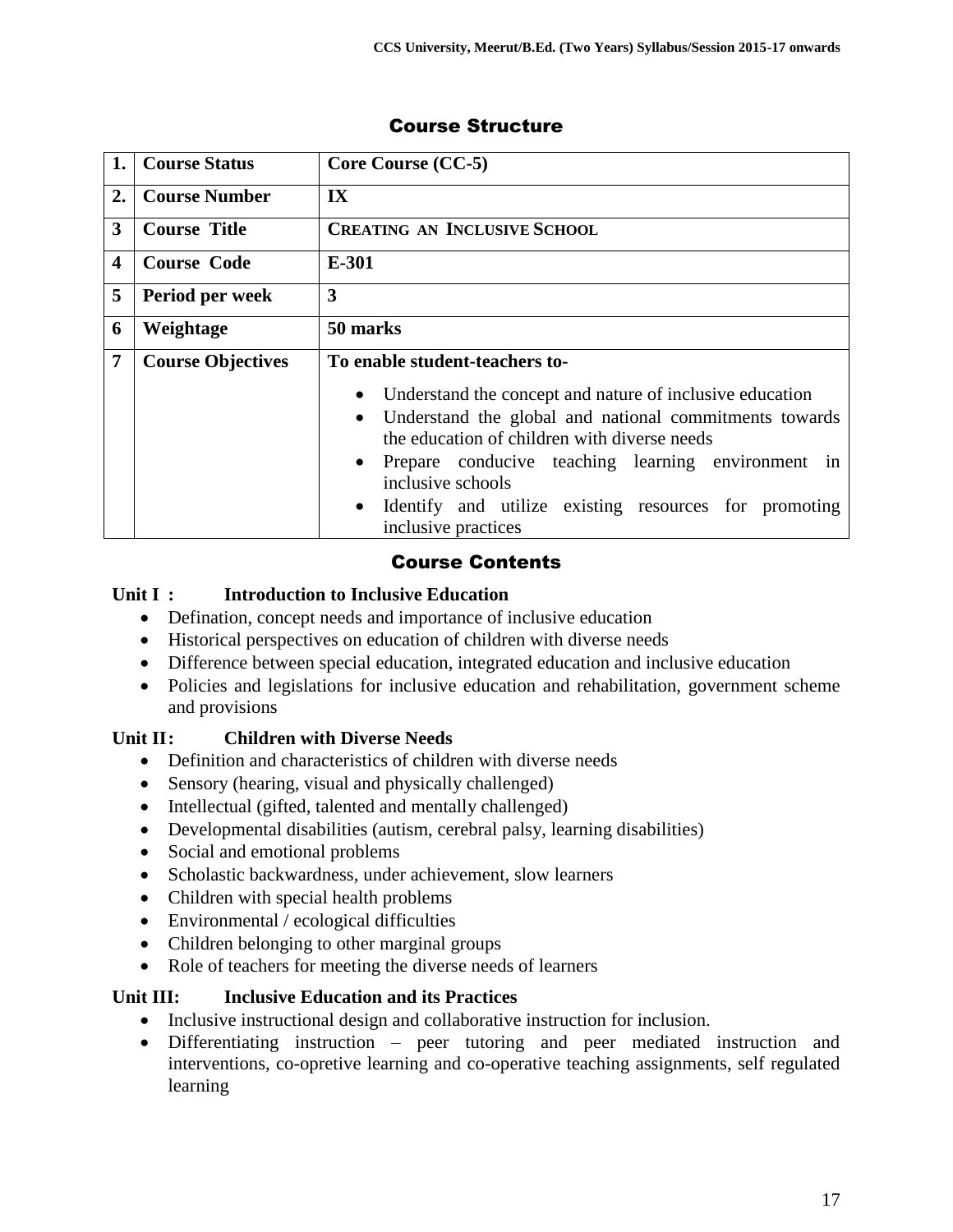- Inclusive instruction strategies at school level- remedial help, team teaching, co-teaching, student assistance teams, buddy system, circle of friends, Parent involvement
- E-learning, web based learning and inclusive education

## **Unit IV: Inclusive Schools**

- Infrastructural facilities for an inclusive school
- An ideal inclusive school
- Role of inclusive school in modern times.
- Inclusive classroom managements

## **Unit V: Teachers Role in Inclusive Education**

- Oualities of an inclusive teacher
- Teachers role in shaping inclusive class room
- Inclusive teacher educator in facilitating inclusive education
- Guidance and counseling for inclusive teachers, students and principals
- Training programme for inclusive teachers

#### **Tasks and Assignments (any one)**

- Preparing a case-study of an abnormal/deviant child/Delinquent child
- Visit to a inclusive school and prepare a report
- Design and evaluate an Inclusive education programme
- Draft a counseling program for special need child in secondary school
- Prepare a report of recent developments done in the field of inclusive education
- Prepare a research proposal related to problems of differently abled learners'
- A study of NGO promoting Inclusive education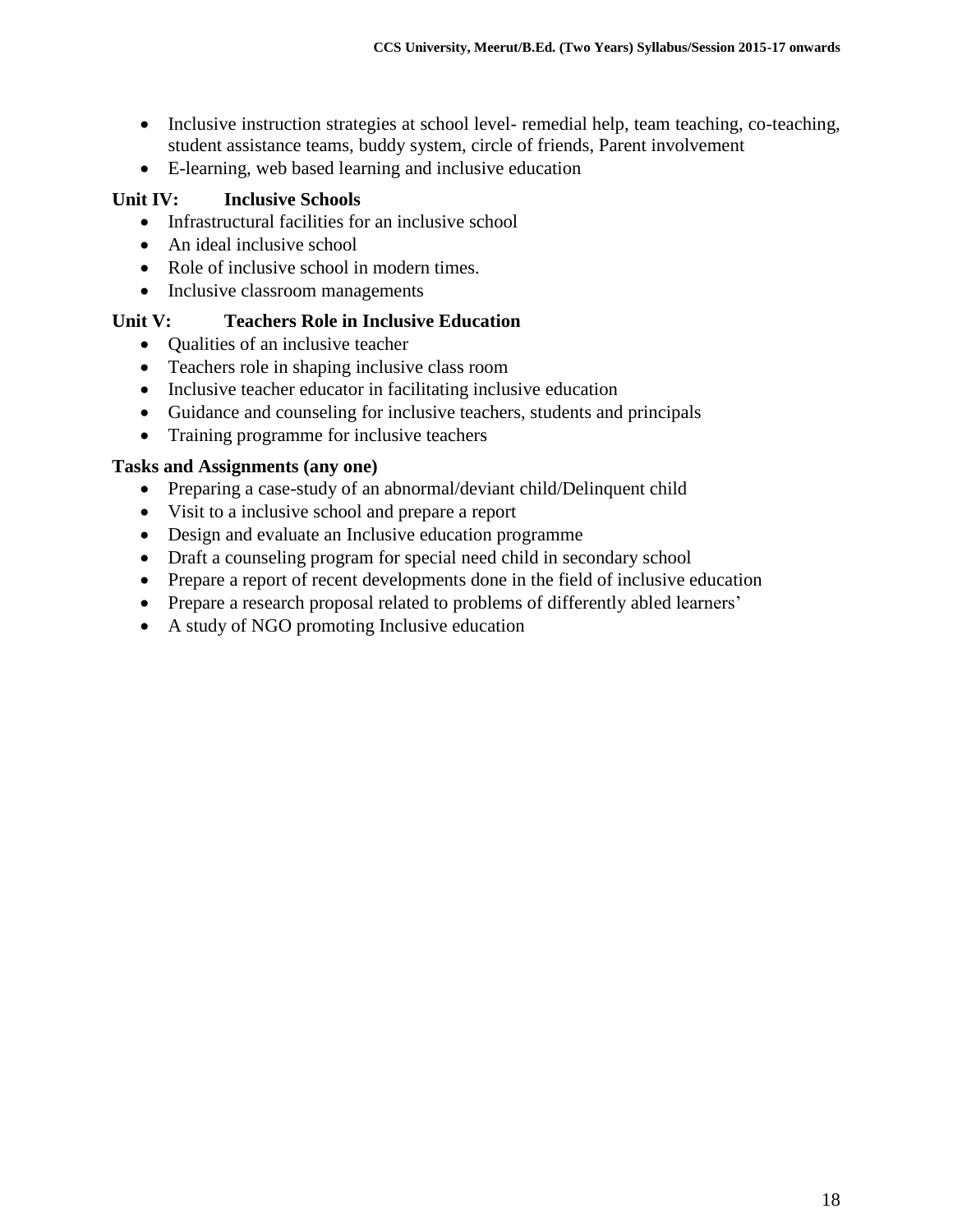| 1.             | <b>Course Status</b>     | Core Course (CC-6)                                                                                                                                                                                                                                                                                                                                                                                                                                                                                                                                                                                      |
|----------------|--------------------------|---------------------------------------------------------------------------------------------------------------------------------------------------------------------------------------------------------------------------------------------------------------------------------------------------------------------------------------------------------------------------------------------------------------------------------------------------------------------------------------------------------------------------------------------------------------------------------------------------------|
| 2.             | <b>Course Number</b>     | $\mathbf{X}$                                                                                                                                                                                                                                                                                                                                                                                                                                                                                                                                                                                            |
| 3              | <b>Course Title</b>      | <b>GENDER, SCHOOL AND SOCIETY</b>                                                                                                                                                                                                                                                                                                                                                                                                                                                                                                                                                                       |
| 4              | <b>Course Code</b>       | $E-302$                                                                                                                                                                                                                                                                                                                                                                                                                                                                                                                                                                                                 |
| 5              | Period per week          | $\overline{\mathbf{3}}$                                                                                                                                                                                                                                                                                                                                                                                                                                                                                                                                                                                 |
| 6              | Weightage                | 50 marks                                                                                                                                                                                                                                                                                                                                                                                                                                                                                                                                                                                                |
| $\overline{7}$ | <b>Course Objectives</b> | To enable students-teachers to-                                                                                                                                                                                                                                                                                                                                                                                                                                                                                                                                                                         |
|                |                          | Sensitize the future teachers towards basic understanding of<br>various key concepts of gender studies.<br>Learn about gender issues in school, curriculum, textual<br>materials across disciplines, pedagogical process and its<br>interaction with class, caste, religion and region.<br>Help them understand the contribution of women in social,<br>$\bullet$<br>economic & political development of the society.<br>Apply the conceptual tools learn regarding gender $\&$<br>$\bullet$<br>sexuality to understand issues related to sexual harassment at<br>the workplace and child sexual abuse. |

## Course Contents

#### **UNIT I: Gender Issues: Key Concepts**

- Gender, sex, sexuality, patriarchy, masculirity and feminism in cross cultural perspectives
- Gender bias, gender stereotyping and empowerment
- Equity and equality in relation with caste, class, religion, ethnicity, disability and region

## **UNIT II: Gender Inequality in the Schools**

- In the structure of knowledge.
- In the development of curriculum, gender and hidden curriculum.
- Gender in text and context (text books inter sectionlity with other disciplines, classroom processes including pedagogy)
- In the class room
- In the management of school
- Teachers as agent of change

## **UNIT III: Women in Indian Society**

- Situational analysis of women in India society (focus on sex ratio pattern, education, health, work participation violence against women)
- Women's access to and participation in formal and non-formal education (gender bias in enrolment, curriculum content, dropouts)
- Participation of women in planning and decision making
- Human right and empowerment of women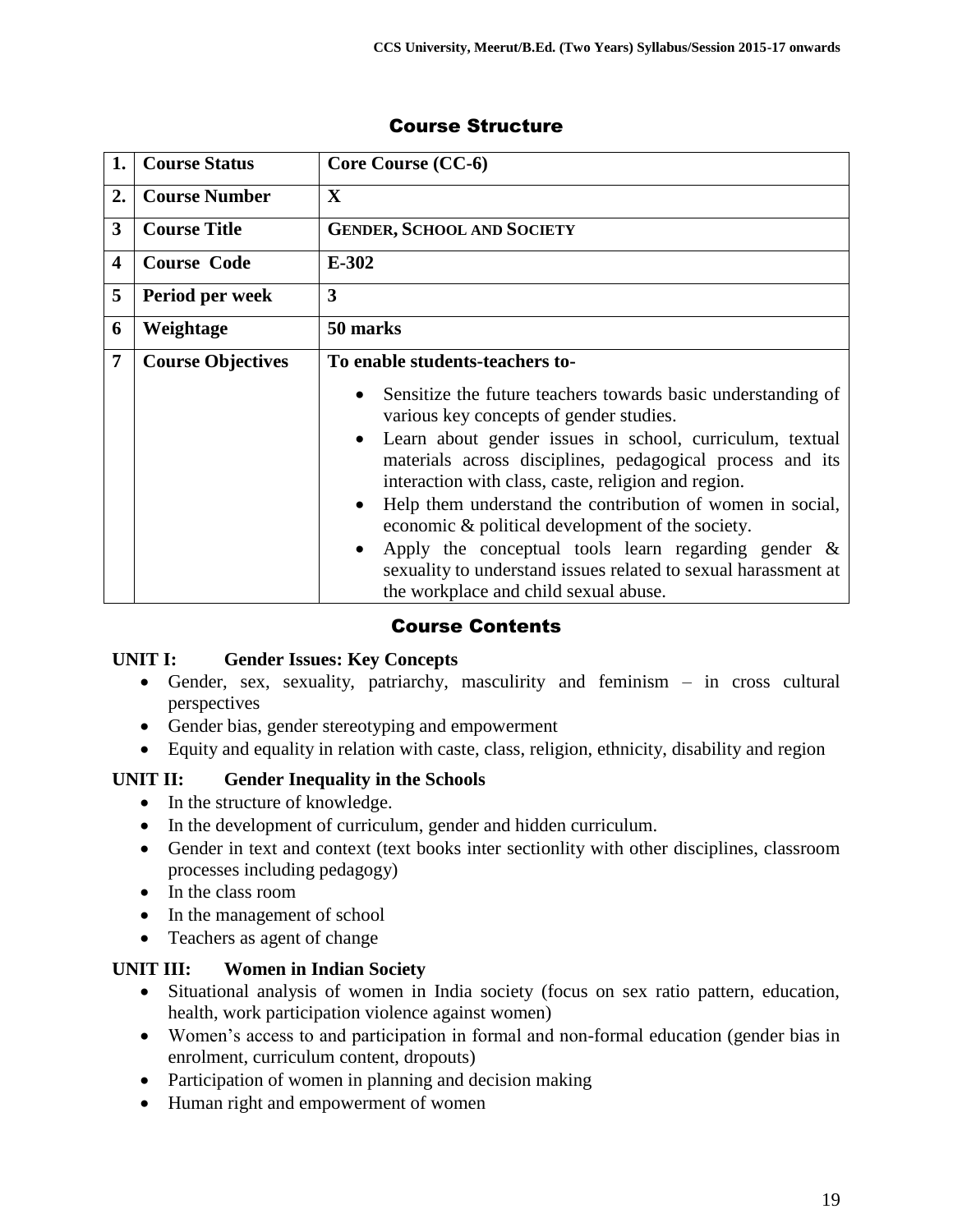### **UNIT IV: Theories on Gender and Education: In Indian Context**

- Socialisation theory
- Gender difference theory
- Structural theory
- Deconstructive theory

#### **UNIT V: Gender, Sexuality, Sexual Harassment and Abuse**

- Linkage and differences between reproductive rights and sexual rights.
- Development of sexuality, including primary influences in the lives of children (such as gender, body image, role models)
- Sites of conflict : social and emotional
- Understanding the importance of addressing sexual harassment in family, neighbourhood and other formal and informal institutions.
- Agencies perpetuating violence : family, school, work place and media (print and electronic)
- Institutions redressing sexual harassment and abuse.

#### **Tasks and Assignments (any one)**

- Prepare an analytical report on portrayal of women in print and electronic media
- Analysis of textual material from the perspective of gender bais and stereotype
- Field visit to school to observe the schooling processes from a gender perspectives
- Critical analysis of any theme of the course content in about eight to ten pages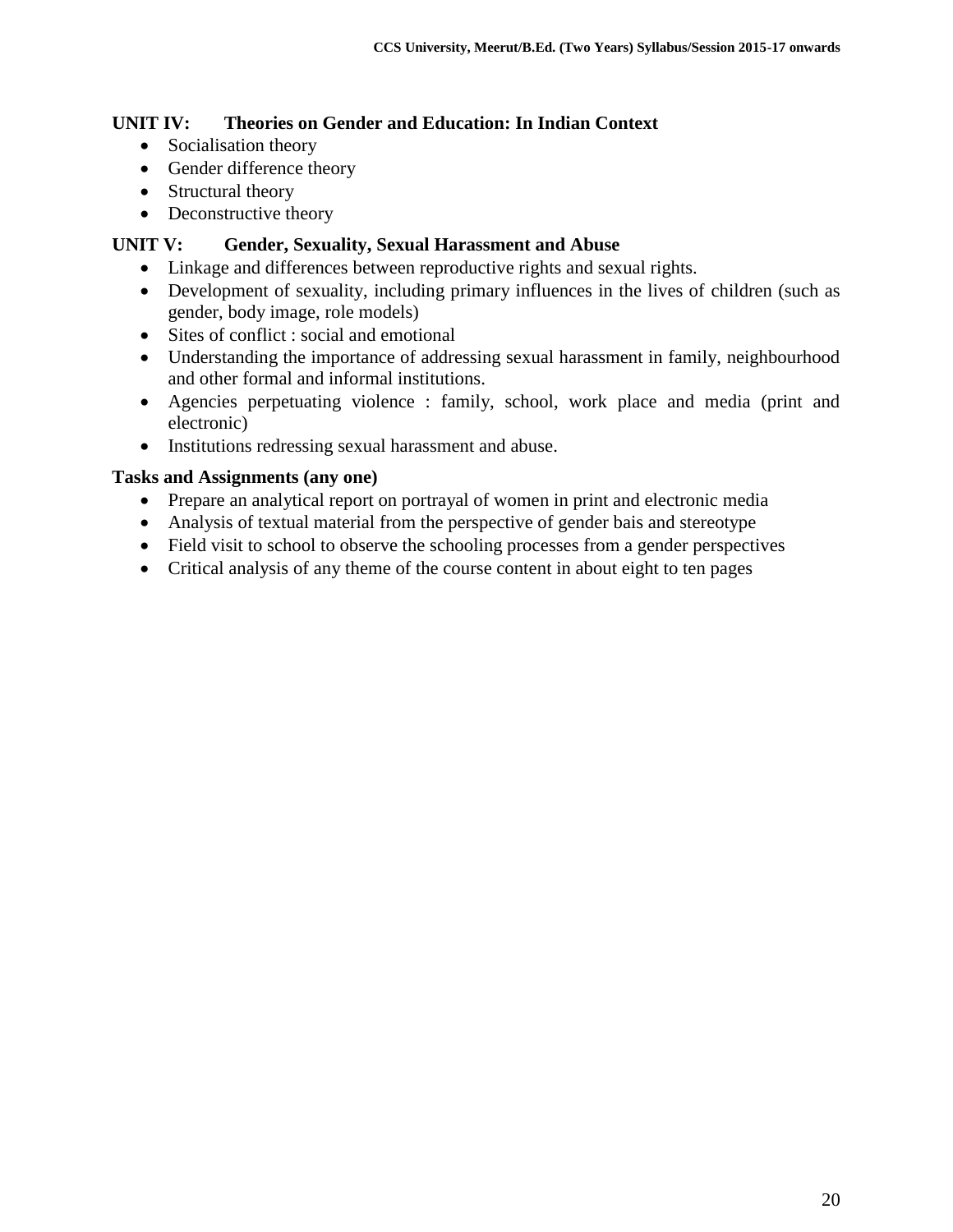| 1.                      | <b>Course Status</b>     | Core Course (CC-7)                                                                                                                                                                                                                                                                        |
|-------------------------|--------------------------|-------------------------------------------------------------------------------------------------------------------------------------------------------------------------------------------------------------------------------------------------------------------------------------------|
| 2.                      | <b>Course Number</b>     | XI                                                                                                                                                                                                                                                                                        |
| 3                       | <b>Course Title</b>      | KNOWLEDGE, LANGUAGE & CURRICULUM                                                                                                                                                                                                                                                          |
| $\overline{\mathbf{4}}$ | <b>Course Code</b>       | $E-303$                                                                                                                                                                                                                                                                                   |
| 5                       | Period per week          | 0 <sub>3</sub>                                                                                                                                                                                                                                                                            |
| 6                       | Weightage                | 50 Marks                                                                                                                                                                                                                                                                                  |
| 7                       | <b>Course Objectives</b> | To enable students teacher to-<br>Examine the Epistemological basic of educaton<br>Understand the concept and principles of curriculum<br>$\bullet$<br>development<br>Understand the formulation of new curriculum<br>Develop the ability to read $&$ comprehend<br>Develop writing skill |

## Course Contents

## **Unit I: Knowledge**

- Epistemology meaning, philosophical basic of knowledge according to Indian and Western philosophy
- Knowledge nature and sources, validity of knowledge
- Differences between knowledge and skill, teaching and training, knowledge and iInformation, reason and belief
- Chronological review on knowledge generation, myth based faith and logical based knowledge, various structures of society and knowledge patterns and their relationship

## **Unit II: Language and Reading Comprehension**

- Need and importance
- Types of reading : skimming and scanning
- Strategies for effective reading, mechanism for reading, loud reading, silent reading
- Schema theory of reading

## **Unit III: Developing Writing skills**

- Need and importance
- Making reading writing connection
- Process and strategies of writing for children, mechanism of writing, note making, summarising
- Analysing children's writing

## **Unit IV: Curriculum and& Development**

- Meaning and concept of curriculum syllabus and units
- Curriculum development meaning, concept stages in the process of curriculum development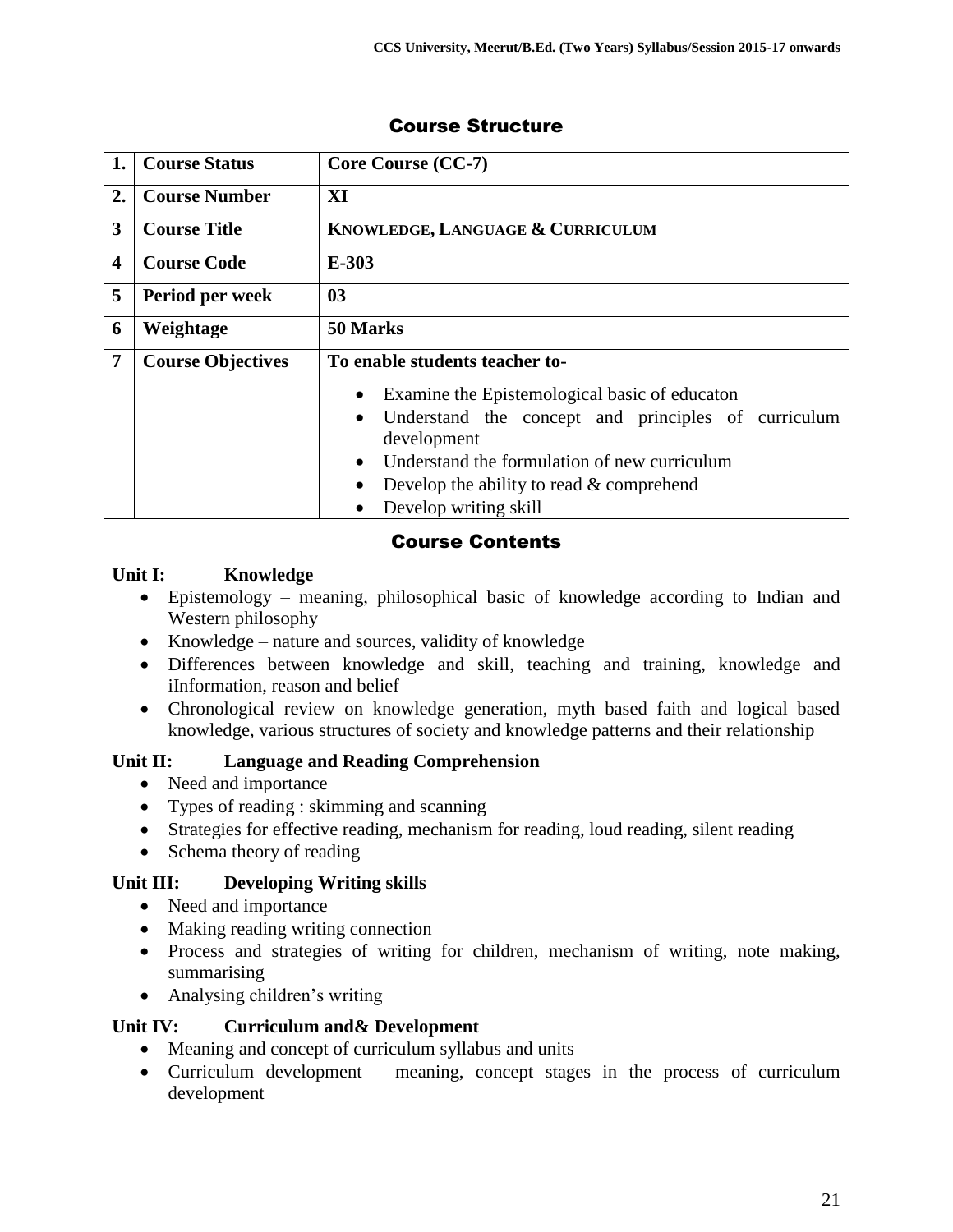• Fusion Intervation & Inter-subject co-relation

#### **Unit V: Determinants of Curriculum**

- Philosophical Foundation of curriculum development in view of different schools of philosophy
- Social and political forces, cultures and cultural roots of curriculum, sociology of curriculum
- Model of curriculum development : Hilda Taba's Model
- Core curriculum, activity curriculum, interdisciplinary curriculum

#### **Tasks and Assignments (any one)**

- Analysis of social myths in the light of scientific values and culture.
- Critical analysis of the existing curriculum at secondary level.
- A comparative study of two syllabus State Government/CBSE/ICSE
- Critical analysis on any theme of the course containing about 8 to ten pages.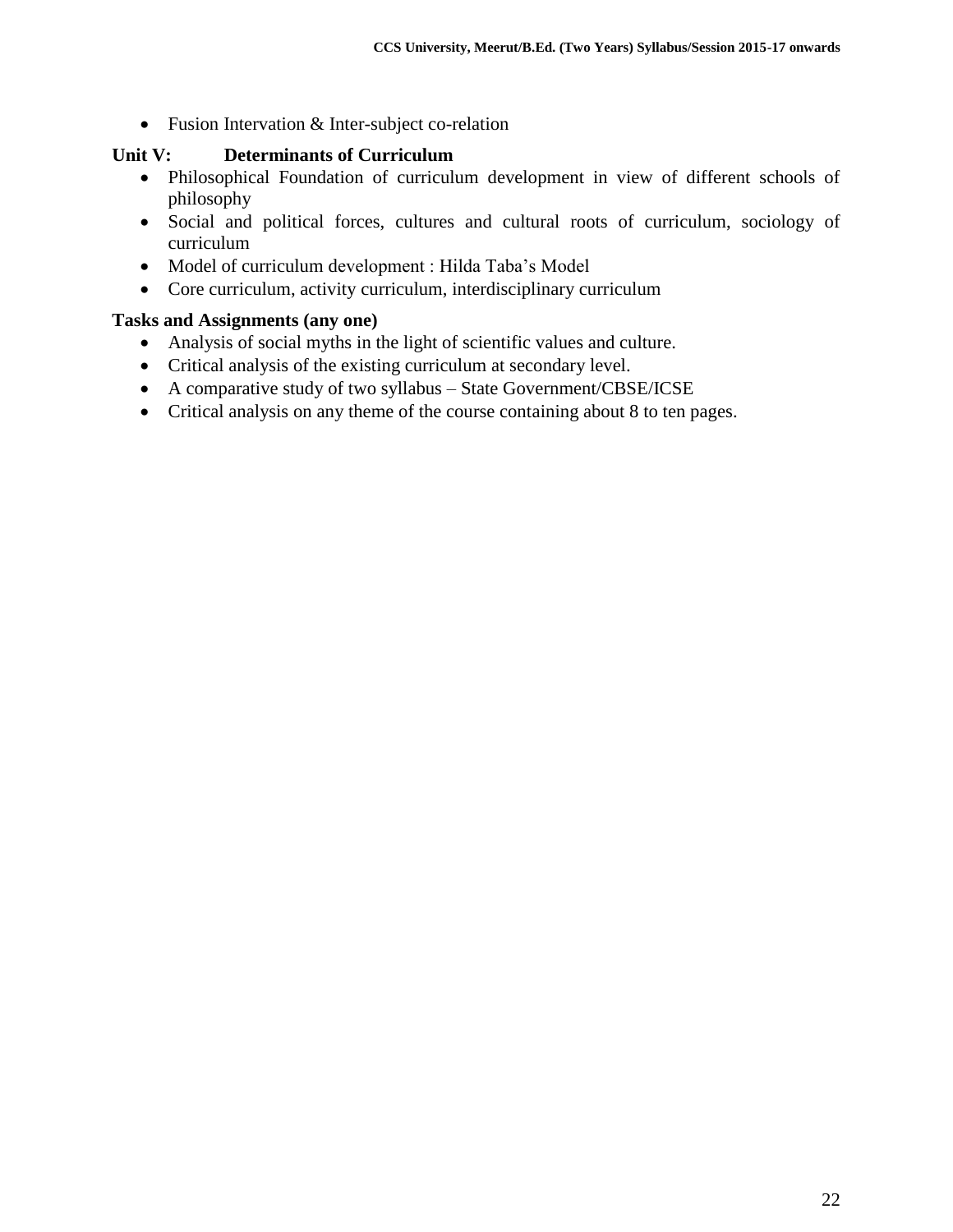| 1.                      | <b>Course Status</b>                            | PEDAGOGY COURSES: PC-1 & PC-2                                                                                                                                                                                                                                                                                                                                                                                                                                                                                                                                                                                                                                                                             |
|-------------------------|-------------------------------------------------|-----------------------------------------------------------------------------------------------------------------------------------------------------------------------------------------------------------------------------------------------------------------------------------------------------------------------------------------------------------------------------------------------------------------------------------------------------------------------------------------------------------------------------------------------------------------------------------------------------------------------------------------------------------------------------------------------------------|
| 2.                      | <b>Course Number</b>                            | V&VI                                                                                                                                                                                                                                                                                                                                                                                                                                                                                                                                                                                                                                                                                                      |
| s3                      | <b>Course Title</b>                             | <b>TEACHING OF LANGUAGES</b>                                                                                                                                                                                                                                                                                                                                                                                                                                                                                                                                                                                                                                                                              |
| $\overline{\mathbf{4}}$ | <b>Course Code</b>                              | E-201 TO E-203                                                                                                                                                                                                                                                                                                                                                                                                                                                                                                                                                                                                                                                                                            |
| 5                       | Period per week                                 | 6                                                                                                                                                                                                                                                                                                                                                                                                                                                                                                                                                                                                                                                                                                         |
| 6                       | Weightage                                       | 100 marks                                                                                                                                                                                                                                                                                                                                                                                                                                                                                                                                                                                                                                                                                                 |
| $\overline{7}$          | <b>Course Objectives of</b><br><b>Languages</b> | To enable student-teachers to-<br>Understand about the nature and characteristics of a<br>language and mothertongue and the use of language.<br>Learn about the required skill and their insterlinks for<br>mastering a language.<br>Understand the various approaches for planning for<br>$\bullet$<br>successful language teaching.<br>Understand the Approaches for teaching different aspects of<br>$\bullet$<br>language.<br>Understand about Aids and other similar available material<br>that could be used for teaching language<br>Practice the teachnique of obtaining feedback for self-<br>$\bullet$<br>evaluation and evaluation of student's success in learning<br>and using the language. |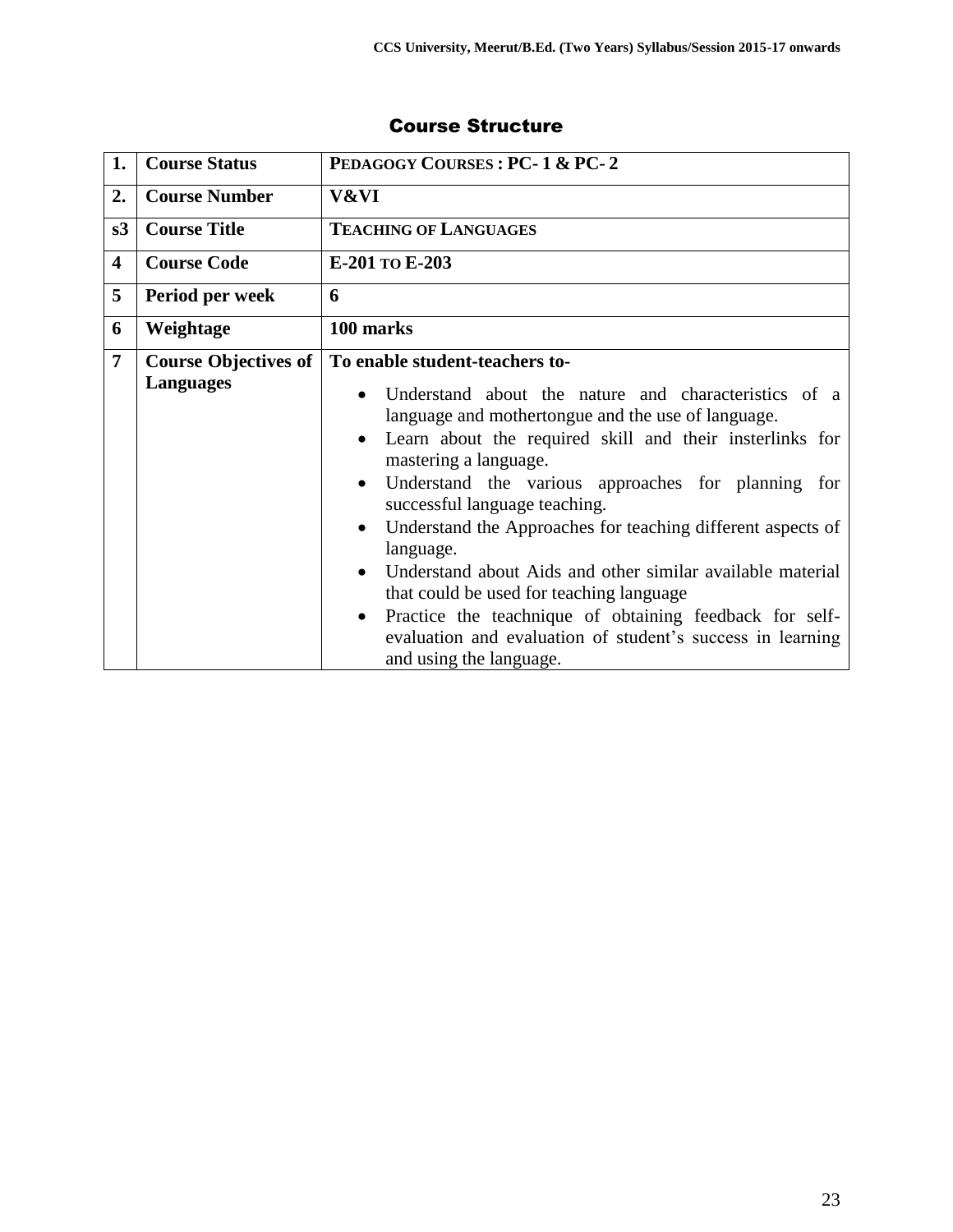## **1. Course Status Padagogy Courses : PC1 & PC2 2. Course Number V & VI** 3 Course Title | हिन्दी शिक्षण **4 Course Code E-201 5 Period per week 06 6 Weightage 100 marks**

## Course Structure

## Course Contents

## यूनिट1 : भाषा का स्वरूप, प्रकृत्ति एवं हिन्दी भाषा।

- भाषा का अर्थ, प्रकृत्ति एवं भाषा अधिगम के सिद्वान्त।
- मातृभाषा और राष्ट्र भाषा के रूप में हिन्दी का महत्व।
- मातृभाषा, राष्ट्रभाषा एवं विदेशी भाषा के रूप में हिन्दी शिक्षण।
- हिन्दी शिक्षण के सामान्य उद्देश्य।

## युनिट 2 : हिन्दी का भाषा विज्ञान एवं उपयोगिता।

- हिन्दी ध्वनि विज्ञान, उसके विभिन्न अंग।
- हिन्दी रूप विज्ञान, वर्गीकरण एवं निर्माण प्रक्रिया।
- हिन्दी वाक्य विज्ञान, प्रकार एवं प्रभावी निर्माण प्रक्रिया।
- विराम चिहन एवं उनका उचित प्रयोग।

## यूनिट 3 : भाषायी कौशल-शिक्षण, उददेष्य एवं प्रक्रिया।

- श्रवण कौशल- अर्थ उद्देश्य एवं शिक्षण क्रियाऐं।
- वचन कौशल-अर्थ, उद्देश्य एवं शिक्षण क्रियाऐं।
- पठन कौशल– अर्थ, उद्देश्य एवं विकास हेत् उपाय।
- लेखन कौशल- अर्थ, उद्देश्य एवं शिक्षण क्रियाऐं।
- $\bullet$  सूक्ष्म शिक्षण का स्वरूप एवं निम्न कौशलों के विकास हेतू सूक्ष्म पाठयोजना का निर्माण–
	- अ. प्रस्तावना कौशल
	- ब प्रश्न कौशल
	- स. व्याख्या कौशल
	- द. व्हिदीपन परिवर्तन कौशल

## यूनिट 4 : हिन्दी साहित्य की विधाऐं एवं उनका शिक्षण

- पाठयोजना का अर्थ एवं उपयोगिता, इकाई योजना का निर्माण एवं उद्देश्य।
- $\bullet$  हिन्दी की निम्न विधाओं के शिक्षण का उद्देश्य, विधियाँ एवं पाठ नियोजन
	- अ. मिथ गहन पाठ एवं द्रुत पाठ
	- ब. पद्य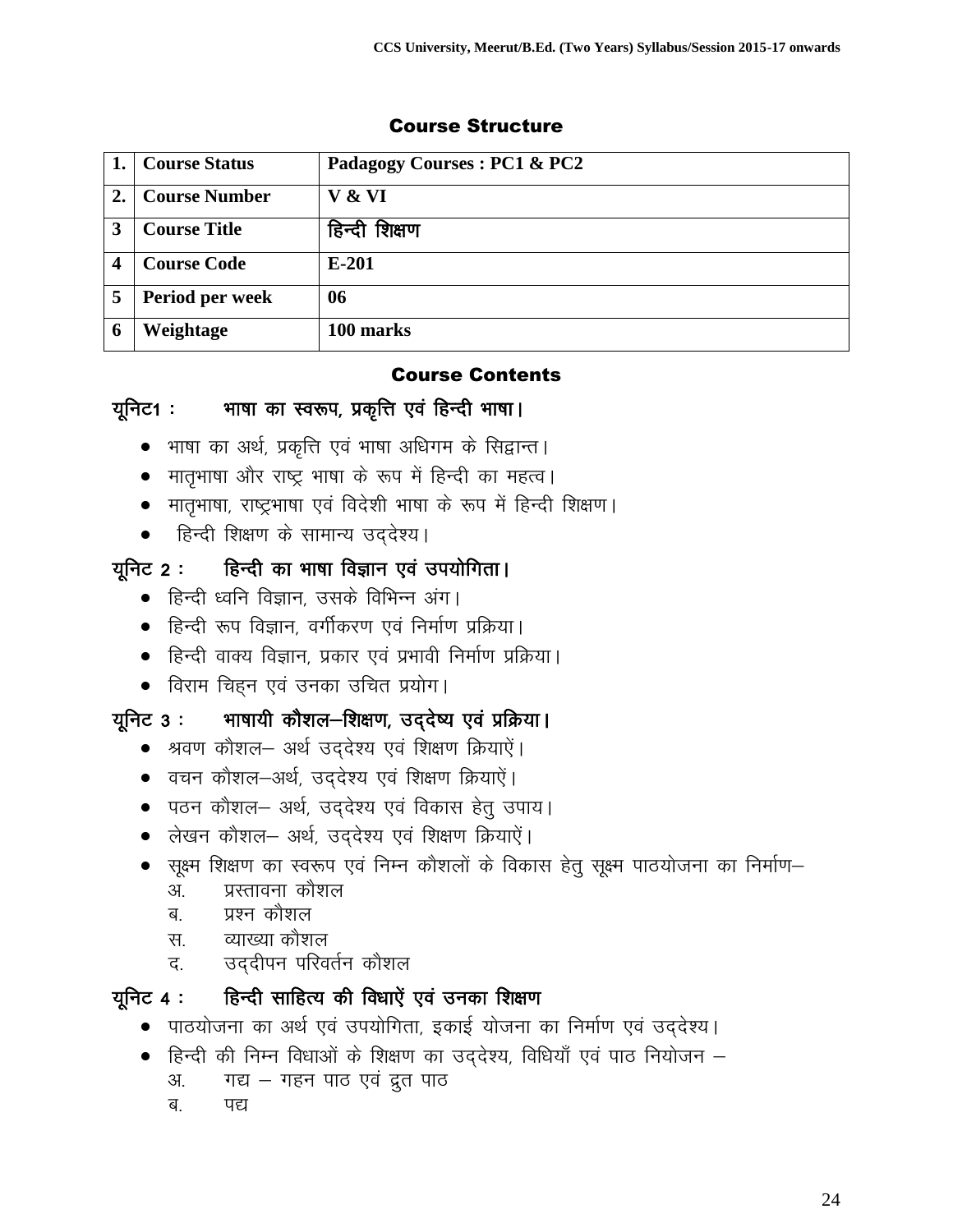- स. व्याकरण
- द. रचना शिक्षण
- $\bullet$  हिन्दी शिक्षण हेतु संरचनात्मक विधि की उपयोगिता।

## गूनिट 5 : हिन्दी में दक्षता विकसित करने वाले घटक

- हिन्दी शिक्षण में सहायक शैक्षिक तकनीकी, आई0सी0टी0 एव0ं अन्य उपकरणों का प्रयोग। पत्रिकाऐं, अखबार, पुस्तकालय, भाषा प्रयोगशाला, कम्प्यूटर सहायक अनुदेशन, पावर पॉइन्ट, प्रस्तुतिकरण, मृदु उपागम आदि।
- $\bullet$  निम्न पाठ्यक्रम सहगामी क्रियाएं एवं उनका महत्व परिचर्चा, वाद–विवाद, खेल, कार्यशाला, गोष्ठी, निबन्ध लेखन, स्वरचित कविता व कहानी प्रतियोगिता आदि ।

## यूनिट 6 : परीक्षण एवं मूल्यांकन

- हिन्दी में मूल्यांकन'सतत एवं समग्र
- हिन्दी में अच्छे परीक्षण की विशेषताऐं एवं परीक्षण पदों का विकास (वस्तुनिष्ठ, लघुत्तरीय, निबन्धात्मक)
- $\bullet$  हिन्दी में निष्पत्ति परीक्षण हेतु प्रश्न-पत्र का निर्माण
- $\bullet$  उपचारात्मक एवं निदानात्मक शिक्षण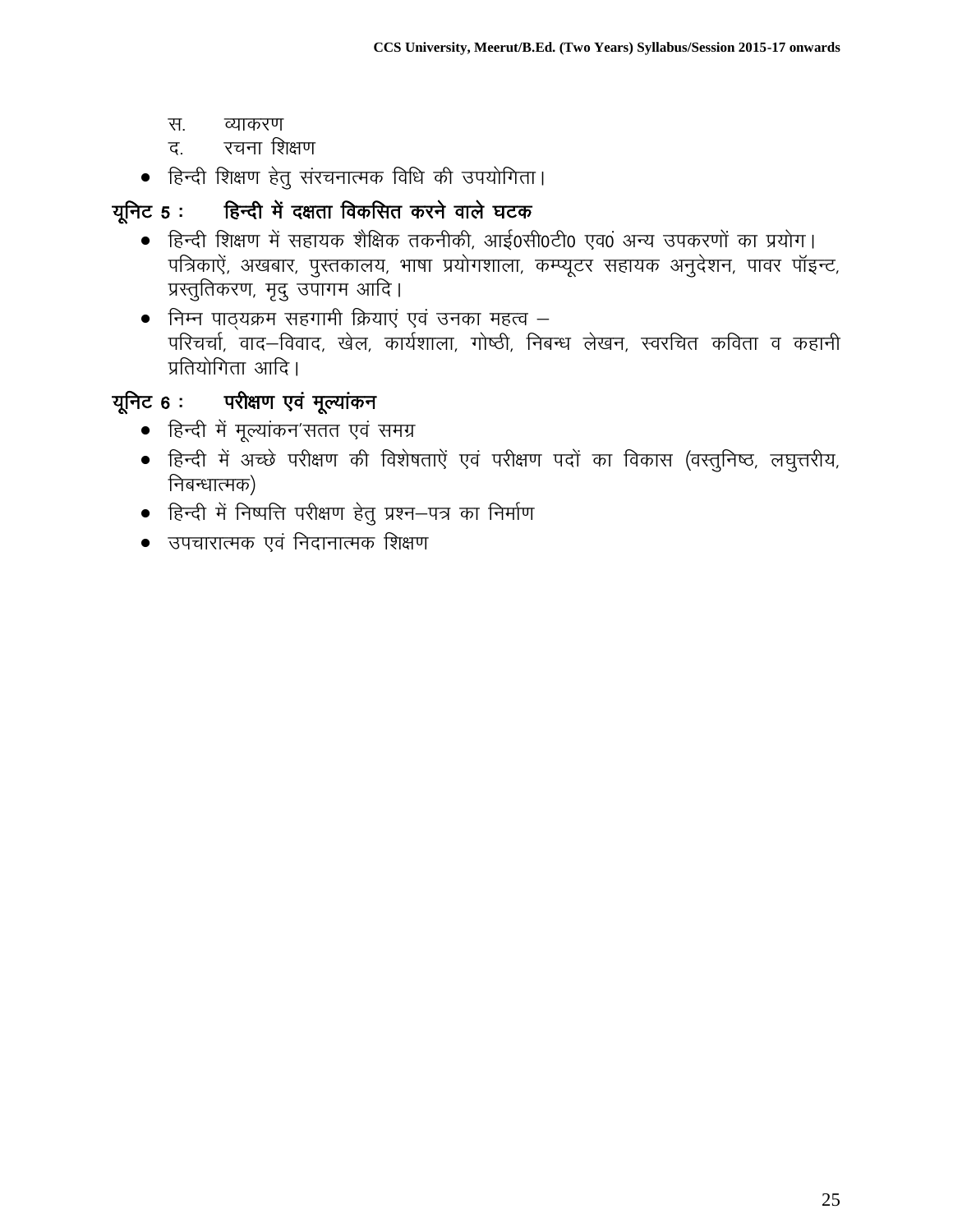|                  | <b>Course Status</b> | Pedagogy Course: PC-1 & PC-2 |
|------------------|----------------------|------------------------------|
| $\overline{2}$ . | <b>Course Number</b> | V & VI                       |
| 3                | <b>Course Title</b>  | PEDAGOGY OF ENGLISH          |
|                  | <b>Course Code</b>   | $E-202$                      |
| 5                | Period per week      | 06                           |
| 6                | Weightage            | 100 marks                    |

## Course Contents

#### **Unit I : Background to the Study of English**

- Role of English in the present day; position of English in the Indian school curriculum in the context of the three language formula
- English as a second Language
- Functions of language
- Linguistic principles
- Aims and objectives of teaching of English at Junior and Secondary level

#### **Unit II: Content and pedagogical analysis**

- Teaching of prose, poetry, composition and grammar.
- Pedagogical analysis based on unit analysis, objectives, learning experience, chosen methods and material and composition and grammer.
- Preparation of micro lessons based on the following skills :
	- (i) Introduction.
	- (ii) Questioning.
	- (iii) Explaning
	- (iv) Illustration
	- (v) Stimulus variation

#### **Unit III: Methods of Teaching and Skills of Teaching**

- Various approaches of teaching English; structural approach, communicative approach, holistic approach
- Difference between and 'approach' and 'method', major methods of teaching English-Grammar-cum-translation method, direct method and bilingual method
- Structural approach: meaning of structure and pattern, principles of selection and gradation of structure, presentation and practice of structure
- Latest developments in the approach and methods of teaching English including the linguistic communicative approach
- Use of ICT in teaching-learning process of English with computer-aided methods like-Power Point, Multimedia, Softwares, Webinars etc.
- Development of following linguistic skills
	- (i) Listening and understanding
	- (ii) Speaking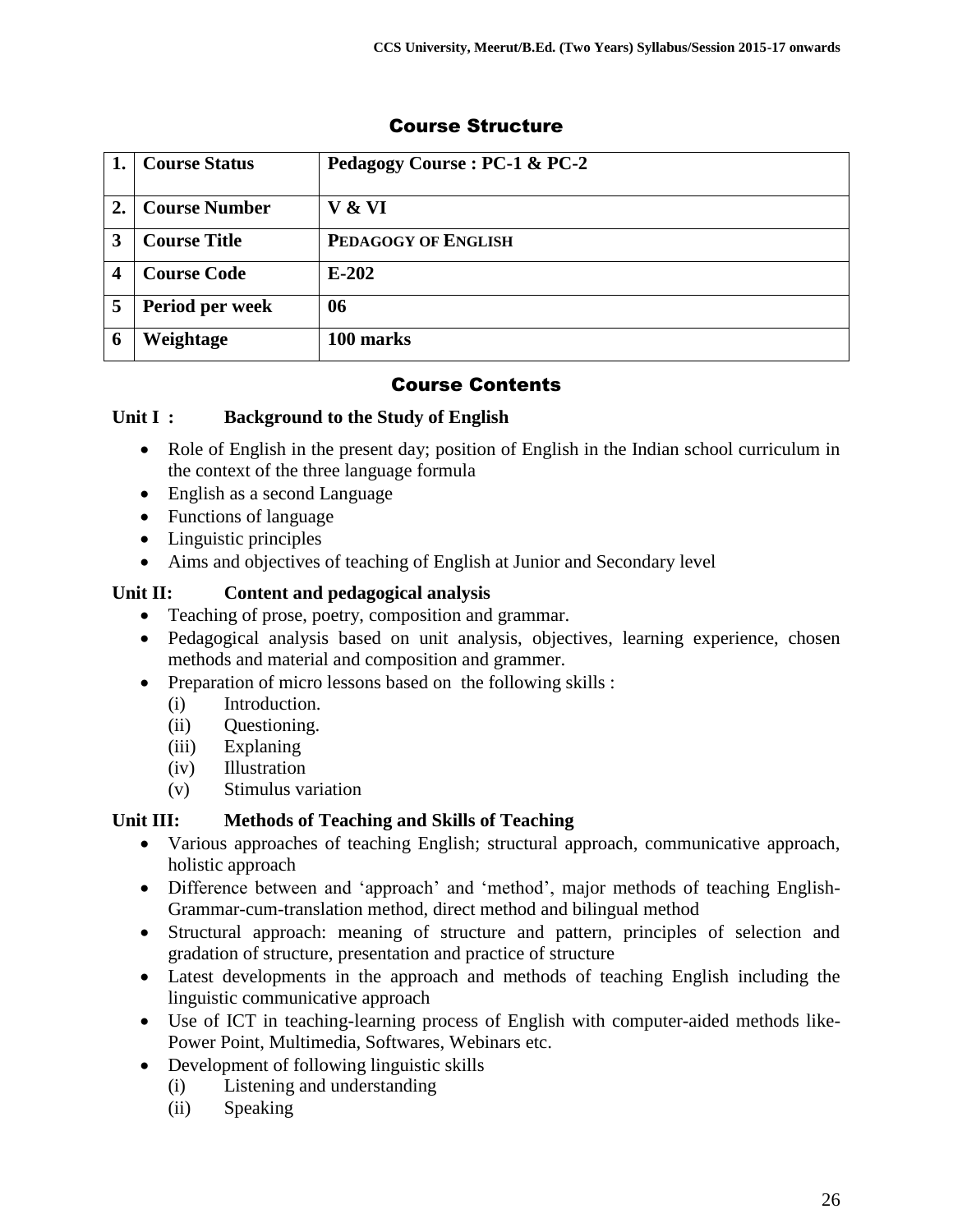- (iii) Reading
- (iv) Writing
- Lesson Planning; concept importance, preparation of unit plan and resource plan
	- o Prose, its importance, planning and teaching
	- o Grammar, its importance, planning and teaching
	- o Composition, its importance, planning and teaching
	- o Poetry, it importance, planning and teaching

#### **Unit IV: Teaching Aids**

- Importance of instructional material and their effective use
- Use of following aids :
	-
	- (ii) Flannel board (viii) Radio
	-
	- -
	- (i) Chalk board (vii) Record-Player (linguaphones)
		-
	- (iii) Pictures. (ix) Television
	- (iv) Picture cut-out (x) Film and filmstrips
	- (v) Charts (xi) Overhead Projector
	- (vi) Tape-recorder. (xii) Language laboratory

#### **Unit V: Evaluation**

- Basic principles testing English, tools and techniques of evaluation
- The meaning and significance of comprehensive and continuous evaluation in English
- Development of good test items in English (objectives type, short answer type, essay type)
- Construction of an achievement test, diagnostic testing and remedial teaching in English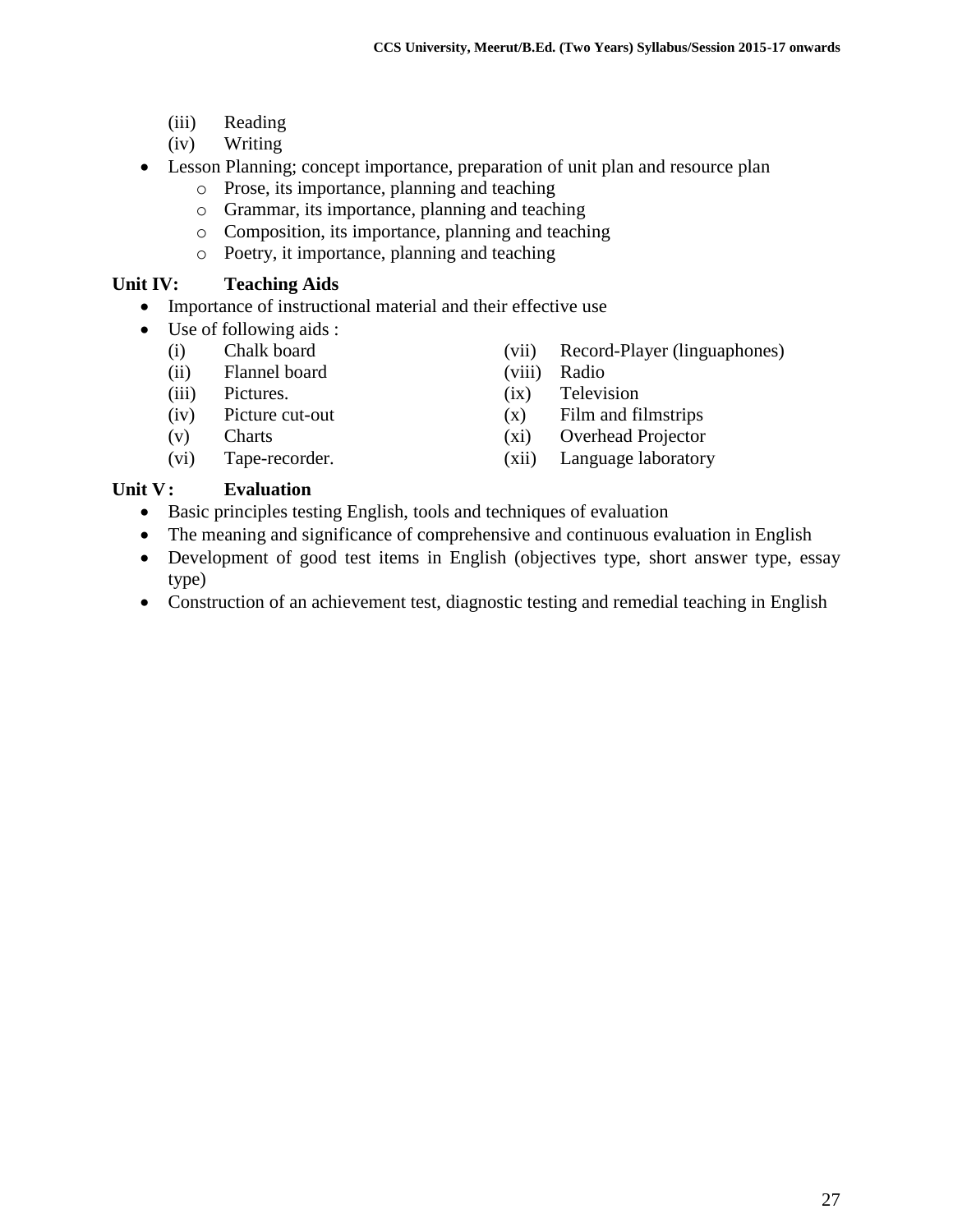## **1. Course Status Pedagogy Course : PC-1 & PC-2 2. Course Number V & VI** 3 | Course Title | संस्कृत–षिक्षण **4 Course Code E-203 5 Period per week 06 6 Weightage 100 marks**

## Course Structure

#### Course Contents

## यूनिट 1 : भाषा - स्वरूप, प्रकृति एवं महत्व

- भाषा की उत्पत्ति, विकास एवं परिनिष्ठित परिभाषा।
- $\bullet$  भाषा के विविध रूप।
- भारतीय भाषाओं में संस्कृत का स्थान एवं त्रिभाषा सूत्र की व्याख्या।
- $\bullet$  भाषा की प्रकृति।
- भाषा सीखने के सिद्धान्त तथा वर्तमान परिप्रेक्ष्य में संस्कृत का सांस्कृतिक एवं साहित्यिक महत्व ।

## गूनिट 2 : संस्कृत में भाषागत कौशल एवं शिक्षण उद्देश्य।

- संस्कृत का प्रारम्भिक व्याकरण–पुरूष, वचन, शब्द रूप, धातुरूप सन्धि, समास, उपसर्ग प्रत्यय ।
- $\bullet$  संस्कृत भाषा की ध्वनियाँ उनके उच्चारण स्थान (Point of articulation) एवं सूत्र, आभ्यन्तर एवं बाह्य प्रयत्न, समय एवं काल से उत्पन्न ध्वनि-भेद।
- $\bullet$  भाषायी कौशल उच्चारण, वाचन श्रवण, बोध एवं अभिव्यन्जन, सभी कौशलों के शिक्षण उददेश्य, विधियाँ, कौशलों से सम्बन्धित दोष, कारण और उपचार।
- कौशलों में दक्षता प्राप्ति हेत् पाठ्येत्तर क्रियाऐं।

## गूनिट 3 : संस्कृत साहित्य की विधाऐं एवं उनका शिक्षण।

- साहित्य की विभिन्न विधाऐं, अवर माध्यमिक एवं उच्च माध्यमिक स्तर पर उनके शिक्षण-उददेश्य, ब्लूम द्वारा दिया गया वर्गीकरण।
- $\bullet$  संस्कृत शिक्षण की सामान्य विधियाँ।
- संस्कृत—गद्य, पद्य, व्याकरण, रचना, नाटक, द्रुतपाठ एवं निबन्ध—शिक्षण की विधियाँ एवं उददेश्य।
- पाठ योजना के विभिन्न प्रकार एवं उनकी निर्माण–प्रक्रिया।
- संस्कृत, वर्तनी से सम्बन्धित छात्रों की सामान्य त्रूटियाँ, उनके कारण एवं निराकरण।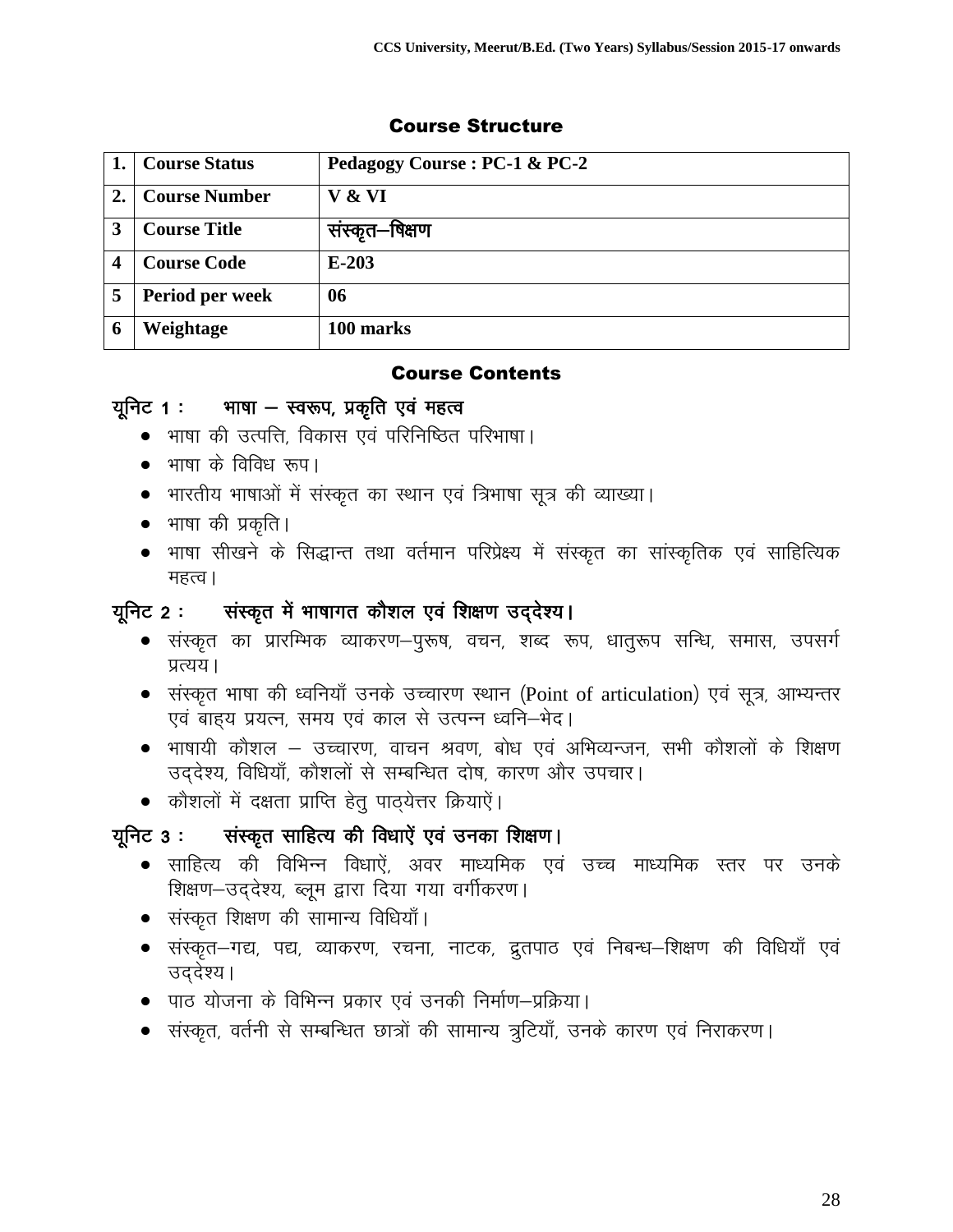## यूनिट 4 : संस्कृत पाठ्यक्रम एवं पाठ्य पुस्तकें।

- पाठ्यक्रम से तात्पर्य उसकी आवश्यकता, आधार, पाठ्यक्रम निर्माण के सिद्वान्त, पाठ्यक्रम निर्माण के समय ध्यान रखने योग्य सावधानियाँ।
- $\bullet$  उत्तर प्रदेश में अवर एवं उच्च माध्यमिक स्तर के संस्कृत शिक्षण पाठ्यक्रम की समीक्षा एवं मुल्यांकन ।
- पाठ्य पुस्तक का मूल प्रत्यय, पाठ्य पुस्तक निर्माण के सिद्धान्त, पाठ्य पुस्तक के मूल्यांकन एवं चयन की प्रक्रिया।
- उत्तर प्रदेश के विद्यालयी संस्कृत पाठ्यक्रम व शिक्षण हेतु चयनित पाठ्य पुस्तकों का मुल्यांकन ।
- $\bullet$  अच्छी संस्कृत पाठ्य पुस्तक की विशेषताऐं।

## यूनिट 5 : संस्कृत भाषा में मूल्यांकन।

- मूल्यांकन का प्रत्यय, आवश्यकता एवं परम्परागत एवं आधुनिक मूल्यांकन।
- $\bullet$  परीक्षणों / मूल्यांकन की प्राचीन एवं नवीन विधियाँ ।
- $\bullet$  उद्देश्य केन्द्रित (Objective Centred) परीक्षणों की निर्माण प्रक्रिया तथा परीक्षण रचना के समय ध्यान रखने योग्य सावधानियाँ।
- अच्छे परीक्षणों की विशेषताऐं।
- विभिन्न संस्कृत विद्याओं के मूल्यांकन हेतु परीक्षण एवं उनके प्रकार।

## गूनिट 6 : संस्कृत शिक्षण में दक्षता के प्रभावी घटक।

- $\bullet$  संस्कृत अध्यापक की विशेषताऐं।
- संस्कृत–कक्ष, शिक्षण सामग्री के प्रकार, तकनीकी उपकरण।
- संस्कृत शिक्षण में पाठ्य सहगामी क्रियाऐं।
- संस्कृत में निदानात्मक एवं उपचारात्मक शिक्षण।
- $\bullet$  संस्कृत शिक्षण गृह कार्य के प्रकार एवं महत्व।
- क्रियात्मक अनुसन्धान एवं संस्कृत शिक्षण में उसकी उपयोगिता।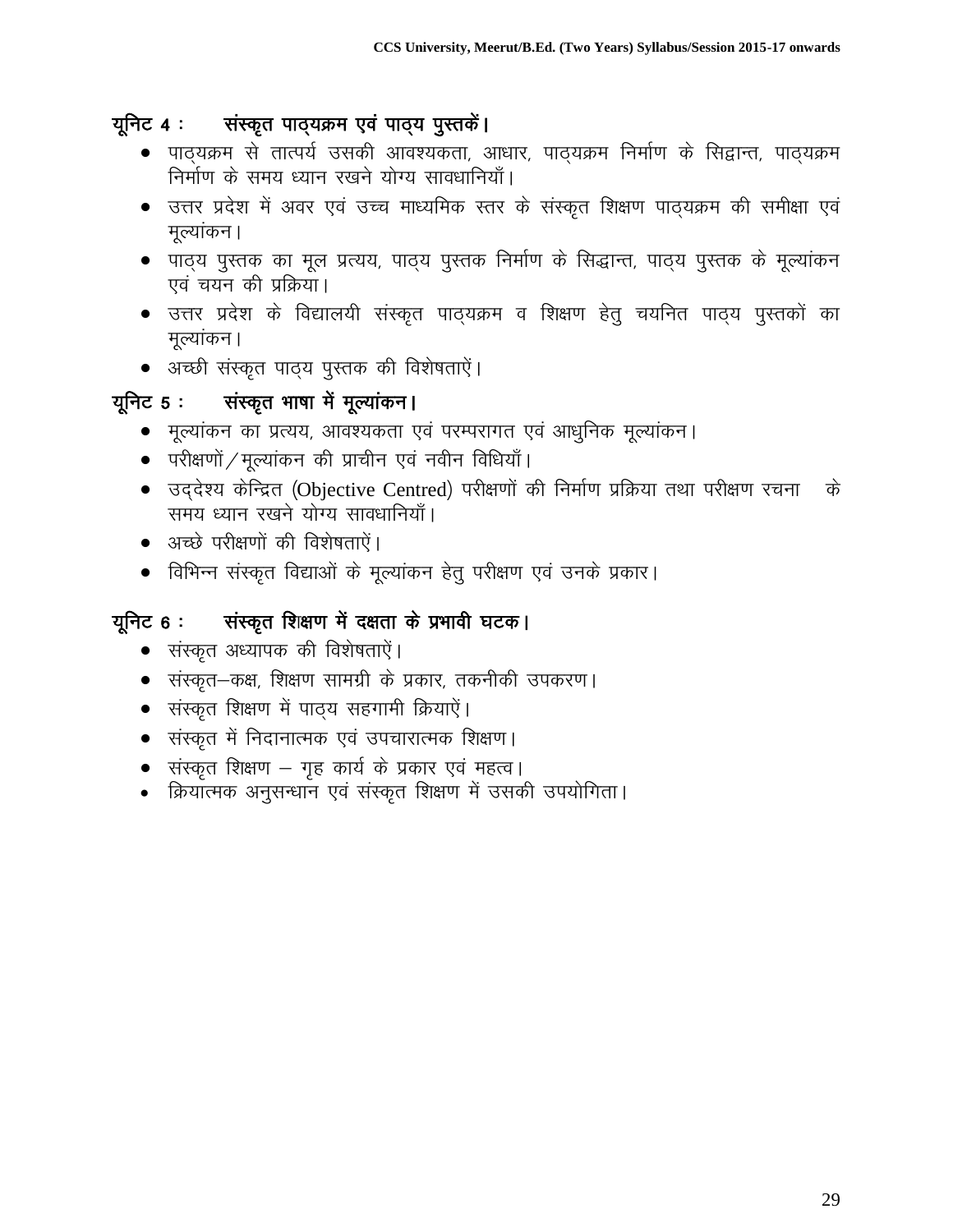| 1.                      | <b>Course Status</b>     | Pedagogy Courses : PC-1 & PC -2                                                                                                                                                                                                                                                                                                                                                                                                                             |
|-------------------------|--------------------------|-------------------------------------------------------------------------------------------------------------------------------------------------------------------------------------------------------------------------------------------------------------------------------------------------------------------------------------------------------------------------------------------------------------------------------------------------------------|
| 2.                      | <b>Course Number</b>     | V & VI                                                                                                                                                                                                                                                                                                                                                                                                                                                      |
| $\mathbf{3}$            | <b>Course Title</b>      | PEDAGOGY OF SOCIAL SCIENCES                                                                                                                                                                                                                                                                                                                                                                                                                                 |
| $\overline{\mathbf{4}}$ | <b>Course Code</b>       | $E-204$                                                                                                                                                                                                                                                                                                                                                                                                                                                     |
| 5                       | Period per week          | 06                                                                                                                                                                                                                                                                                                                                                                                                                                                          |
| 6                       | Weightage                | 100 marks                                                                                                                                                                                                                                                                                                                                                                                                                                                   |
| $\overline{7}$          | <b>Course Objectives</b> | To enable the student-teachers to-                                                                                                                                                                                                                                                                                                                                                                                                                          |
|                         |                          | Understand the concept, meaning and scope of social<br>$\bullet$<br>sciences.<br>Get acquainted with appropriate methodology as applicable<br>$\bullet$<br>to social sciences.<br>Prepare unit plan and lesson plan.<br>Acquire skill in teaching social sciences.<br>Acquire knowledge of various evaluation procedures and to<br>device effective evaluation tools.<br>Acquire the ability to develop instructional<br>support<br>$\bullet$<br>materials. |

## Course Contents

#### **Unit I: Nature and Scope of Social Sciences**

- Social sciences and social studies: Course subjects of social sciences History, Civics, Geography and Economics, inter-relationship between them
- Rational for incluiding these areas in school curriculum
- Instructional objectives of teaching social sciences at secondary level

## **Unit II: Methodology for Social Science Pedagogy**

- Instructional strategies, methods of teaching social science
- Strategies for teaching social science in terms of specifics methods like Lecture, Question-Answer, Group Discussion, Project and Sourse Methods, Socialized Recitation and Supervised Study, Tutorials.
- Micro teaching skills- Introduction, Reinforcement, Probing Questioning, Stimulus Variation, Explaining, Blackboard Writing etc.
- Selecting and using teaching aids: chalk boards, objects and specimen, histrionics, models, graphs, charts, maps, pictures, slides, films, filmstrips, audio-visual aids, projected aids: slide projectors, overhead projectors, LCD projectors
- Use of ICT in teaching-learning process of social science with computer-aided methods like-Power Point, Simulation, Softwares, Webinars etc.
- Content analysis, unit planning and lesson planning

#### **Unit III: Curriculum and Text-Books**

• Place of social studies in Secondary School curriculum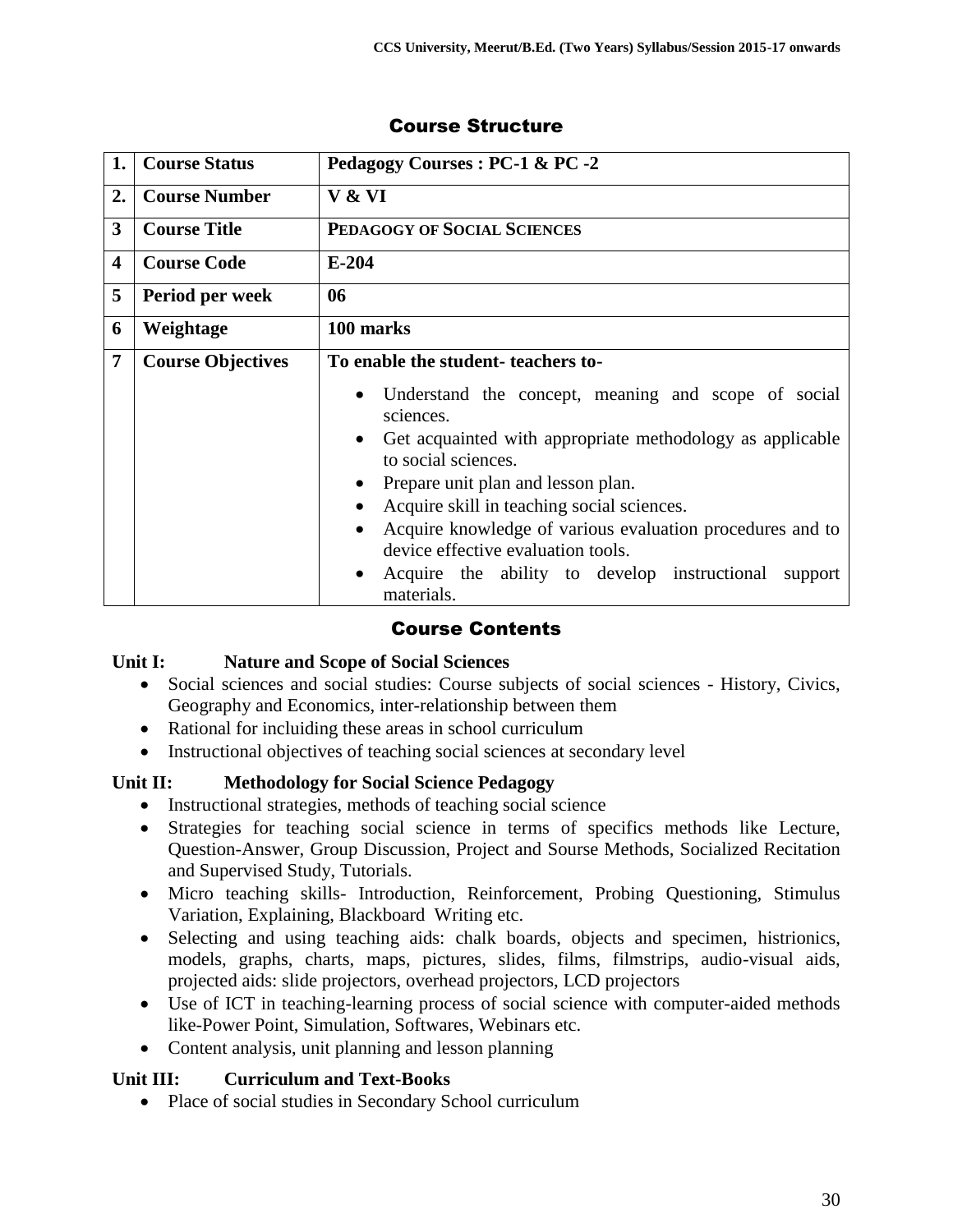Teacher and Curriculum planning, hidden curriculum, Evaluation of curriculum, Characteristics of good text-book, Evaluation of textbooks, analysis of textbooks from peace education and environmental education perspective, gender bias in social science curriculum

### **Unit IV: Social Science Teacher and co-curricular activities**

- Qualities of social science teacher
- Professional development of social science teacher
- Principles of organizing co-curricular activities
- Formation and management of social science clubs
- Organizing seminars, debates, quiz, exhibition, competition, wall magazine, manuscript magazine
- Using community resources
- Organizing field trips
- Social science room

#### **Unit V: Transaction mode and Evaluation**

- Objectives of evaluation in social science, developing a blueprint objective, content, items
- Essay type, short answer type and objective type question in social sciences, their advantages and limitations, framing different types of questions.
- Construction of achievement test in social science
- Continuous evaluation using feedback for improvement of teaching and learning in social science
- Diagnostic testing and remedial teaching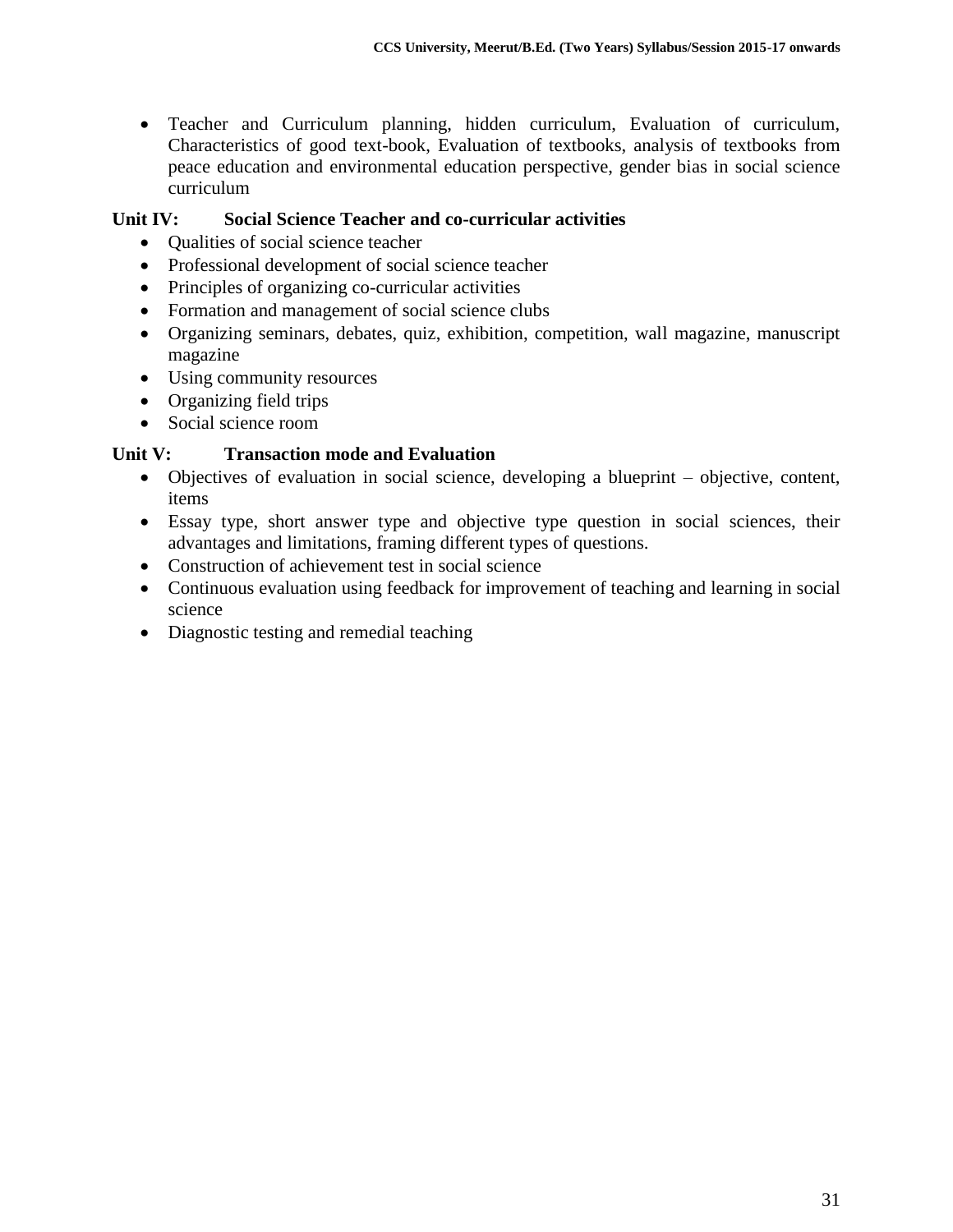| 1.                      | <b>Course Status</b>     | PEDAGOGY COURSES: PC1 & PC2                                                                                                                                                                                                                                                                                                                                                                                                                                                                                                       |
|-------------------------|--------------------------|-----------------------------------------------------------------------------------------------------------------------------------------------------------------------------------------------------------------------------------------------------------------------------------------------------------------------------------------------------------------------------------------------------------------------------------------------------------------------------------------------------------------------------------|
| 2.                      | <b>Course Number</b>     | V & VI                                                                                                                                                                                                                                                                                                                                                                                                                                                                                                                            |
| $\overline{\mathbf{3}}$ | <b>Course Title</b>      | PEDAGOGY OF MATHEMATICS                                                                                                                                                                                                                                                                                                                                                                                                                                                                                                           |
| $\overline{\mathbf{4}}$ | <b>Course Code</b>       | $E-205$                                                                                                                                                                                                                                                                                                                                                                                                                                                                                                                           |
| 5                       | Period per week          | 06                                                                                                                                                                                                                                                                                                                                                                                                                                                                                                                                |
| 6                       | Weightage                | 100 marks                                                                                                                                                                                                                                                                                                                                                                                                                                                                                                                         |
| $\overline{7}$          | <b>Course Objectives</b> | To enable the student-teachers to-<br>Understand and appreciate the uses and significance of<br>$\bullet$<br>mathematics in daily life.<br>successfully various approaches of teaching<br>Learn<br>$\bullet$<br>mathematics and to use them judiciously.<br>Know the methods of planning instruction for the classroom.<br>Prepare curricular activities as per the needs.<br>Appreciate and organize activities to develop aesthetics of<br>mathematics.<br>Obtain feedback both about teaching as well as students<br>learning. |

## Course Contents

#### **Unit I: Entering into the Discipline**

- Meaning and nature of mathemtics, use and significance of mathematics
- Contribution of some great mathematicians Aryabhatta, Bhaskaracharya, Ramanujam, Euclid, Pythagorus, Rene Decarte.
- Aims and objectives of teaching mathematics at secondary and senior secondary levels
- Objectives of teaching mathematics in terms of behaviour outcomes.

#### **Unit II: Methodology for Mathematics Teaching**

- Methods of teaching: Inductive- Deductive, Analytic- Synthetic, Problem solving, Heuristics, Project & Laboratory Method.
- Techniques of teaching: Oral, Written, Drill, Home-Assignment, Supervised study, and programmed learning technique.
- Micro teaching skills-Introduction, Reinforcement, Probing Question, Stimulus variation, Explaining, Blackboard Writing etc.
- Use of ICT in teaching-learning process of mathematics with computer-aided methods like-Power Point, Multimedia, Simulation, Softwares, Webinars etc.

#### **Unit III: Developing Lesson Plan, Unit Plan and Material Aids**

- Lesson plan meaning, purpose and performa of lesson plan and its rationality
- Unit plan meaning and purpose of unit plan
- Teaching –aids importance and classification
- Developing/preparing low cost improvised teaching aids, relevant to local ethos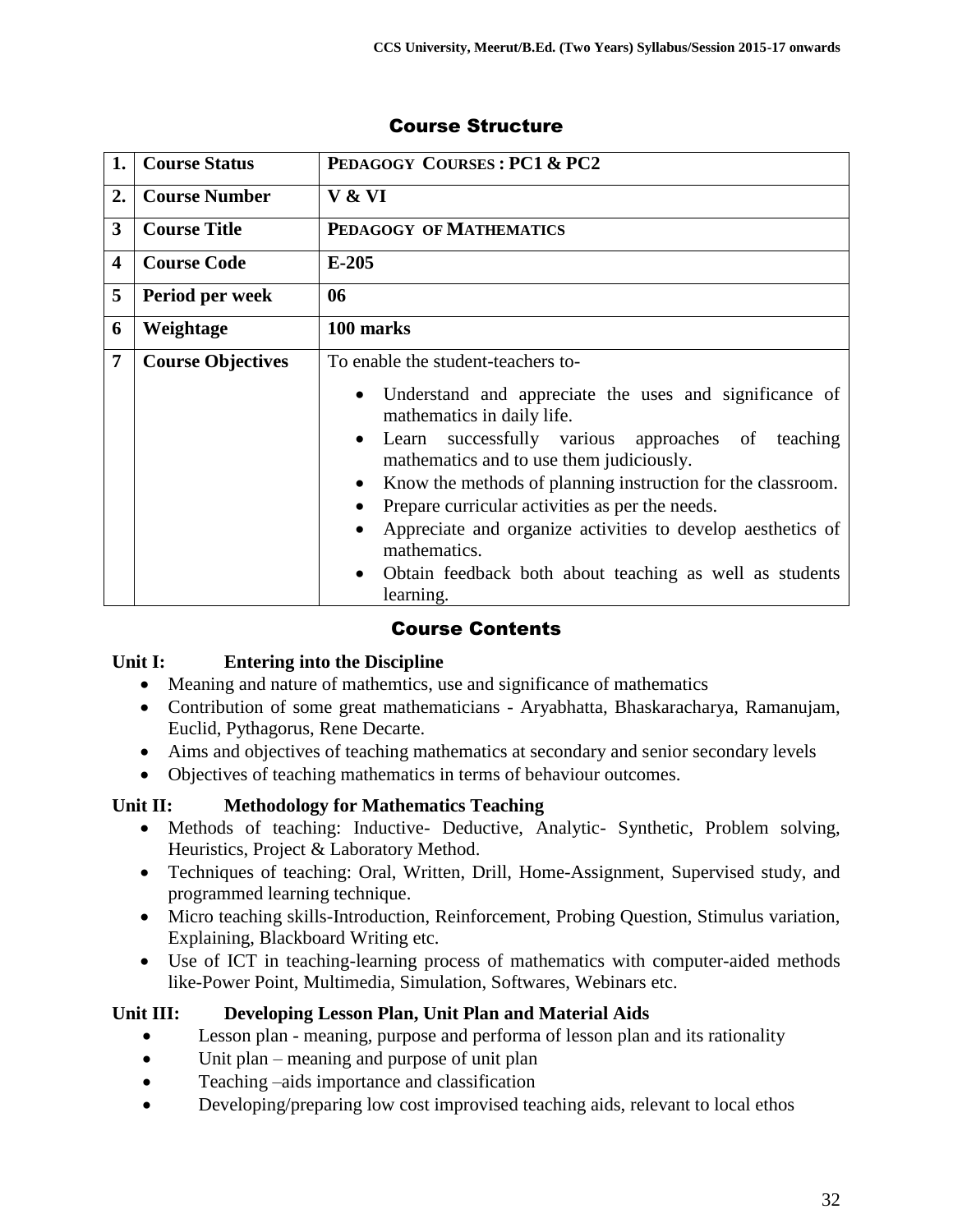• Application of computer in teaching of mathematics.

## **Unit IV: Development of Curriculum, Text Book and Activities of Mathematics**

- Principles and rationale of curriculum development, organizing the syllabi both logically and psychologically according to the age groups of children
- Planning activities and methods of developing the substitute/ alternative material to the prescribed syllabus for completing it in due course of time
- Organization of mathematics laboratory
- Text book of mathematics- qualities of a good text book of mathematics
- Using mathematics as a game for recreation; organizing quiz programmers, skilldevelopment in answering puzzles riddles, magic squares, word search etc.
- Learning about the short cuts mentioned in Vedic mathematics
- Development of maths laboratory

## **Unit V: Evaluation in Mathematics**

- Meaning and needs of evaluation.
- Process of obtaining feedback and evaluation in mathematics in terms of cognitive affective and psychomotor behavioral development
- Comprehensive and continuous evaluation (C.C.E.) in mathematics
- Development of test item (short answer and objective type)
- Diagnostic testing and remedial teaching
- Preparation of an achievement test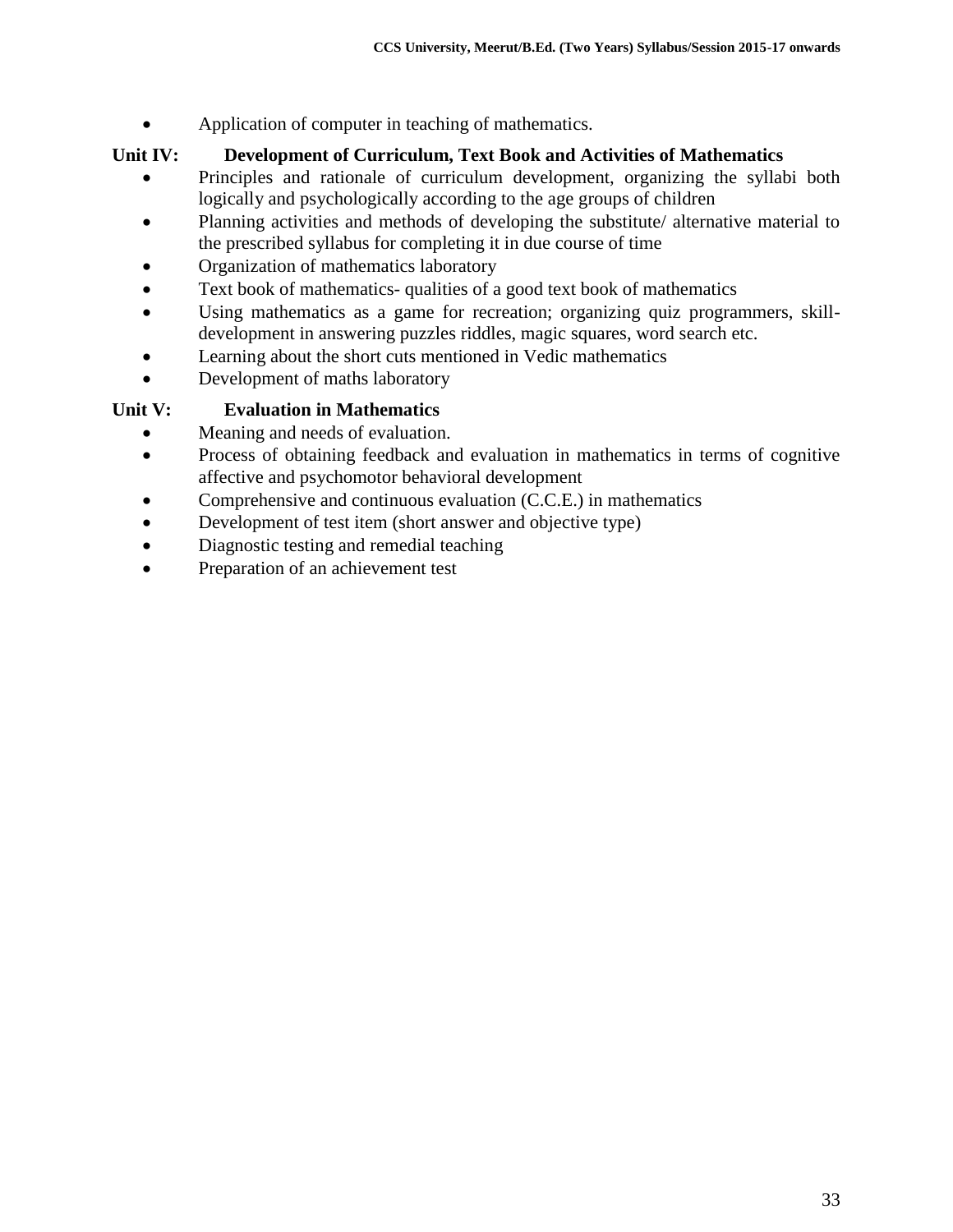| 1.                      | <b>Course Status</b>     | <b>PEDAGOGY COURSES: PC1 &amp; PC2</b>                                                                                                                                                                                                                                                                                                                                                                                                                                                                                             |
|-------------------------|--------------------------|------------------------------------------------------------------------------------------------------------------------------------------------------------------------------------------------------------------------------------------------------------------------------------------------------------------------------------------------------------------------------------------------------------------------------------------------------------------------------------------------------------------------------------|
| 2.                      | <b>Course Number</b>     | V & VI                                                                                                                                                                                                                                                                                                                                                                                                                                                                                                                             |
| $\overline{3}$          | <b>Course Title</b>      | PEDAGOGY OF PHYSICAL SCIENCES                                                                                                                                                                                                                                                                                                                                                                                                                                                                                                      |
| $\overline{\mathbf{4}}$ | <b>Course Code</b>       | $E-206$                                                                                                                                                                                                                                                                                                                                                                                                                                                                                                                            |
| 5                       | Period per week          | 06                                                                                                                                                                                                                                                                                                                                                                                                                                                                                                                                 |
| 6                       | Weightage                | 100 marks                                                                                                                                                                                                                                                                                                                                                                                                                                                                                                                          |
| 7                       | <b>Course Objectives</b> | To enable student-teachers to-                                                                                                                                                                                                                                                                                                                                                                                                                                                                                                     |
|                         |                          | Develop a broad understanding of the principles and<br>procedures used in modern physical science education.<br>Develop their essential skill for practicing modern<br>physical science education.<br>Develop their skills necessary for preparing international<br>accessories.<br>Prepare acceptance lesson models which lay down this<br>procedure to the acceptance for preparing designs for<br>lesson.<br>Manage introduction activity in such a way that the vast<br>majority of the learners attain most of the objectives |

## Course Contents

#### **Unit I: Concept, Nature and Importance**

- Meaning and nature of physical science, path tracking discoveries and land mark development in science, impact of science on modern communities, globalization and science
- Justification for including science as a subject in school curriculum, eminent Indian and world Scientists - an introduction, professions in the area of science

#### **Unit II: Aims and Objectives of Teaching Physical Science**

- General aims and objectives of teaching physical science at secondary and senior secondary school stage, instructional objectives with special emphasis on Bloom's taxonomy
- Concept of entering and terminal behavior, defining desired outcomes (statements of objectives) for different levels of education like primary, upper primary, secondary and senior secondary.

#### **Unit III: Methodology of Teaching Physical Science**

- Methods Lecture, Demonstration, Lecture-cum Demonstration, Heuristic, project, Laboratory, Problem Solving
- Techniques Team-Teaching, Computer Assistance Teaching
- Excursion, science museums, science club, science fair, science projects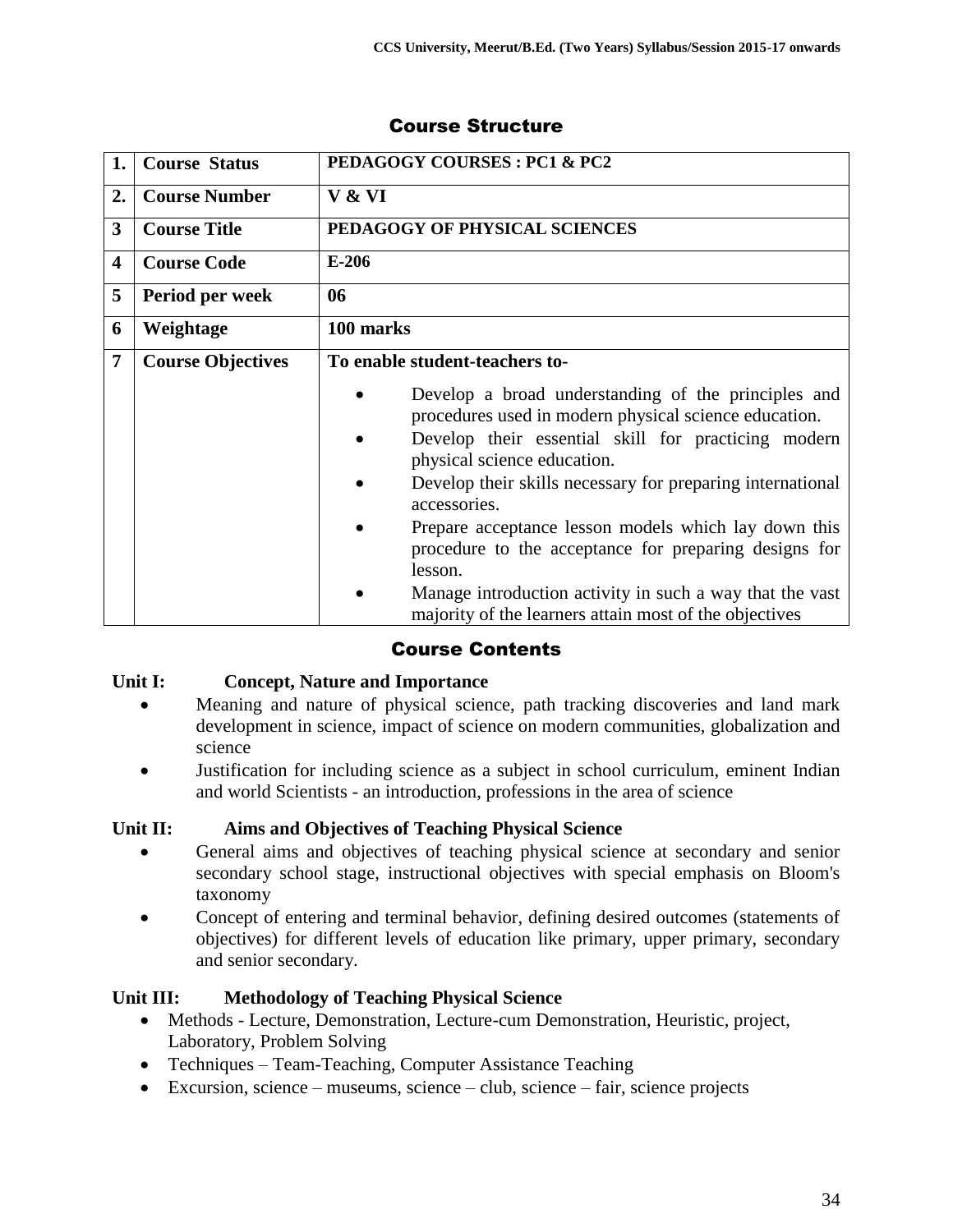- Micro teaching skills-Introduction, Reinforcement, Probing Question, Stimulus variation, Explaining, Black Board-Writing etc.
- Use of ICT in teaching-learning process of physical sciences with computer-aided methods like-Power Point, Multimedia, Simulation, Softwares, Webinars etc.

### **Unit IV: Curriculum and Instructional Material Development**

- Meaning, definition and principles of curriculum construction and its types
- Curriculum organization using procedure like concentric, topical, process and integrated approaches, adaptation of the curriculum according to the local needs and the availability of local resources.
- Development of physical science curriculum at different stages of school education e.g. primary, upper primary, secondary and senior secondary
- Current trends in science curriculum.
- Preparation, selection and use of teaching aids
- Curriculum accessories and support material text books, journals, hand books, student's workbook, display slide, laboratory materials.

#### **Unit V: Content Analysis and Lesson Planning**

- Content analysis, pedagogical analysis of content (Taking an example of any one topic of physical science). Following points should be followed for pedagogical analysis –
	- Identification of minor and major concepts
	- Listing behavioral outcomes
	- Listing activity and experiments
	- Listing evaluation procedure
- Developing unit plans and lesson plans

## **Unit VI: Evaluation in Physical Science Teaching**

- Evaluation: meaning and needs, formative and summative evaluation
- Process of development of tests for measuring specific outcomes cognitive outcomes, affective outcomes and psychomotor outcomes.
- Diagnostic testing and remedial teaching
- Preparation of achievement test, development of improvised apparatus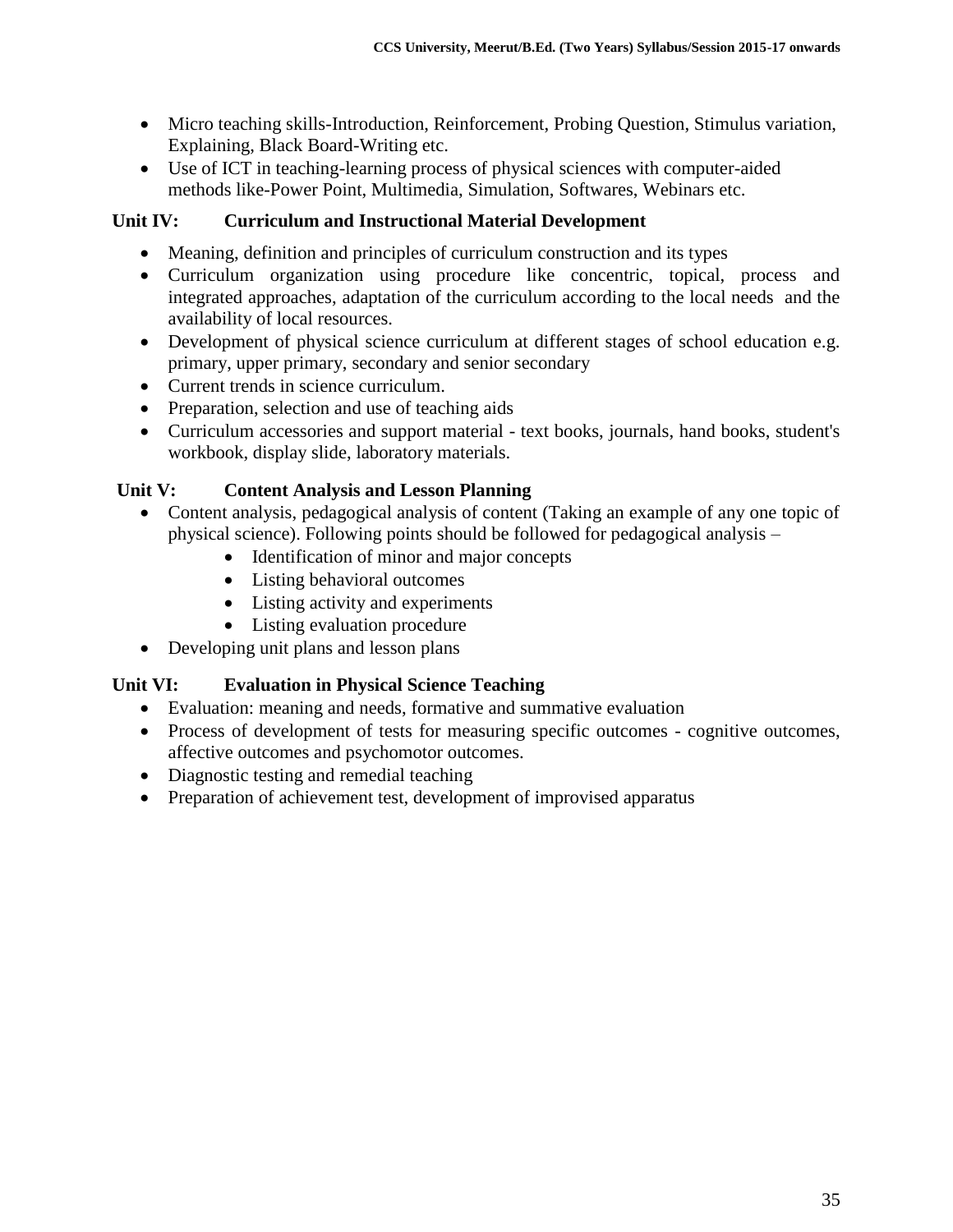| 1.             | <b>Course Status</b>     | PEDAGOGY COURSES: PC-1 & PC-2                                                                                                                                                                                                                                                                                                                                                     |
|----------------|--------------------------|-----------------------------------------------------------------------------------------------------------------------------------------------------------------------------------------------------------------------------------------------------------------------------------------------------------------------------------------------------------------------------------|
| 2.             | <b>Course Number</b>     | V & VI                                                                                                                                                                                                                                                                                                                                                                            |
| 3              | <b>Course Title</b>      | PEDAGOGY OF BIOLOGICAL SCIENCES                                                                                                                                                                                                                                                                                                                                                   |
| 4              | <b>Course Code</b>       | $E-207$                                                                                                                                                                                                                                                                                                                                                                           |
| 5              | Period per week          | 06                                                                                                                                                                                                                                                                                                                                                                                |
| 6              | Weightage                | 100 marks                                                                                                                                                                                                                                                                                                                                                                         |
| $\overline{7}$ | <b>Course Objectives</b> | To enable student-teachers to-                                                                                                                                                                                                                                                                                                                                                    |
|                |                          | Develop broad understanding of principles and knowledge<br>$\bullet$<br>used in biology science.<br>Develop their essential skills for practicing biological<br>$\bullet$<br>science.<br>Know various approaches and methods of teaching life<br>$\bullet$<br>science.<br>Lesson planning of biological science properly.<br>Prepare tools for evaluation in biological sciences. |

## Course Contents

## **Unit I : Nature, Concepts and Importance**

- History and nature of biological sciences
- Importance of biological science for environment, health and peace
- Interdisciplinary linkage of biological science and other school subjects
- Value of biological sciences in our lives
- Four Indian eminent biologists and their discoveries

## **Unit II: Objectives of Teaching Biological Sciences**

- General aims and objectives of teaching biology difference between aims and objectives, Bloom's taxonomy of educational objectives
- Writing objectives in terms of learning outcomes (behavioural term) for different levels of school teaching VIII, IX and X classes-RCEM approach of writing objectives

## **Unit III: Exploring learning**

- Inductive and deductive approach, different methods and techniques of teaching biological sciences
- Teacher centered approaches-lecture, demonstration, lecture cum demonstration
- Child centered approach-project method, heuristic problem solving, assignment
- Use of ICT in teaching-learning process of biological sciences with computer-aided methods like-Power Point, Simulation, Softwares, Webinars etc.
- Micro-teaching skills- Intoduction, Explaining, Probing questioning, Illustration, Stimulus variation, Blackboard writing etc.
- Analysis of content, preparing unit plan, lesson plan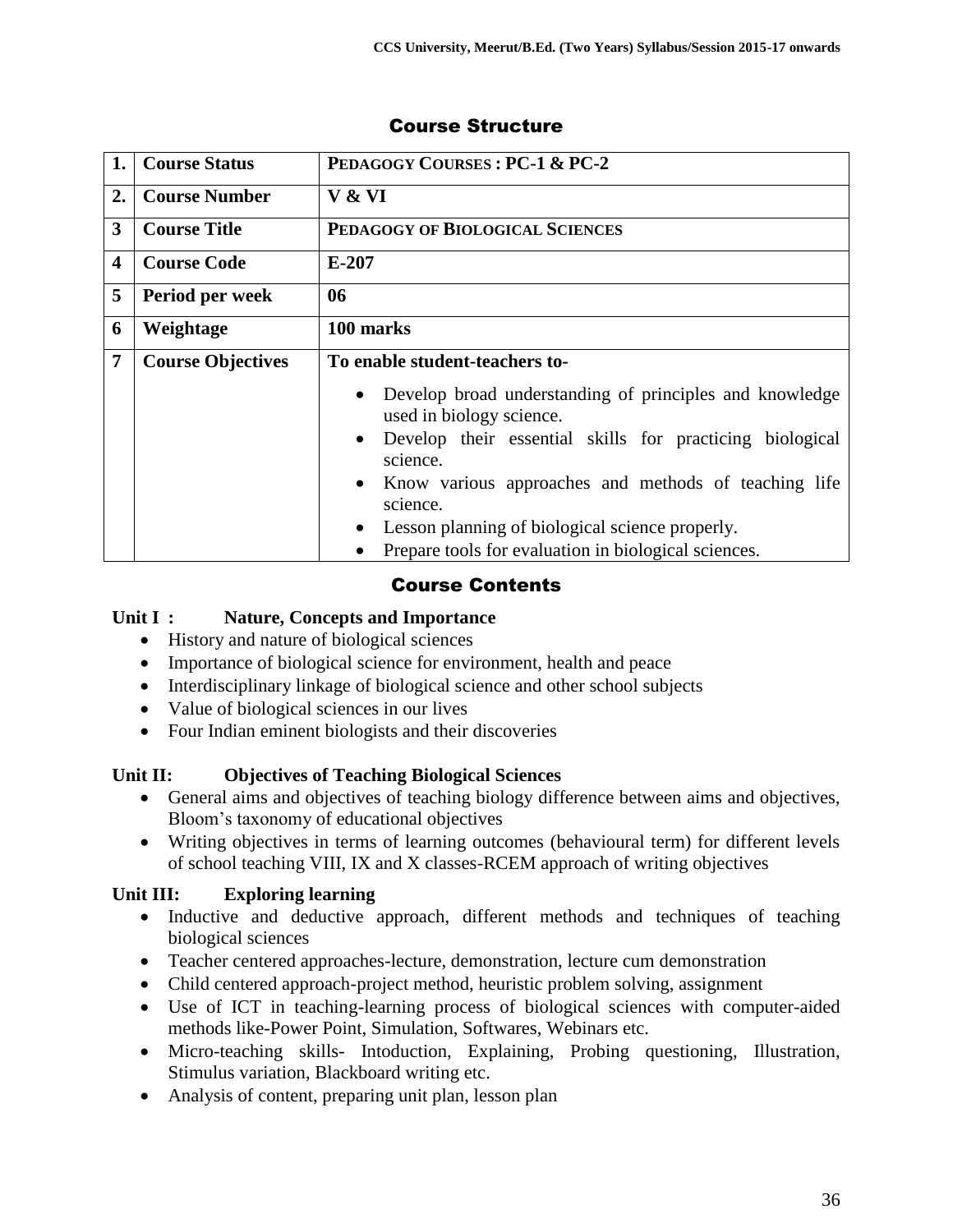## **Unit IV: Learner Centered School Curriculum**

- Principles of development of biological science curriculum, trends in biological sciences curriculum.
- Analysis of text books and biology syllabi of NCERT and U.P. State VIII, IX asnd X classes.
- Importance and type of teaching aids, use of audiovisual aids and improvised apparatus in teaching biology, biology laboratory
- Biology museum, biology club, field trips, acquarium herbarium and vivarium exhibition

## **Unit V: Concept of Evaluation and Measurement**

- Meaning and nature of evaluation and measurement
- Tools and techniques of evaluation in biological science
- Characteristics of a good test-reliability, validity, usability and norms of a test
- Esay type, short answer and objective type tests, their merits and demerits
- Concept of formative, summative and diagnostic test
- Construction of achievement test
- Diagnostic testing and remedial teaching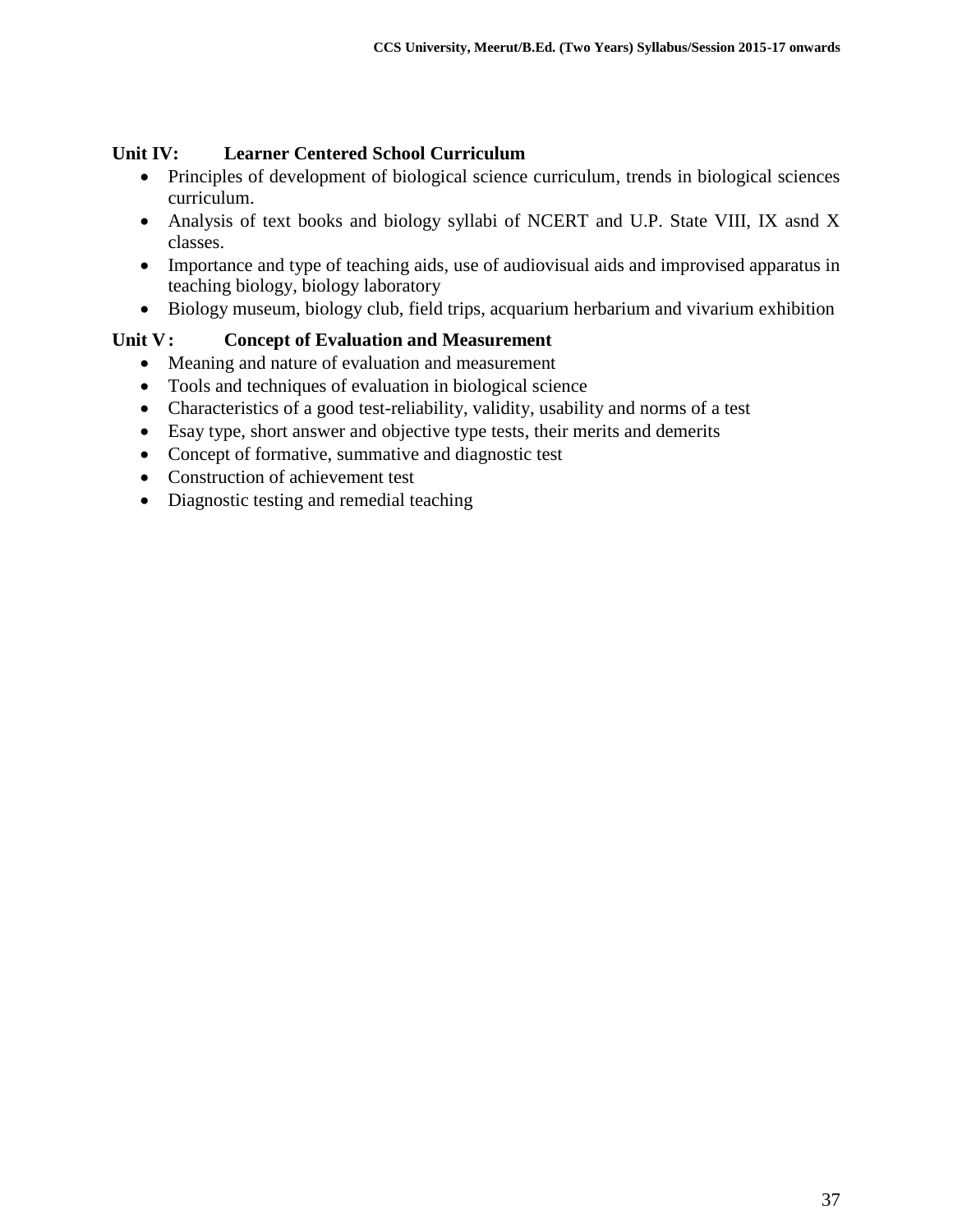| 1.                      | <b>Course Status</b>     | PEDAGOGY Course: PC-1 & PC-2                                                                                                                                                                                                                                                                                                                       |
|-------------------------|--------------------------|----------------------------------------------------------------------------------------------------------------------------------------------------------------------------------------------------------------------------------------------------------------------------------------------------------------------------------------------------|
| 2.                      | <b>Course Number</b>     | V & VI                                                                                                                                                                                                                                                                                                                                             |
| 3                       | <b>Course Title</b>      | PEDAGOGY OF COMPUTER SCIENCE                                                                                                                                                                                                                                                                                                                       |
| $\overline{\mathbf{4}}$ | <b>Course Code</b>       | $E-208$                                                                                                                                                                                                                                                                                                                                            |
| 5                       | Period per week          | 06                                                                                                                                                                                                                                                                                                                                                 |
| 6                       | Weightage                | 100 marks                                                                                                                                                                                                                                                                                                                                          |
| $\overline{7}$          | <b>Course Objectives</b> | To enable student-teachers to -                                                                                                                                                                                                                                                                                                                    |
|                         |                          | Develop a broad understanding of the principles and<br>procedures used in computer science education.<br>Develop their skills necessary for preparing international<br>accessories.<br>Know the methods of planning instruction for the classroom.<br>Learn successfully various methods of teaching computer<br>science and use them judiciously. |
|                         |                          | Manage introduction activity in such a way that the vast<br>$\bullet$<br>majority of the learner attains most of the objectives.                                                                                                                                                                                                                   |

## Course Contents

#### **Unit I: Historical Perspectives, Aims and Objectives of Computer Science**

- Historical development of computer (hardware and software)
- Present status of computer science as a school subject.
- Significance of teaching computer science at secondary/senior secondary schools
- Aims and objectives of teaching computer science-
	- Aims and Objectives of teaching computer science
	- Classification of educational objectives (Bloom's taxonomy)
	- Statement of specific objectives in behavioral terms

## **Unit II: Development of Curriculum in Computer Science**

- Principles and rationale of curriculum development, organizing the syllabi both logically and psychologically according to the age groups of children.
- Organization of Computer Science Laboratory.
- Text book of Computer Science qualities of a good text book of Computer Science.

## **Unit III: Methods of Teaching Computer Science**

- Lecture method, demonstration-cum-discussion method, personalized instruction method
- CAI technique, Hands on experience, Video Technology, Power Point Presentation, Software, Webinars etc.
- Co-operative learning approach, systems approach, multimedia approach
- Micro teaching Skills-Introduction, Reinforcement, Probing Question, Stimulus variation, Explaining, Blackboard-Writing etc.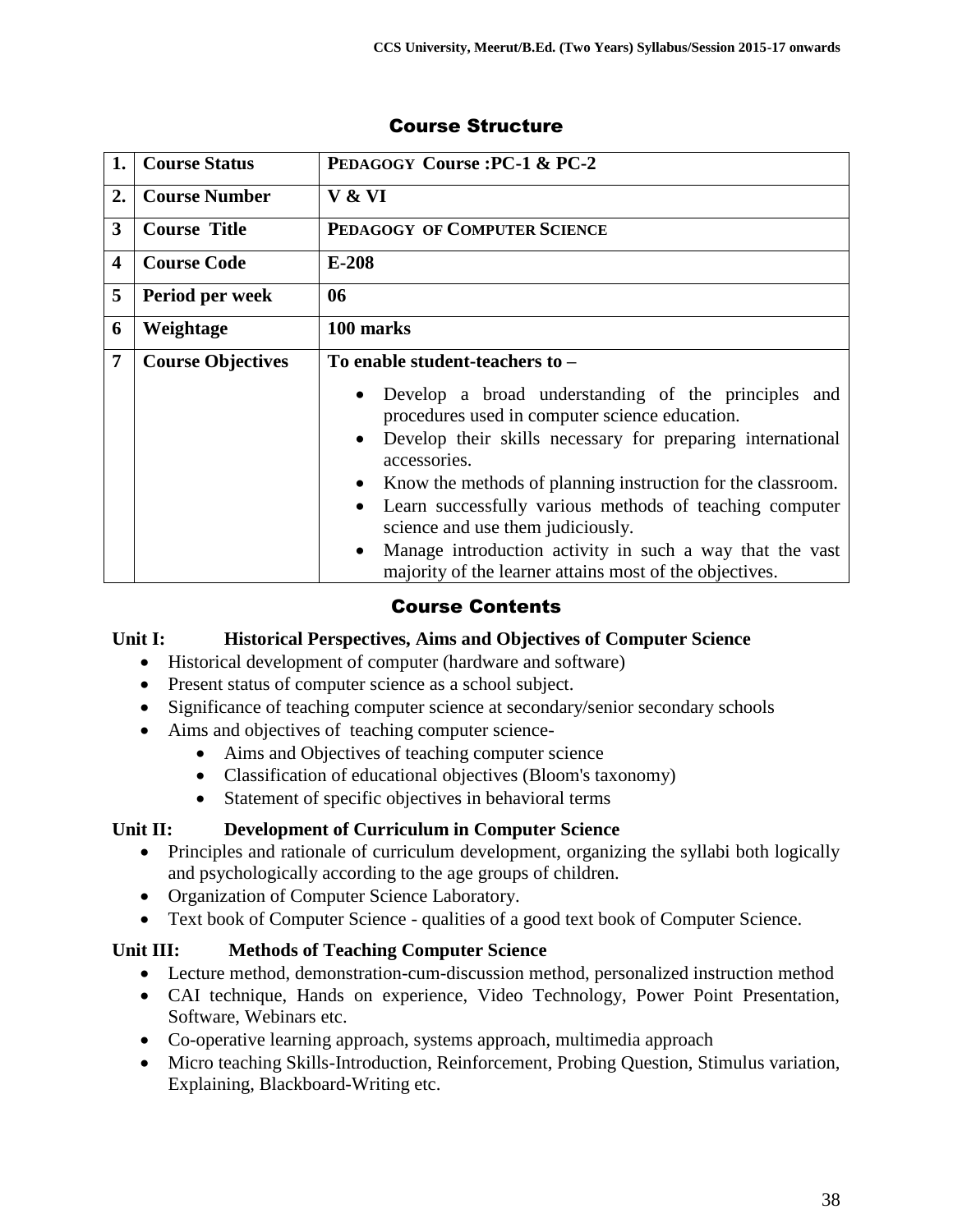### **Unit IV: Unit Planning, Lesson Planning and Teaching Aids**

- Meaning and definition of unit plan and lesson plan
- Importance and steps of planning a lesson.
- Need, Importance, preparation and using of teaching aids in computer science
- Organization of computer laboratory

### **Unit V: Basic Processes in Computer Science**

- Basic programming
- Data representation
- Computer organization
- Operating environment
- Computer network

#### **Unit VI: Evaluation in Computer Science**

- Meaning and importance of evaluation.
- Comprehensive and continuous evaluation (CCE) in computer science
- Development of test items objective type, short answer type, essay type
- Preparation of an achievement test
- Analysis and interpretation of test results
- Diagnostic testing and remedial teaching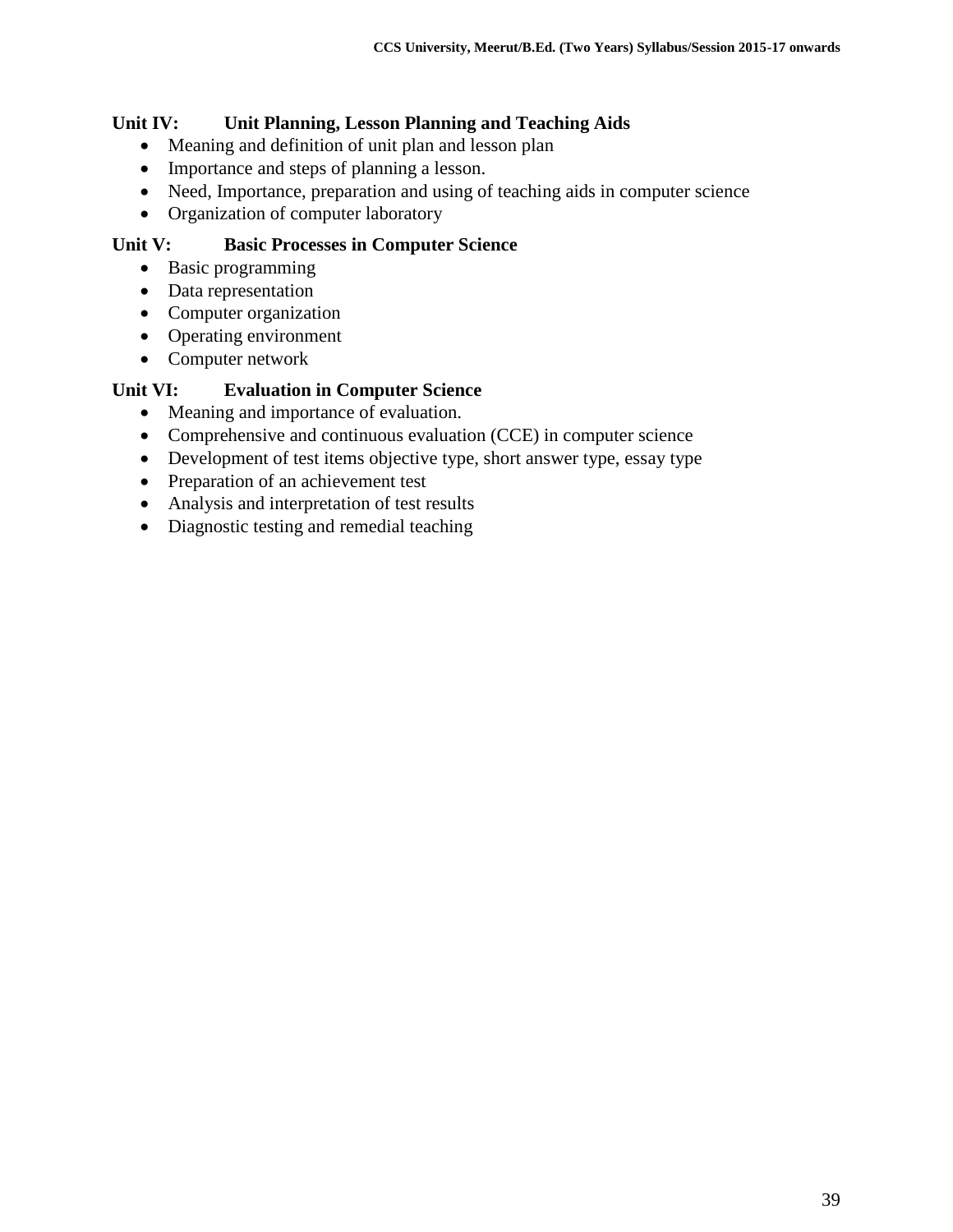| 1.                      | <b>Course Status</b>     | PEDAGOGY Course: PC-1 & PC-2                                                                                                                                                                                                                                                                                                                                                                                                                                                                                                                                                                                                                                                                                                                                |
|-------------------------|--------------------------|-------------------------------------------------------------------------------------------------------------------------------------------------------------------------------------------------------------------------------------------------------------------------------------------------------------------------------------------------------------------------------------------------------------------------------------------------------------------------------------------------------------------------------------------------------------------------------------------------------------------------------------------------------------------------------------------------------------------------------------------------------------|
| 2.                      | <b>Course Number</b>     | V & VI                                                                                                                                                                                                                                                                                                                                                                                                                                                                                                                                                                                                                                                                                                                                                      |
| 3                       | <b>Course Title</b>      | PEDAGOGY OF HOME SCIENCE                                                                                                                                                                                                                                                                                                                                                                                                                                                                                                                                                                                                                                                                                                                                    |
| $\overline{\mathbf{4}}$ | <b>Course Code</b>       | $E-209$                                                                                                                                                                                                                                                                                                                                                                                                                                                                                                                                                                                                                                                                                                                                                     |
| 5                       | Period per week          | 06                                                                                                                                                                                                                                                                                                                                                                                                                                                                                                                                                                                                                                                                                                                                                          |
| 6                       | Weightage                | 100 marks                                                                                                                                                                                                                                                                                                                                                                                                                                                                                                                                                                                                                                                                                                                                                   |
| 7                       | <b>Course Objectives</b> | To enable student - teachers to-                                                                                                                                                                                                                                                                                                                                                                                                                                                                                                                                                                                                                                                                                                                            |
|                         |                          | Understand the nature and scope of Home Science.<br>Acquaint with the objectives of teaching Home Science in<br>$\bullet$<br>secondary and higher secondary<br>schools.<br>Acquire skills in planning a lesson with reference to methods<br>and instructional materials and processing it effectively.<br>Understand the various methods and techniques that can be<br>$\bullet$<br>employed in the teaching of Home Science.<br>Develop a practical understanding of the technology of<br>$\bullet$<br>teaching Home Science and giving them practice in the use<br>of various aids relating to the technology of teaching.<br>Get an insight into the organization of co-curricular<br>activities like Home Science clubs and home science<br>exhibition. |

## Course Contents

#### **Unit I: Concepts**

- The concept of home science: meaning and components; place of home science in secondary education
- Job opportunities in home science
- Aims and objectives of teaching of home Science
- Correlation of home science with other school subjects

## **Unit II: Pedagogical Analysis**

- Foods, nutrition and health
- Child care
- Fiber and fabric
- Home management-importance of planning, principles of budget making
- Hygiene and sanitation

#### **Unit III: Methods of Teaching**

- Method of teaching as applied to home science
	- Teacher centred methods-lecture, demonstration
	- Child centred method-laboratory, project, assignment, discussion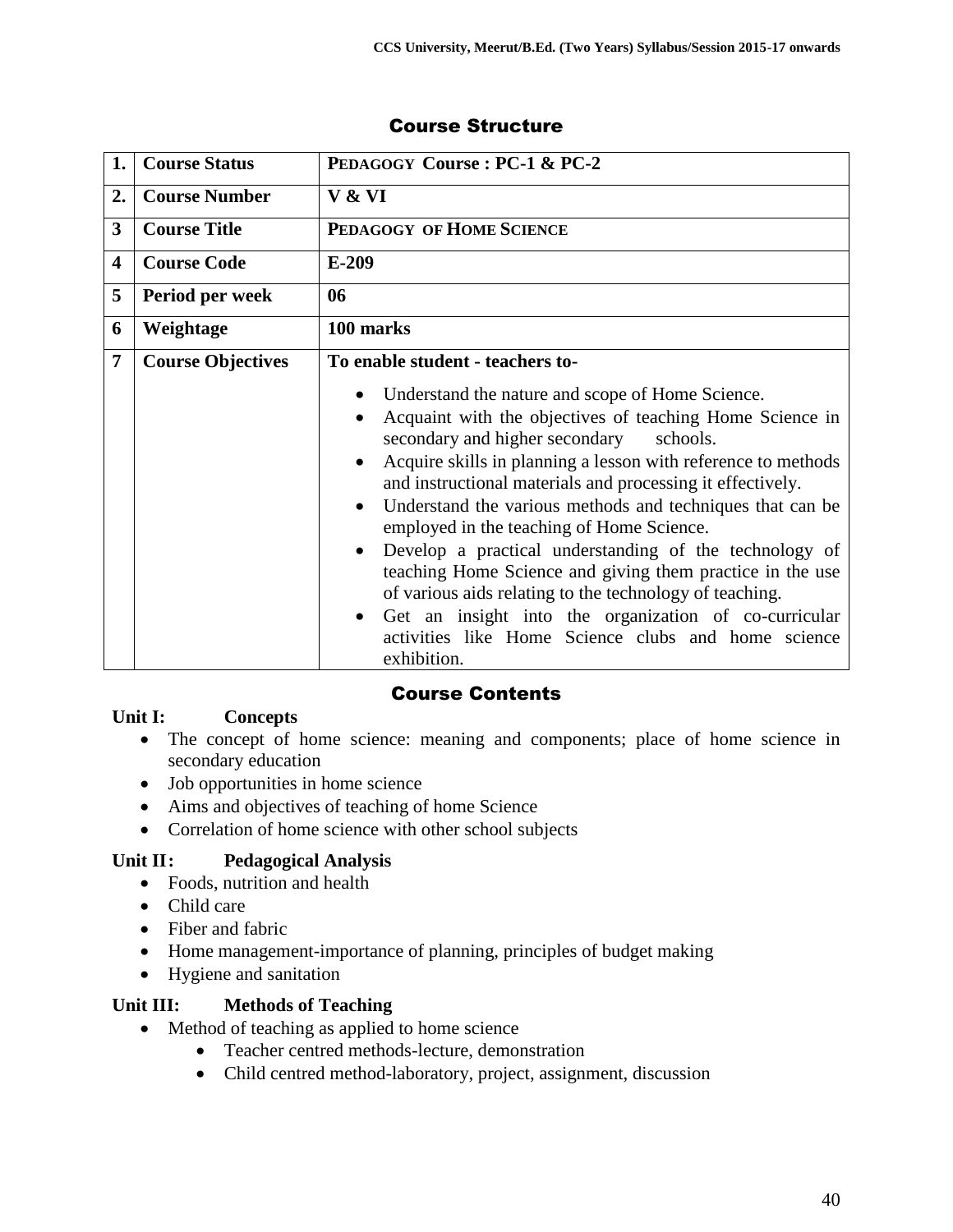- Micro-teaching skills-Intoduction, Explaining, Probing Questioning, Illustration, Stimulus variaton, Blackboard writing, etc.
- Use of ICT in teaching-learning process of home science with computer-aided methods like-Power Point, Multimedia, Simulation, Softwares, Webinars etc.

## **Unit IV: Equipments of Teaching**

- Development and designing of curriculum
- Teaching aids-classification and importance
- Concept of Unit and lesson plan, preparation of unit and lesson plan
- Development of text books
- Planning of space and equipment for home science laboratory

## **Unit V: Evaluation**

- Evaluation in home science-meaning and importance of evaluation
- Characteristics of a good evaluation device
- Comprehensive and continuous evaluation
- Evaluation devices-written, oral, observation, practical work, assignment
- Diagnostic testing and remedial teaching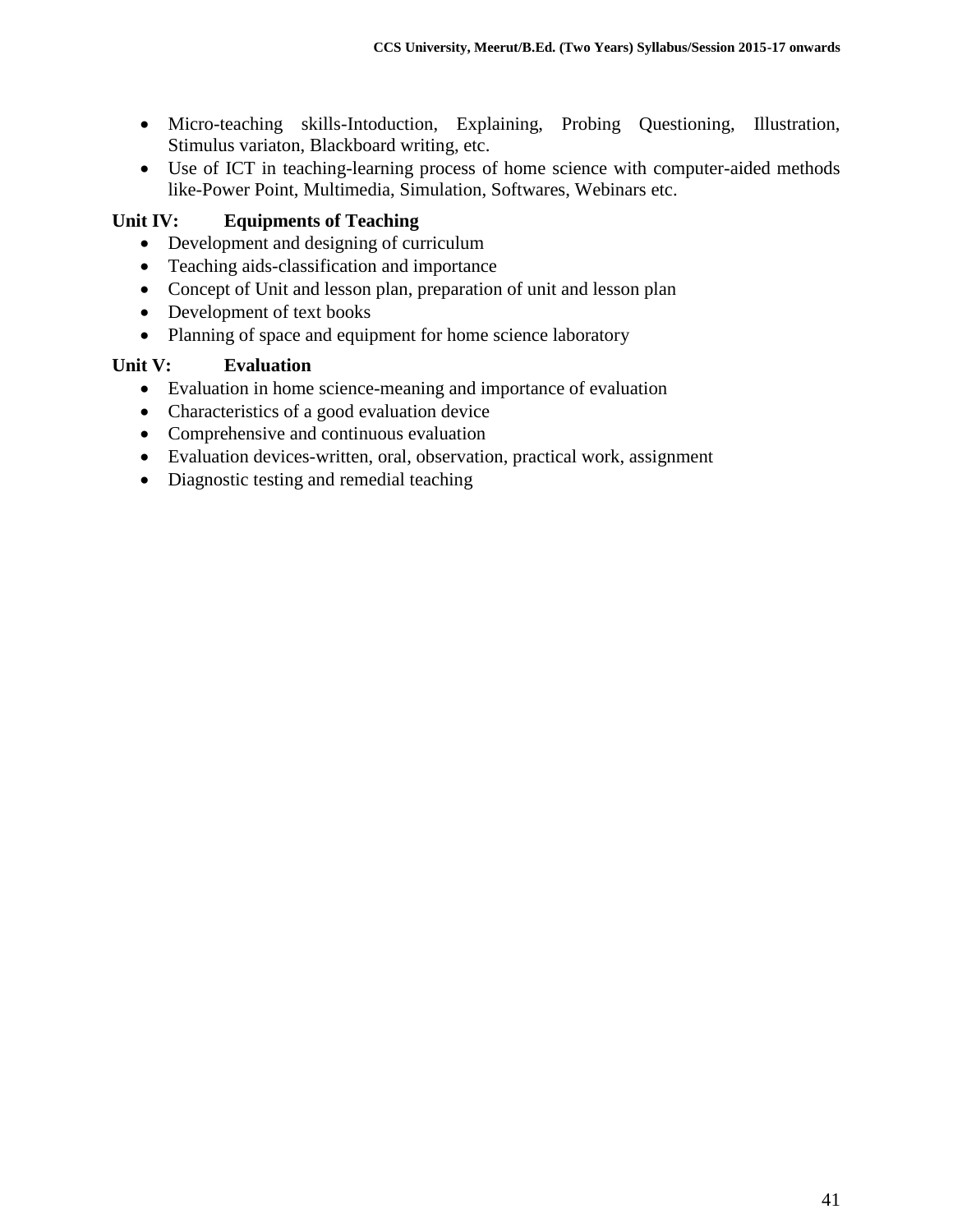| 1.                      | <b>Course Status</b>     | <b>PEDAGOGY Courses: PC-1 &amp; PC-2</b>                                                                                                                                                                                                                                                                                                                                                                                                                                                                                                                                                                                                          |
|-------------------------|--------------------------|---------------------------------------------------------------------------------------------------------------------------------------------------------------------------------------------------------------------------------------------------------------------------------------------------------------------------------------------------------------------------------------------------------------------------------------------------------------------------------------------------------------------------------------------------------------------------------------------------------------------------------------------------|
| 2.                      | <b>Course Number</b>     | V & VI                                                                                                                                                                                                                                                                                                                                                                                                                                                                                                                                                                                                                                            |
| $\mathbf{3}$            | <b>Course Title</b>      | PEDAGOGY OF COMMERCE                                                                                                                                                                                                                                                                                                                                                                                                                                                                                                                                                                                                                              |
| $\overline{\mathbf{4}}$ | <b>Course Code</b>       | $E-210$                                                                                                                                                                                                                                                                                                                                                                                                                                                                                                                                                                                                                                           |
| 5                       | Period per week          | 06                                                                                                                                                                                                                                                                                                                                                                                                                                                                                                                                                                                                                                                |
| 6                       | Weightage                | 100 marks                                                                                                                                                                                                                                                                                                                                                                                                                                                                                                                                                                                                                                         |
| $\overline{7}$          | <b>Course Objectives</b> | To enable student - teachers to-<br>Acquire knowledge of the terms and concepts used in the<br>pedagogical analysis of Commerce and Accountancy<br>Understand lesson planning and evaluation aspects in<br>teaching Commerce and Accountancy<br>Apply the knowledge in analyzing higher secondary<br>Commerce and Accountancy contents in terms of the<br>techniques and aids for the purpose of teaching Commerce<br>and Accountancy<br>Develop skills in the preparation of lesson plan and<br>$\bullet$<br>construction of evaluation tools using the suitable techniques<br>Develop interests in learning recent developments in<br>$\bullet$ |
|                         |                          | Commerce and Accountancy<br>Develop a desirable positive attitude towards the teaching of<br>Commerce and Accountancy.                                                                                                                                                                                                                                                                                                                                                                                                                                                                                                                            |

## Course Contents

#### **Unit I: Concept, Aims and Objectives of Commerce Teaching**

- Meaning and scope of commerce as a subject, place of commerce in Indian school
- Meaning of Commerce education and historical development of commerce education in India
- Aims of commerce education
- Objectives of commerce education at High school and Intermediate levels (vocational & academic)
- Instructional objectives -meaning, importance and specification of instructional objectives in behavioural terms (with respect to Bloom's Taxonomy)

#### **Unit II: Methods of Commerce Teaching**

- Lecture and discussion methods
- Project method
- Problem solving method
- Approaches of book-keeping teaching (journal approach, ledger approach, cash-book & equation approach)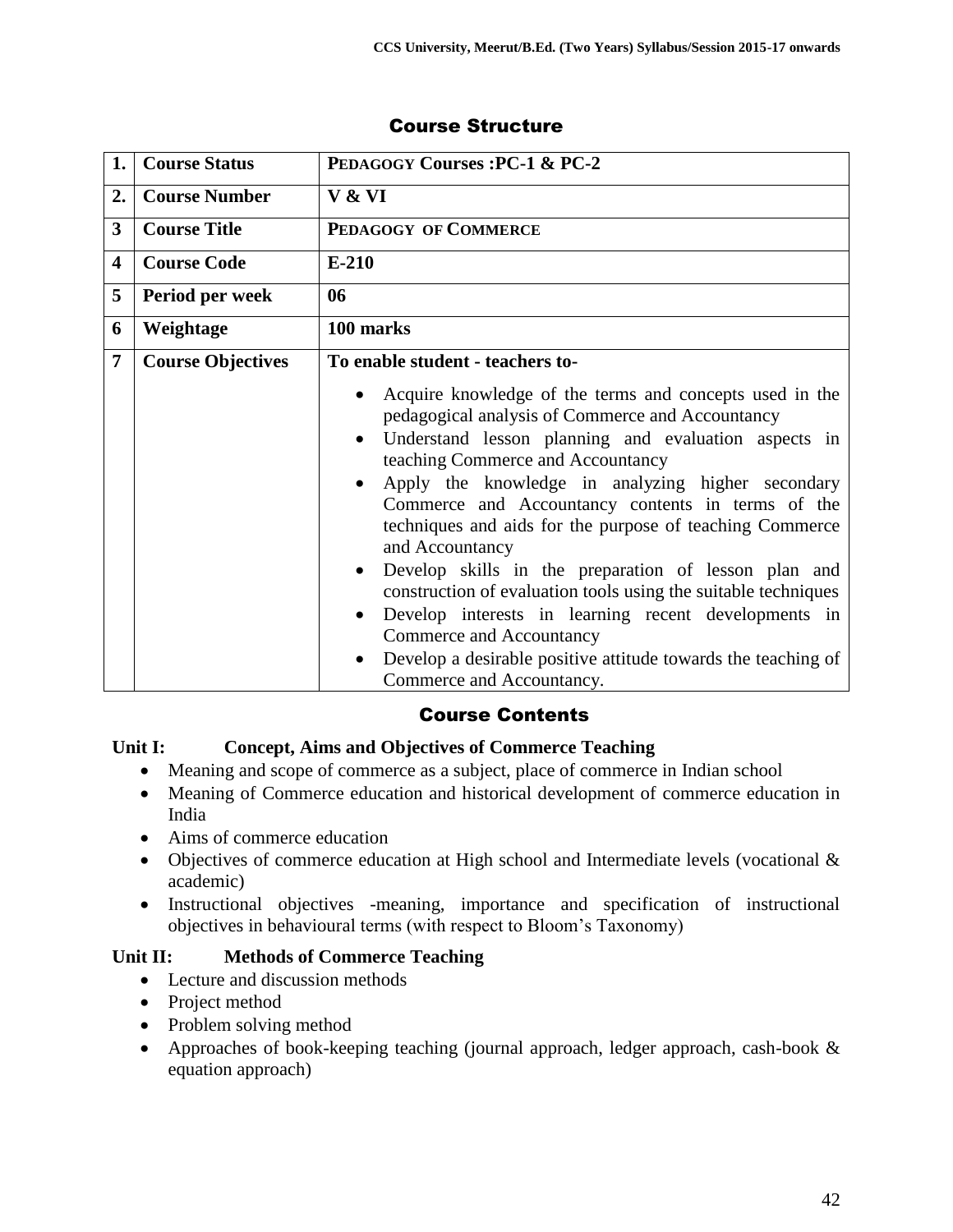- Plans of commercial practice teaching (rotation, office model, battery and co-operative plan).
- Micro teaching Skills-Introduction, Reinforcement, Probing Question, Stimulus variation, Explaining, Blackboard-Writing, etc.
- Use of ICT in teaching-learning process of commerce with computer-aided methods like-Power Point, Simulation, Softwares, Webinars etc.

## **Unit III: Techniques and Teaching Aids**

- Techniques of commerce teaching-questioning and demonstration
- Text book of commerce teaching
- Commerce room
- Teaching aids in commerce
- Co-curricular activities in commerce

#### **Unit IV: Curriculum, Correlation with other Subjects, Commerce Teacher and Lesson Planning**

- Curriculum in commerce (i) principles of curriculum construction (ii) critical evaluation of High School syllabus
- Correlation of commerce with other subjects (i) need and importance (ii) correlation with maths, geography and economics
- Commerce teaching (i) profile of a good commerce teacher (ii) professional growth of a commerce teacher
- Lesson Planning-meaning, need, importance and types
- Unit and resource planning

## **Unit V: Evaluation in Commerce**

- Concept, scope and importance of evaluation
- Tools and techniques of evaluation and characteristics of a good test
- Construction and administration of an achievement test
- Diagnostic testing and remedial teaching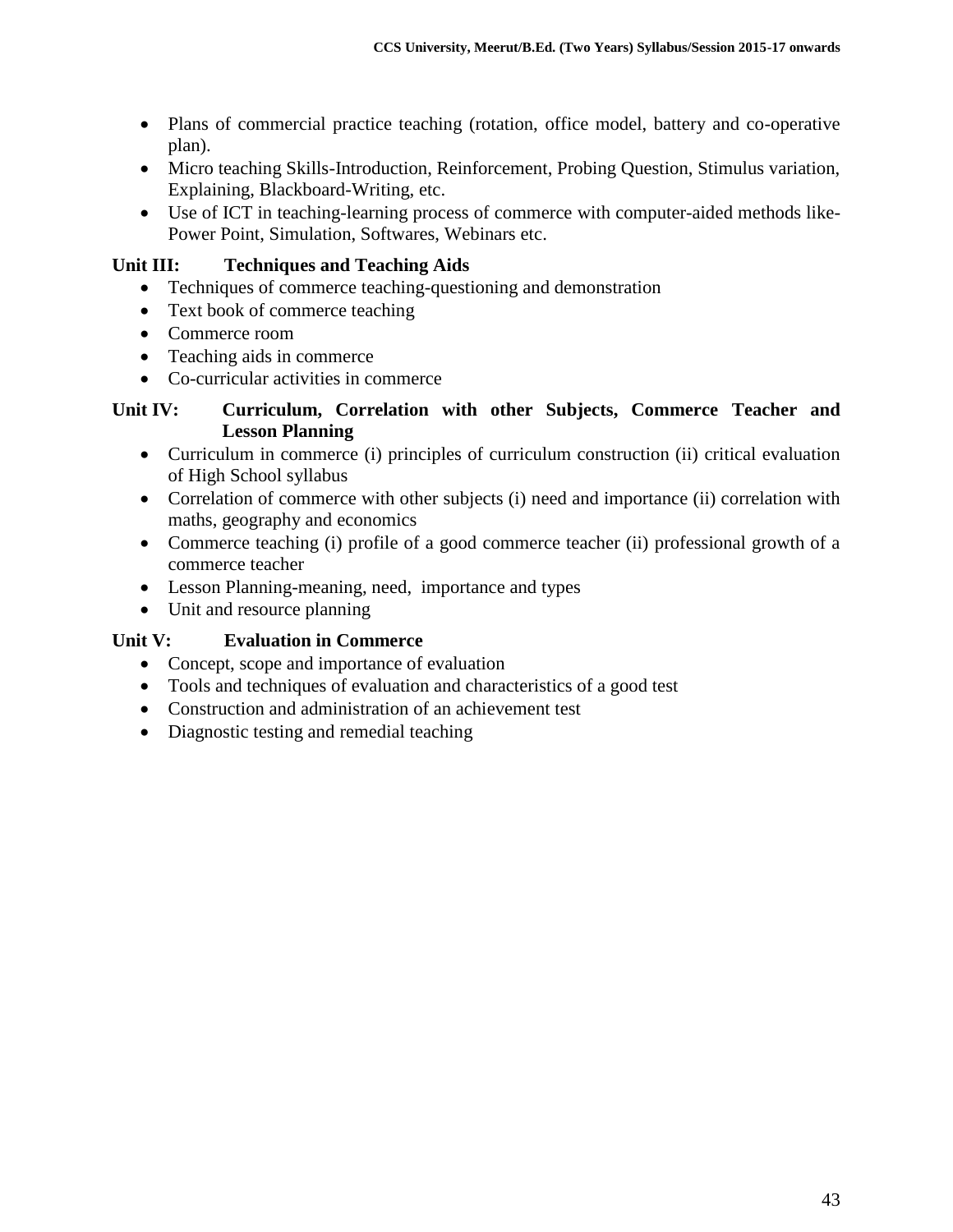|   | Course Status       | Pedagogy Course : PC-1 & PC-2 |
|---|---------------------|-------------------------------|
|   | Course Number       | V & VI                        |
|   | <b>Course Title</b> | PEDAGOGY OF URDU              |
|   | <b>Course Code</b>  | $E-211$                       |
|   | Period per week     | 06                            |
| 6 | Weightage           | 100 marks                     |

## Course Contents

## **Unit-I:**

- Origin and development of Urdu.
- Elementary Knowledge of Urdu scripts- Khat-e-Naskh, Khat-e- Nastaliq, Khat-e-Shikast.
- Teaching of Alphabets borrowed from Arabic, Persian & Hindi, their shapes and pronunciations, improvement in pronunciations
- Problems of Urdu Language Teaching.
- Objectives of teaching Urdu Language at elementary and secondary levels.

## **Unit-II**

- Reading and Writing : Concept meaning & importance
- Types of reading silent / loud, extensive/ intensive Reading, comprehensive, reading defects and their course.
- Defects in writing skill and their improvement
- Standard sounds of Urdu, Vowels, Consonants, Haroof-e-Shamsi & Qamari, Stress and intonation.
- Teaching of Grammar and Lesson Planning.

## **Unit-III**

- Teaching of Prose and Lesson Planning.
- Teaching of Poetry and Lesson Planning.
- Translation Method.
- Direct Method.
- Play way Method.

## **Unit-IV**

- Criteria of good language test.
- Type of Language Tests.
- Error analysis and remedial teaching.
- Qualities of good Urdu language Teacher.

## **Books:**

1. Usool-e-Talim : Dr. Z.D.Alvi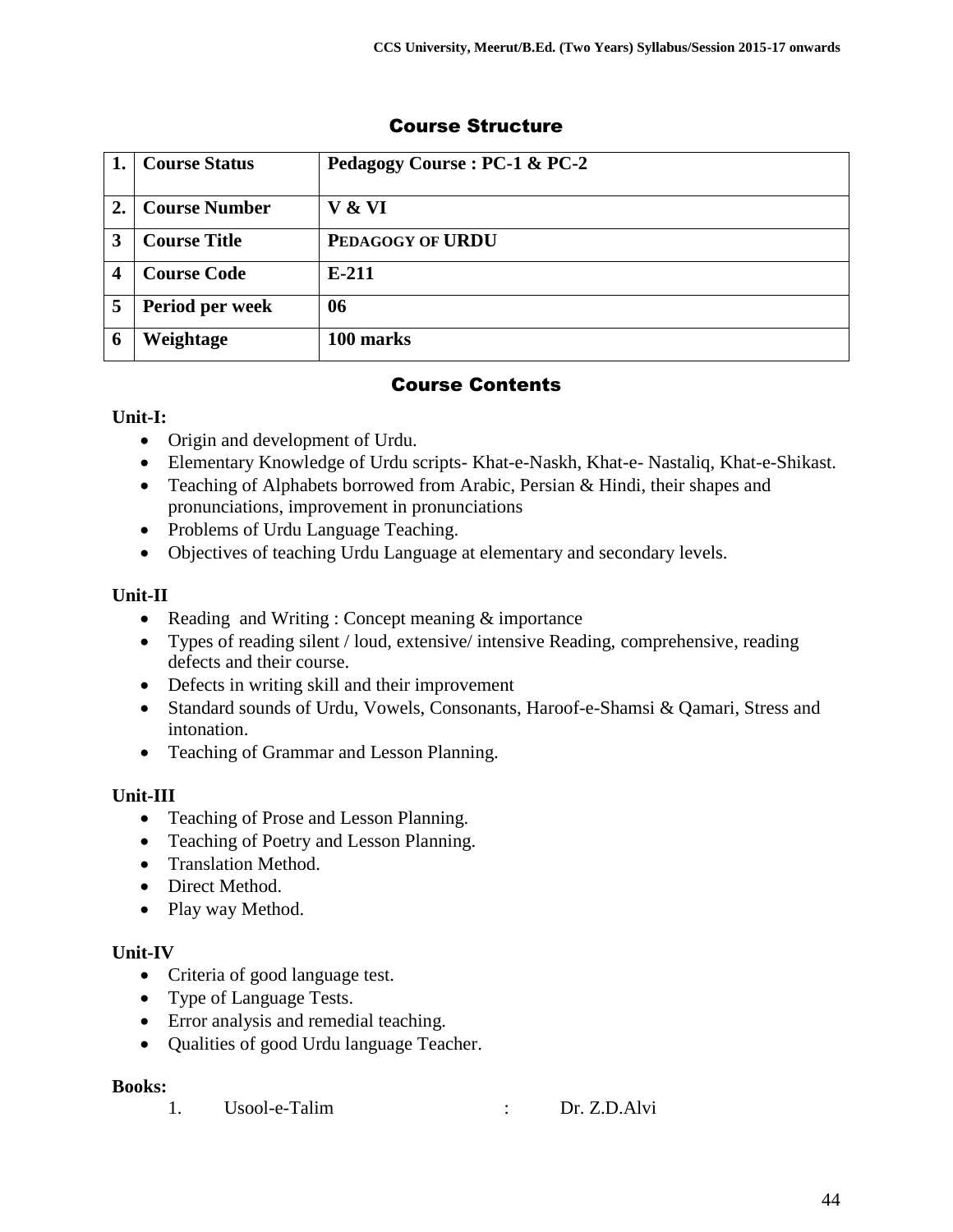| 2.  | Usool-e-Tadris                      | M.Qasim Siddiqi        |
|-----|-------------------------------------|------------------------|
| 3.  | Jadid Talimi Nafsiat                | M.Sharif Khan          |
| 4.  | Urdu Kaise Parhain                  | Saleem Abdullah        |
| 5.  | Urdu Zaban Ki Tarikh.               | Dr. Mirza Khalil Baig. |
| 6.  | Mukhtasir Tarikh Adab-e-Urdu        | S.Ejaz Husain          |
| 7.  | Shairi Ki Tanqid                    | Prof, A, Kalam Qasemi  |
| 8.  | Urdu Shairi Ka Tanqidi Mutala       | Sunbal Nigar           |
| 9.  | Urdu Nasr Ka Tanqidi Mutala         | Sunbal Nigar           |
| 10. | Dastan Novel Aur Afsana:            | Dr. Durdana Qasmi      |
| 11. | Asnaf-e-Adab                        | Dr. Qamar Rais         |
| 12. | Khake-Inshaiye, Dramey              | M.Qasim Siddiqi        |
|     | Aur Afsaney                         |                        |
| 13. | Urdu Sarf.                          | Dr. M.Ansarullah       |
| 14. | Urdu Nahv                           | Dr. M.Ansarullah       |
| 15. | The Teachniques of Language         | F.L.Billows            |
|     | Teaching                            |                        |
| 16. | <b>Teaching of Modern Languages</b> | UNESCO                 |
|     |                                     |                        |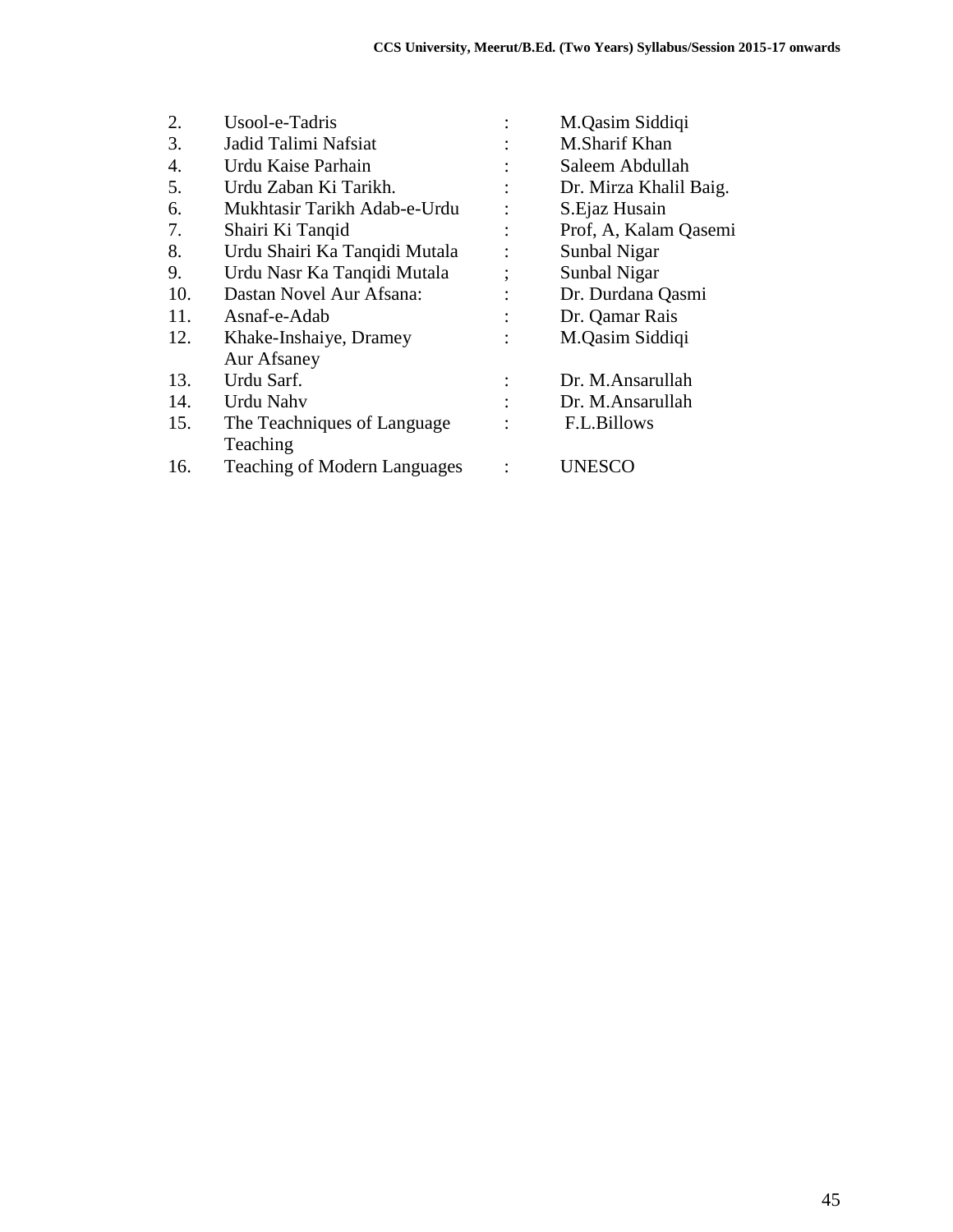| 1. | <b>Course Status</b>     | <b>PEDAGOGY Courses: PC-3</b>                                                                                                                    |
|----|--------------------------|--------------------------------------------------------------------------------------------------------------------------------------------------|
| 2. | <b>Course Number</b>     | XII                                                                                                                                              |
| 3  | <b>Course Title</b>      | <b>ASSESSMENT FOR LEARNING</b>                                                                                                                   |
| 4  | <b>Course Code</b>       | $E-401$                                                                                                                                          |
| 5  | Period per week          | 06                                                                                                                                               |
| 6  | Weightage                | 100 marks                                                                                                                                        |
| 7  | <b>Course Objectives</b> | To enable student-teachers to-                                                                                                                   |
|    |                          | Become cognizant of key concepts such as measurement and<br>evaluation, assessment, test examination, formative and<br>summative evaluation etc. |
|    |                          | Be exposed to different kinds of assessment that aid student<br>$\bullet$<br>learning.                                                           |
|    |                          | Learn the different characteristics of standardize test-<br>$\bullet$<br>reliability, validity, norms, etc.                                      |
|    |                          | Relate and use statistics in educational setting.                                                                                                |

## Course Contents

#### **Unit I : Assessment and Evaluation**

- Concept of measurement and evaluation, test assessment, examination, formative & ssummative evaluation, open book examination, grading, cummulative grade point average(CGPA), choice based criedt system(CBCS)
- Purposes of assessment in a 'constructivist' paradign, distinction between Assessment for Learning & 'Assessment of Learning'
- Feedback for furthering learning, progress and profile of learner

#### **Unit II: Assessment tools**

- Quantitative and qualitative Tools.
- Contructing an achievement test- blue-print, item-analysis, try out
- Standardization of test objectivity, reliability validity, norms

#### **Unit III: Techniques of Test Conduct**

- Importance of establishment of report with the students
- Security of tests and testing material
- Arranging the seat and distribution of question for minimum pilguage and copying
- Techqnique of avoiding guessing in answering objective questions
- Introducing flexibility in examination
- Improving quality and range of questions including school-based credits
- Role of ICT in eExamination

#### **Unit IV: Data and Measures of Central tendency**

Data: meaning and types, frequency distribution, graphic representation, percentage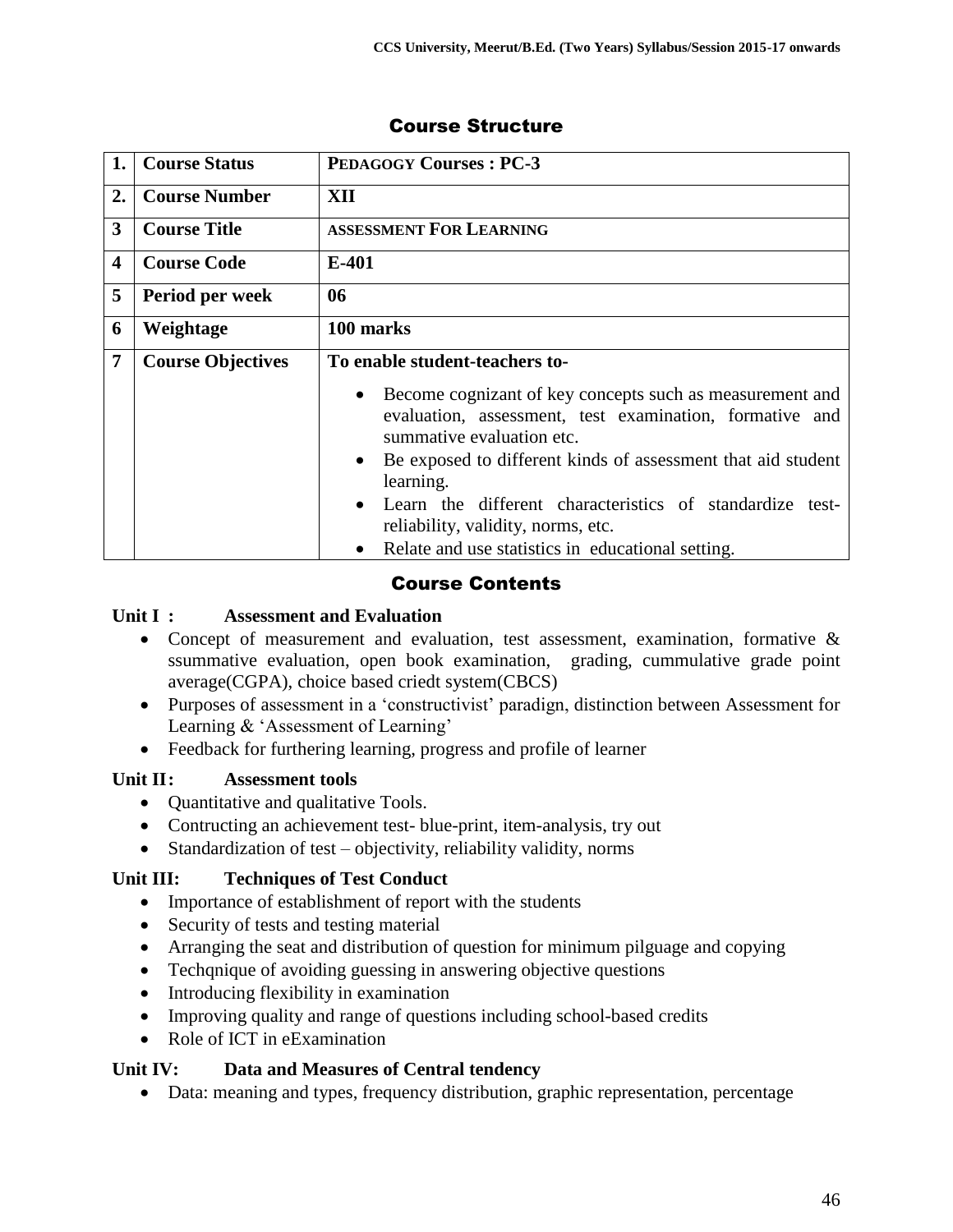Central Tendency – Mean, Median, Mode.

#### **Unit V: Measurs of Variability and Correlation**

- Range, quartile deviation, mean deviation, standard deviation, percentile
- Rank- order method, pearson's correlation

#### **Unit VI: Normal Probability Curve**

Meaning, characteristics and use of NPC

#### **Tasks and Assignments (any one)**

- Determination of reliability and validity of any self made test
- Preparation of blue-print of an achievement test
- Construction of objective type test, unit test, and a annual examination paper of both teaching subjects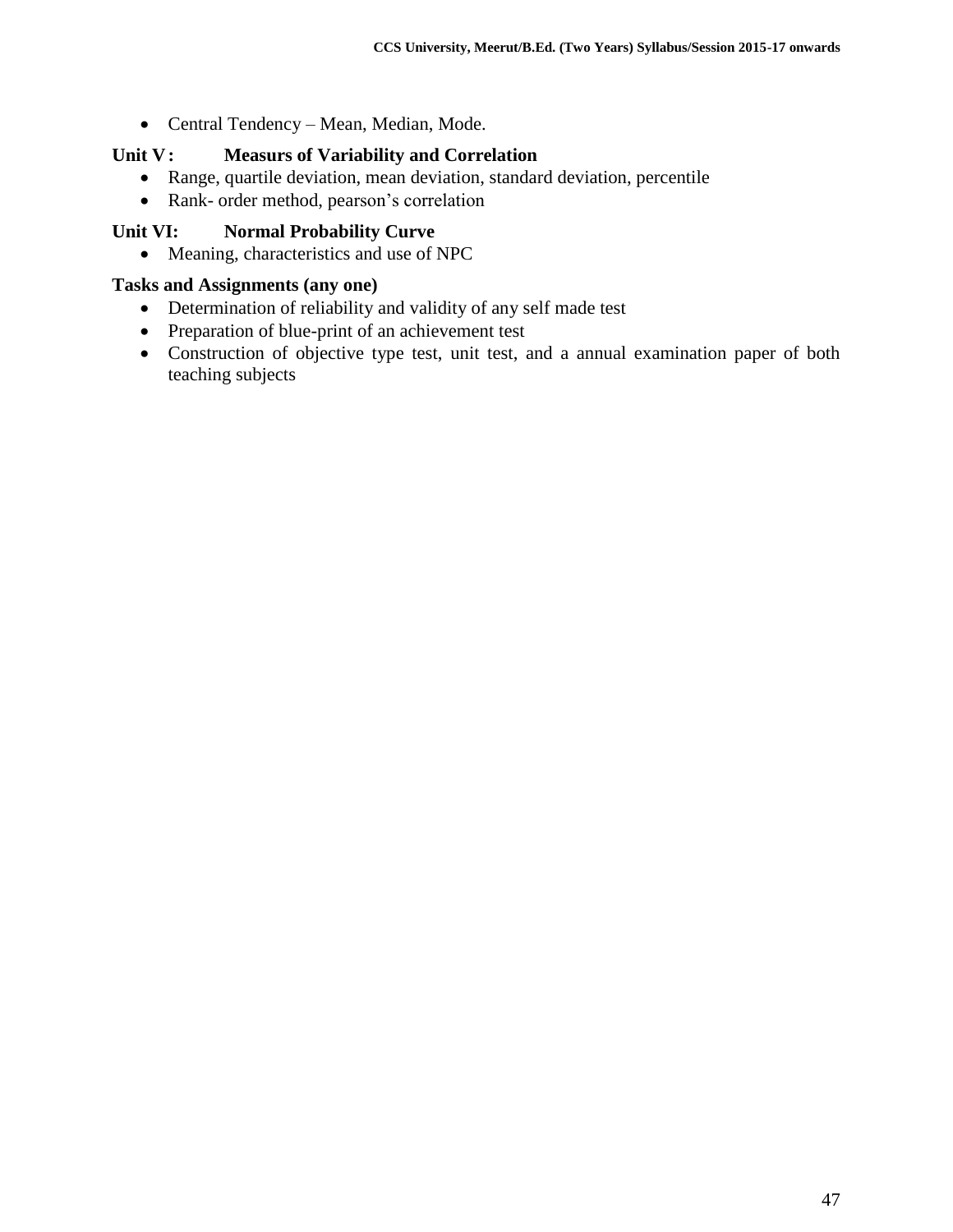| 1.                      | <b>Course Status</b>     | PEDAGOGY COURSE: PC-4 (OPTIONAL COURSE-ANY ONE)                                                                                                                                                                                                                                                                                                                                                                                                                                                                                                                                                                                                                          |
|-------------------------|--------------------------|--------------------------------------------------------------------------------------------------------------------------------------------------------------------------------------------------------------------------------------------------------------------------------------------------------------------------------------------------------------------------------------------------------------------------------------------------------------------------------------------------------------------------------------------------------------------------------------------------------------------------------------------------------------------------|
| 2.                      | <b>Course Number</b>     | XIII                                                                                                                                                                                                                                                                                                                                                                                                                                                                                                                                                                                                                                                                     |
| 3                       | <b>Course Title</b>      | <b>EDUCATIONAL ADMINISTRATION AND MANAGEMENT</b>                                                                                                                                                                                                                                                                                                                                                                                                                                                                                                                                                                                                                         |
| $\overline{\mathbf{4}}$ | <b>Course Code</b>       | E-501                                                                                                                                                                                                                                                                                                                                                                                                                                                                                                                                                                                                                                                                    |
| 5                       | Period per week          | 0 <sub>3</sub>                                                                                                                                                                                                                                                                                                                                                                                                                                                                                                                                                                                                                                                           |
| 6                       | Weightage                | 50 marks                                                                                                                                                                                                                                                                                                                                                                                                                                                                                                                                                                                                                                                                 |
| $\overline{7}$          | <b>Course Objectives</b> | To enable student-teachers to-                                                                                                                                                                                                                                                                                                                                                                                                                                                                                                                                                                                                                                           |
|                         |                          | Acquaint the student teaches with the concept and concerns<br>of educational administration.<br>Develop an understanding of the role of the headmaster and<br>the teacher in school management.<br>Enable the students to understand to concept at importance<br>of communication and its possible barriers in educational<br>administration.<br>Enable the student teacher to critically analyse<br>the<br>$\bullet$<br>administrative scenario in relation to the functioning of the<br>other secondary schools of the area.<br>Acquaint the student teacher with the scientific practices of<br>educational management and keep him to apply it in work<br>situation. |

## Course Contents

## **Unit I : Concept of Educational Administration**

- Concept of educational management human beings as inputs, process and product inputs
- Nature, objectives and scope of educational administration

#### **Unit II: Basic Functions of Administration**

- Planning, organizing, directing and controlling
- Maintenance of discipline, control management
- Co-ordination and growth development
- Supervision and inspection, defects in the present supervision and inspection.
- Scope of educational supervision, types of supervision, providing guidance, leadership function, crisis in management, decision making

#### **Unit III: Communication in Educational Administration**

- Role of communication in effective management and administration
- Methods of communication
- Barriers of communication in educational administration
- Overcoming barriers to communication and effective communication in educational administration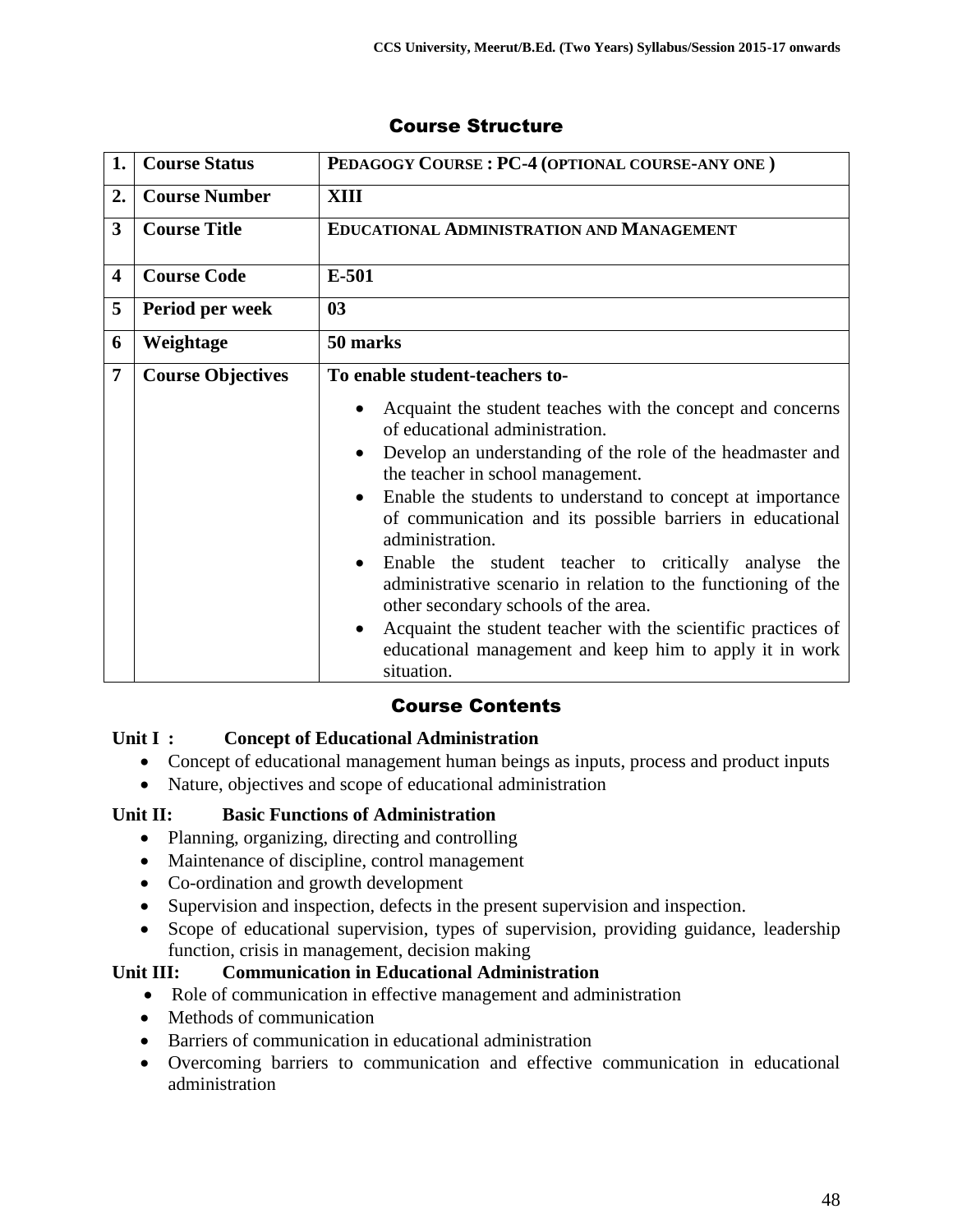### **Unit IV: Management of Schools**

- Role of headmaster in planning of school activities approaches to managementmanpower approach, cost benefit approach, social demand approach, and social justice approach
- Involvement of other functionaries and agencies in the preparation of a plan
- Delegation of authority and accountability
- Role of the headmaster in monitoring, supervision and evaluation
- Role of headmaster in motivating the staff, in resolution of interpersonal conflicts
- Role of the headmaster in creating resources and managing financial matters
- Optimum use of available resources for growth and development of the school
- Staff development programmes.
- Role of teachers in school management and administration

#### **Unit V: Educational Administration in the State**

- The administrative structure in the field of education in the state
- Control of school education in the stage a critical analysis
- Functions of the state government in relation to secondary and higher secondary schools
- Functions of the board of secondary education in controlling secondary schools
- Problems of secondary school administration in government schools

#### **Task and Assignments**

- A study of leadership style of headmaster of High School of the district
- A study of infra-structure facilities like Black Board, Furniture, Electricity, Drinking water, ICT in number of schools
- A survey/project on any related problem
- Critical analysis of any theme of the course content in about eight to ten pages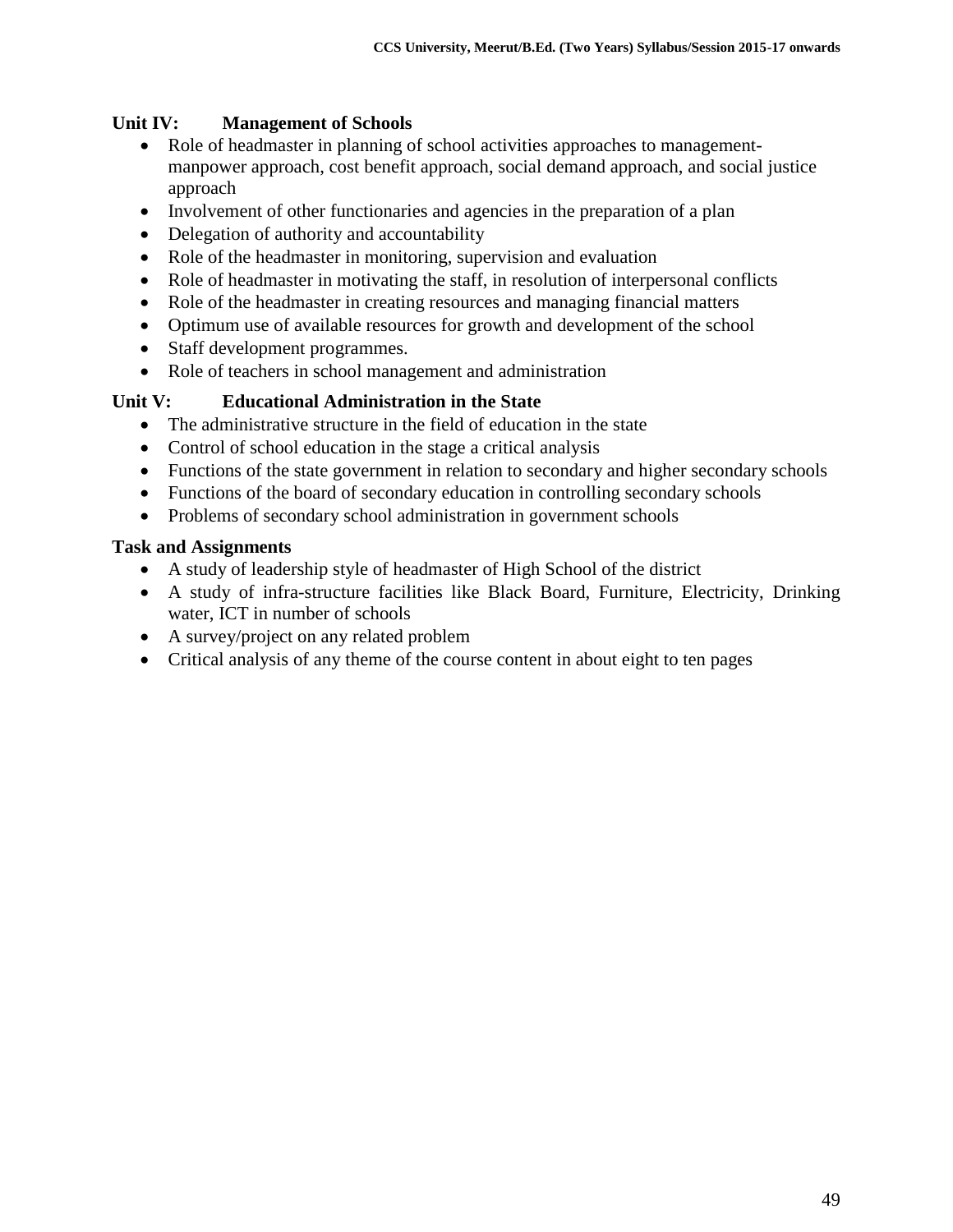| 1.                      | <b>Course Status</b>     | PEDAGOGY COURSE: PC-4 (OPTIONAL COURSE-ANY ONE)                                                                                                                                                                                                                                                                                                                                                                                                                                                      |
|-------------------------|--------------------------|------------------------------------------------------------------------------------------------------------------------------------------------------------------------------------------------------------------------------------------------------------------------------------------------------------------------------------------------------------------------------------------------------------------------------------------------------------------------------------------------------|
| 2.                      | <b>Course Number</b>     | XIII                                                                                                                                                                                                                                                                                                                                                                                                                                                                                                 |
| 3                       | <b>Course Title</b>      | <b>GUIDANCE AND COUNSELING</b>                                                                                                                                                                                                                                                                                                                                                                                                                                                                       |
| $\overline{\mathbf{4}}$ | <b>Course Code</b>       | $E-502$                                                                                                                                                                                                                                                                                                                                                                                                                                                                                              |
| 5                       | Period per week          | 0 <sub>3</sub>                                                                                                                                                                                                                                                                                                                                                                                                                                                                                       |
| 6                       | Weightage                | 50 marks                                                                                                                                                                                                                                                                                                                                                                                                                                                                                             |
| $\overline{7}$          | <b>Course Objectives</b> | To enable student-teachers to-                                                                                                                                                                                                                                                                                                                                                                                                                                                                       |
|                         |                          | Develop an understanding of the need and importance of<br>$\bullet$<br>career information for the pupils.<br>Identify their role and function in locating, collecting,<br>$\bullet$<br>evaluating and disseminating career information for the use<br>of pupils.<br>Develop an understanding of how one's ability, interests and<br>$\bullet$<br>aptitudes are related to world of work.<br>Know about the importantance of developing the right<br>attitude and values at every stage of education. |

## Course Contents

#### **Unit I : Meaning and concept of Guidance**

- Concepts, need and importance of guidance
- Principles of guidance, procedure of guidance (steps)
- Types-educational, vocational and personasl
- Counselling-need functions and types
- Observation, interview and sociometry as techniques of guidance

#### **Unit II: Meaning and concept Counseling**

- Concepts, need and importance of counseling
- Principles of counseling, counseling process and role
- Directive, non directive and elective counseling
- Lectures, discussions and dramatic as techniques of counseling

#### **Unit III: Meaning and concept Career Information**

- Meaning of career and career information components of career information.
- Occupational information, information about education and opportunity and personalsocial information.
- Aims to study career information at different levels
- Career information: sources, method of collection, classification and filling-up of information and evaluation of the information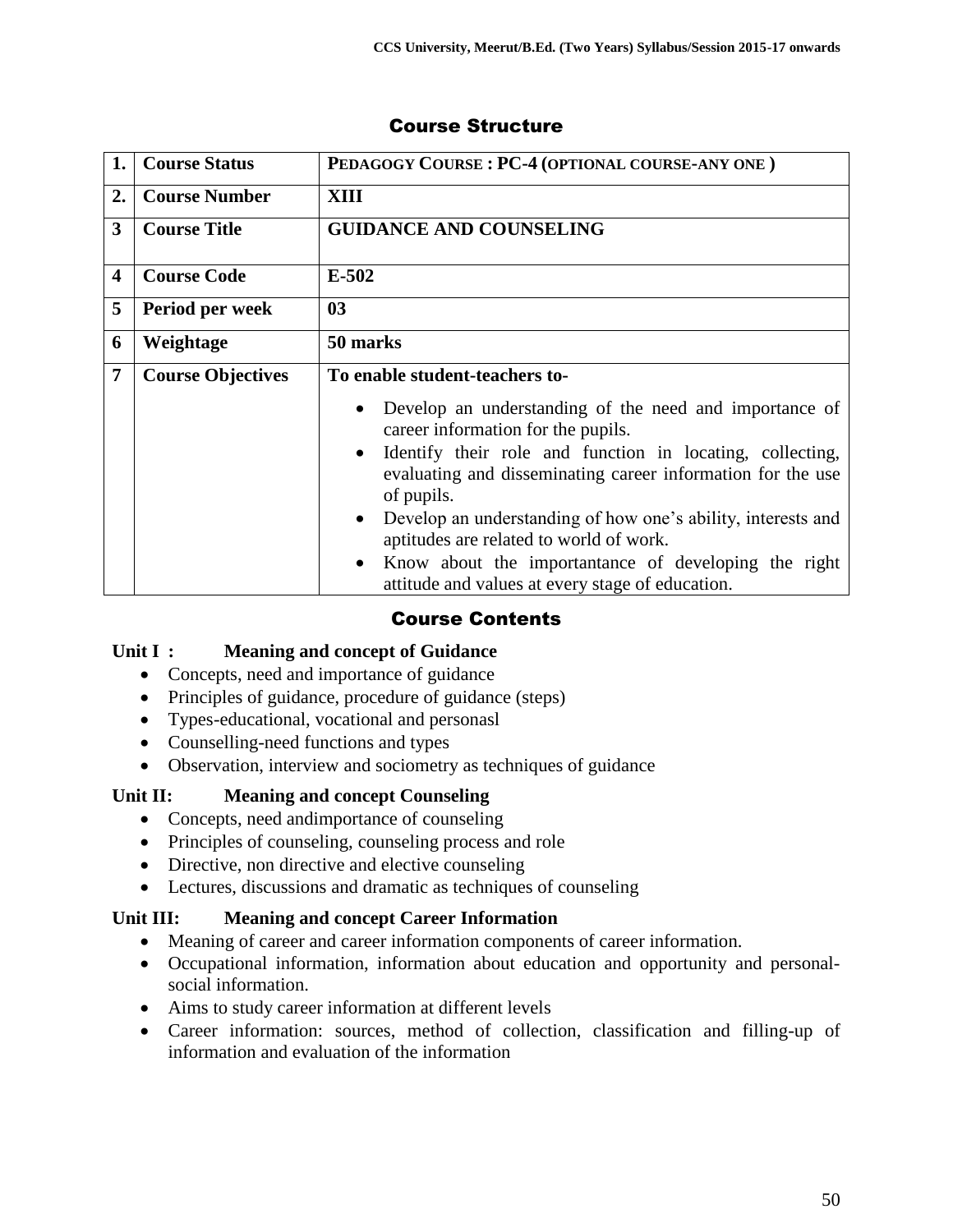#### **Unit IV: Career Information and Training**

 Information about education and training opportunities of primary, elementary and secondary levels of school

#### **Unit V: Career Information and School**

• Personal-social information at every school level

#### **Tasks and Assignments**

- Prepare a student profile in terms of intelligence, intrests, aptitude, personality and selfconcept and giving him/her proper vocational Guidance
- A survey /project on any related problem
- Critical analysis of any theme of the course content in about eight to ten pages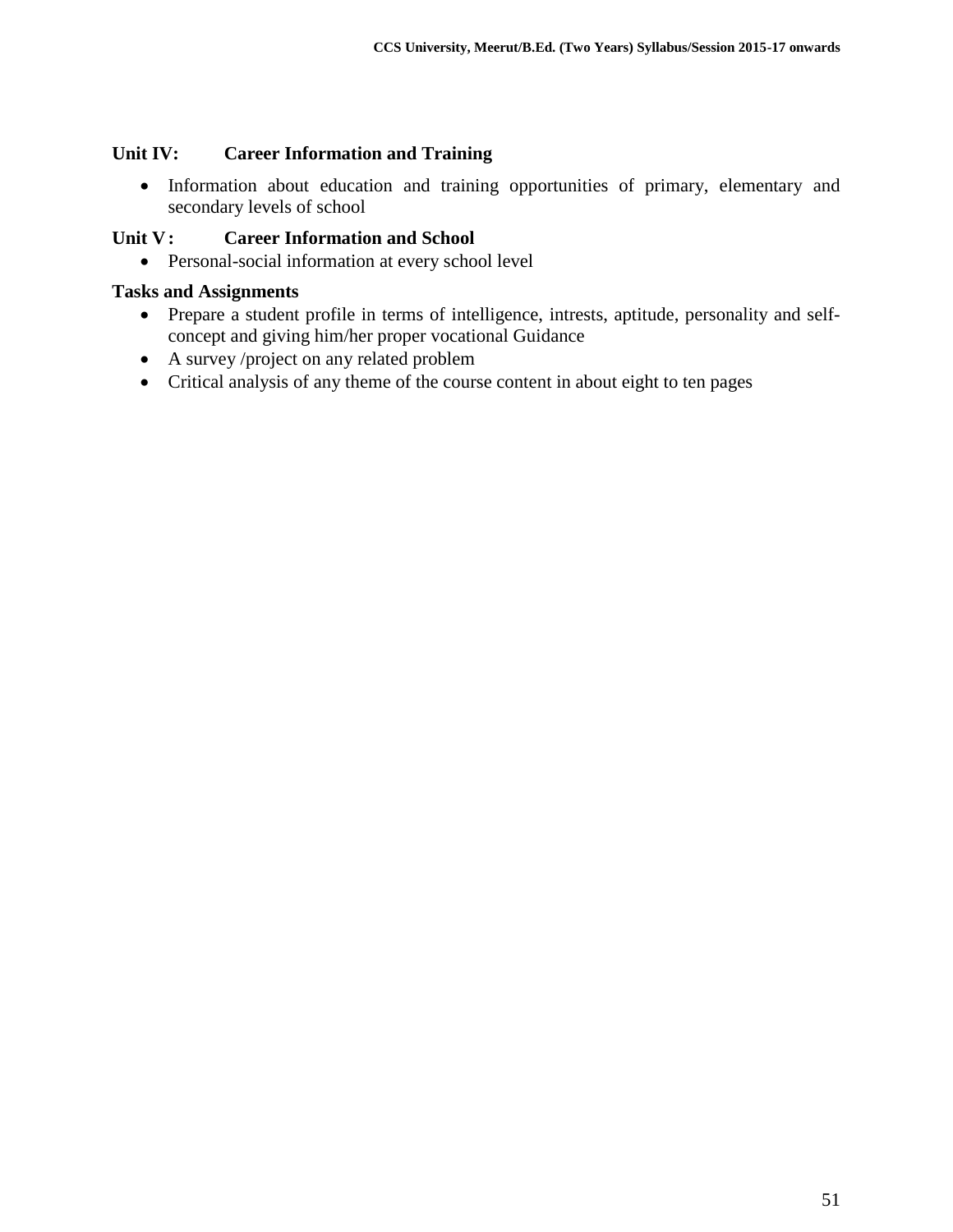| 1.                      | <b>Course Status</b>     | PEDAGOGY COURSE: PC-4 (OPTIONAL COURSE-ANY ONE)                                                                                                                                                                                                                                                                                                                                                                                                                                                                                                                                                                                                                                                            |
|-------------------------|--------------------------|------------------------------------------------------------------------------------------------------------------------------------------------------------------------------------------------------------------------------------------------------------------------------------------------------------------------------------------------------------------------------------------------------------------------------------------------------------------------------------------------------------------------------------------------------------------------------------------------------------------------------------------------------------------------------------------------------------|
| 2.                      | <b>Course Number</b>     | XIII                                                                                                                                                                                                                                                                                                                                                                                                                                                                                                                                                                                                                                                                                                       |
| 3                       | <b>Course Title</b>      | <b>ENVIRONMENT EDUCATION</b>                                                                                                                                                                                                                                                                                                                                                                                                                                                                                                                                                                                                                                                                               |
| $\overline{\mathbf{4}}$ | <b>Course Code</b>       | $E-503$                                                                                                                                                                                                                                                                                                                                                                                                                                                                                                                                                                                                                                                                                                    |
| 5                       | Period per week          | 0 <sub>3</sub>                                                                                                                                                                                                                                                                                                                                                                                                                                                                                                                                                                                                                                                                                             |
| 6                       | Weightage                | 50 marks                                                                                                                                                                                                                                                                                                                                                                                                                                                                                                                                                                                                                                                                                                   |
| $\overline{7}$          | <b>Course Objectives</b> | To enable student-teachers to-                                                                                                                                                                                                                                                                                                                                                                                                                                                                                                                                                                                                                                                                             |
|                         |                          | Enable the student teacher understand about the concept of<br>environmental education.<br>Develop in the student teacher a sense of awareness about<br>$\bullet$<br>the environmental pollution, and possible hazards and its<br>causes and remedies.<br>Develop a sense of responsibility towards conservation of<br>environment, bio-diversity and sustainable development.<br>Develop reasonable understanding about the role of school<br>$\bullet$<br>and education in fostering the idea and learning to live in<br>harmony with nature.<br>Enable the students to understand about the various<br>$\bullet$<br>available to conserve the environment for<br>measures<br>sustaining the development. |

## Course Contents

#### **Unit I : Basic Concept and Nature of Environment**

- Meaning, scope and nature of environment, natural and man-made environment
- Ecosystem-structure, function and components.
- Energy flow in ecosystem-food chains, food webs and ecological pyramids.
- Introduction and chracteristic feature of-forest, grass land, desert and aquatic ecosystem.

#### **Unit II: Natural Resourses and Associated Problems**

- Forest resourses use and overexploitation. Deforestation-cause, effects and remedy
- Water resourses- use and overexploitation of surface and ground water, rain water harvesting and watershed management.
- Mineral resourses-use, exploitation and conservation, effect of mining on man and environment
- Food resourses- world food problems-changes caused by agriculture and overgrazing, effect of modern agriculture, fertilizers, pestisides, water logging and salinity.
- Energy resourses- growing energy need renewable and non-renewable energy sources, conservation and alternate energy sourses

## **Unit III: Biodiversity and its conservation**

Meaning and values of biodiversity, India as a mega diversity nation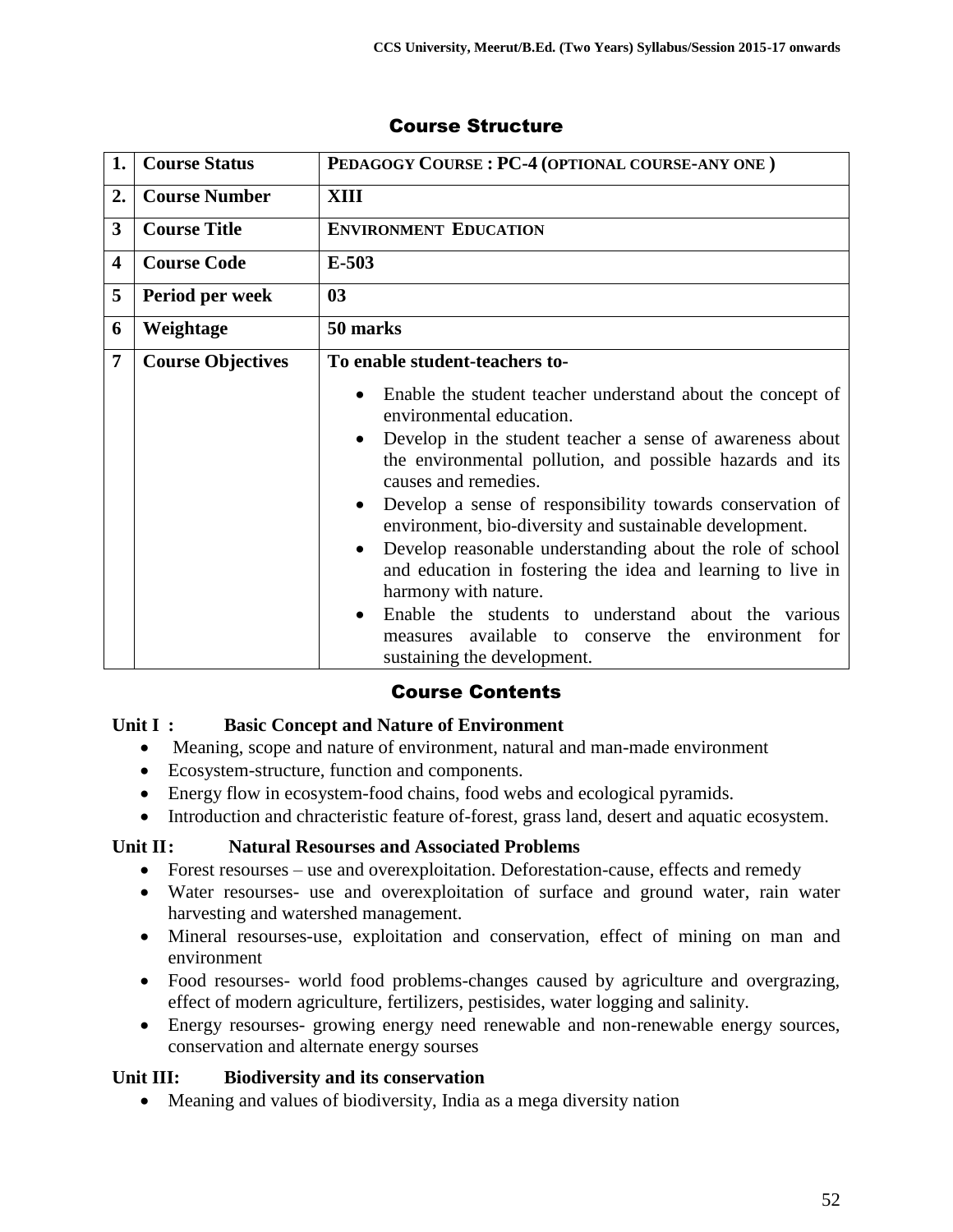- Threats to biodiversity-habitat loss, poaching of wild life, man wildlife conflicts
- Conservation of genetic diversity, an important environment priority: learning to live in harmony with nature

#### **Unit IV: Environment Issues and Its Preventive Measures**

- Causes and effects of environmental hazard, global and local environmental pollution and its remedies, Air, Water, Soil, Marine, Noise, Thermal and Nuclear Pollution
- Climate change- Global Warming, Acid Rain, Ozone layer depletion, Piller Melting.
- Natural disasters-Flood, Earthquake, Cyclone and Land slides.

#### **Unit V: Environment Management**

- Salient features of environmental awareness through education, programmes of environmental education for secondary school children
- Programmes of environmental education for attitude changes among the children
- Environmental ethics and values
- Environmental acts, rule and regulations
- National efforts-Ministry of Forest and Environment, government plans, action and policies
- Role of school in environmental conservation and sustainable development

#### **Task and Assignments (any one)**

- To submit a report after surveying a typically degraded area and to suggest necessary remedial measures with latest statistical data. The area of this task is to include any one of the following topics :
	- o Noise Pollution
	- o Water Pollution
	- o Air Pollution
	- o Deforestation
- Role of the pollution control boards
- Role of voluntary organizations
- Critical analysis of any theme of the course content in about eight to ten pages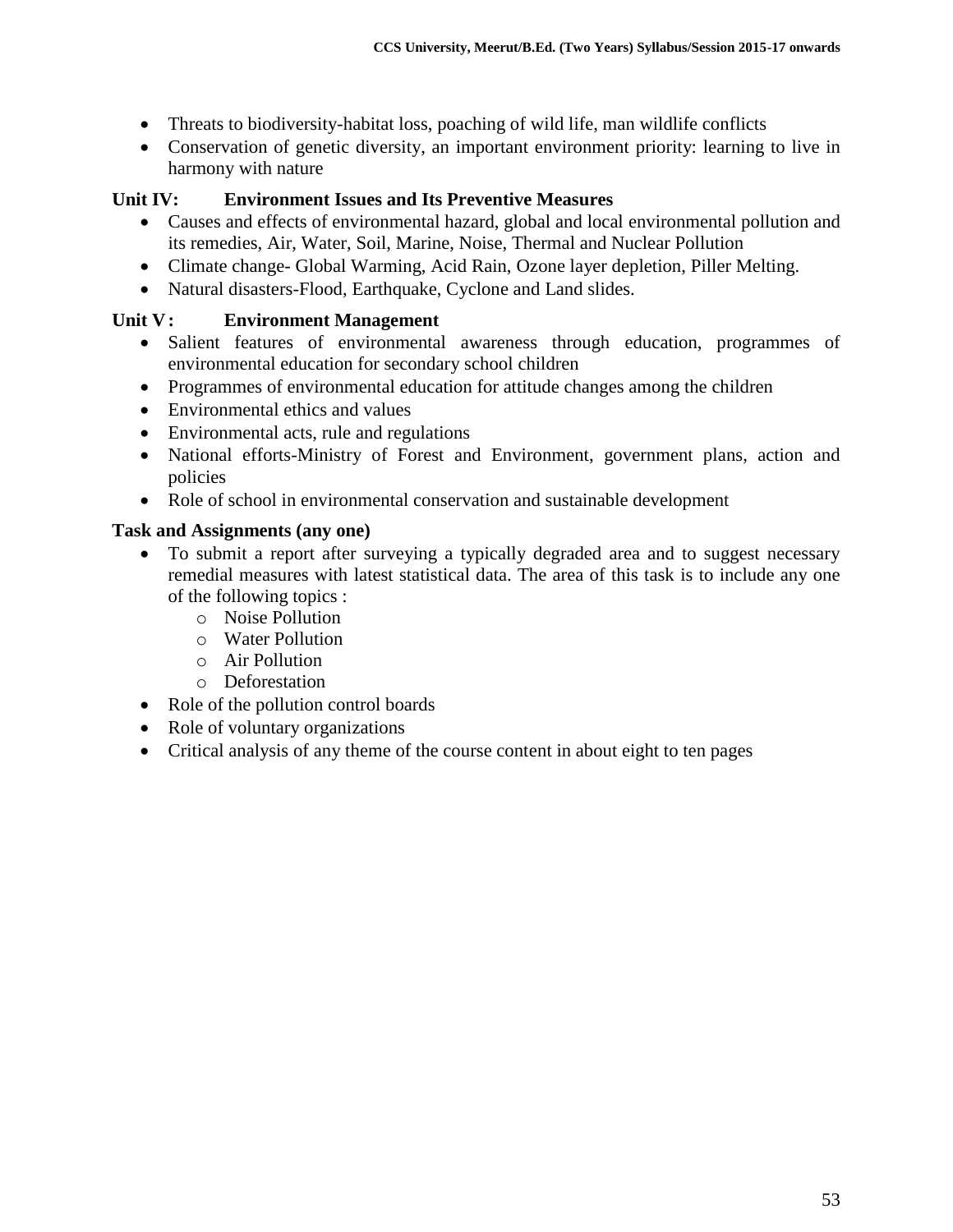| 1.             | <b>Course Status</b>     | PEDAGOGY COURSE: PC4 (OPTIONAL COURSE-ANY ONE)                                                                                                                                                                                                                                                                                                                                                                                                                                                                                                                                                                                                                                                                                                                                                                                                                                                                                       |
|----------------|--------------------------|--------------------------------------------------------------------------------------------------------------------------------------------------------------------------------------------------------------------------------------------------------------------------------------------------------------------------------------------------------------------------------------------------------------------------------------------------------------------------------------------------------------------------------------------------------------------------------------------------------------------------------------------------------------------------------------------------------------------------------------------------------------------------------------------------------------------------------------------------------------------------------------------------------------------------------------|
| 2.             | <b>Course Number</b>     | <b>XIII</b>                                                                                                                                                                                                                                                                                                                                                                                                                                                                                                                                                                                                                                                                                                                                                                                                                                                                                                                          |
| 3              | <b>Course Title</b>      | <b>COMPUTER EDUCATION</b>                                                                                                                                                                                                                                                                                                                                                                                                                                                                                                                                                                                                                                                                                                                                                                                                                                                                                                            |
| 4              | <b>Course Code</b>       | $E-504$                                                                                                                                                                                                                                                                                                                                                                                                                                                                                                                                                                                                                                                                                                                                                                                                                                                                                                                              |
| 5              | Period per week          | 0 <sub>3</sub>                                                                                                                                                                                                                                                                                                                                                                                                                                                                                                                                                                                                                                                                                                                                                                                                                                                                                                                       |
| 6              | Weightage                | 50 marks                                                                                                                                                                                                                                                                                                                                                                                                                                                                                                                                                                                                                                                                                                                                                                                                                                                                                                                             |
| $\overline{7}$ | <b>Course Objectives</b> | To enable student-teachers to-                                                                                                                                                                                                                                                                                                                                                                                                                                                                                                                                                                                                                                                                                                                                                                                                                                                                                                       |
|                |                          | Acquire knowledge of computers, its accessories and<br>software.<br>Understand the basics (fundamentals) of preparing a<br>computer.<br>Acquire the skills of operating a computer in<br>multifarious activities pertaining to teaching<br>Understand features of MS Office and their operations<br>Develop skill in using MS-Word, Power points and<br>Spread sheets.<br>Apply the knowledge gained in respect of to process<br>various data of students as well as simple library<br>financial transaction of the school.<br>Appreciate the value of CAI/CML packages on optional<br>٠<br>subjects and use them in class room instruction.<br>Acquire skill in accessing World Wide Web and Internet<br>$\bullet$<br>and global accessing of information.<br>integrate<br>technology in to classroom teaching learning strategies<br>Develop a broad understanding of the principles and<br>procedures used in computer education. |

## Course Contents

#### **Unit I: Meaning, Definition and Historical Perspectives of Computer**

- Meaning and definition of computer
- Historical perspective
- Computer generations and its classification
- Block diagram of a computer Peripherals, and working of a computer

#### **Unit II: Computer Hardware**

- Input devices: keyboard, mouse, joystick, touch screen, touch pad, magnetic ink character reader, optical mark reader, bar code reader, scanner, web camera etc.
- Output devices: monitor printers (line, serial, dot matrix, inkjet, and laser).
- Primary storage devices: RAM ROM and its types.
- Secondary storage devices: FDD, HDD, CD, DVD, Pen Drive (USB).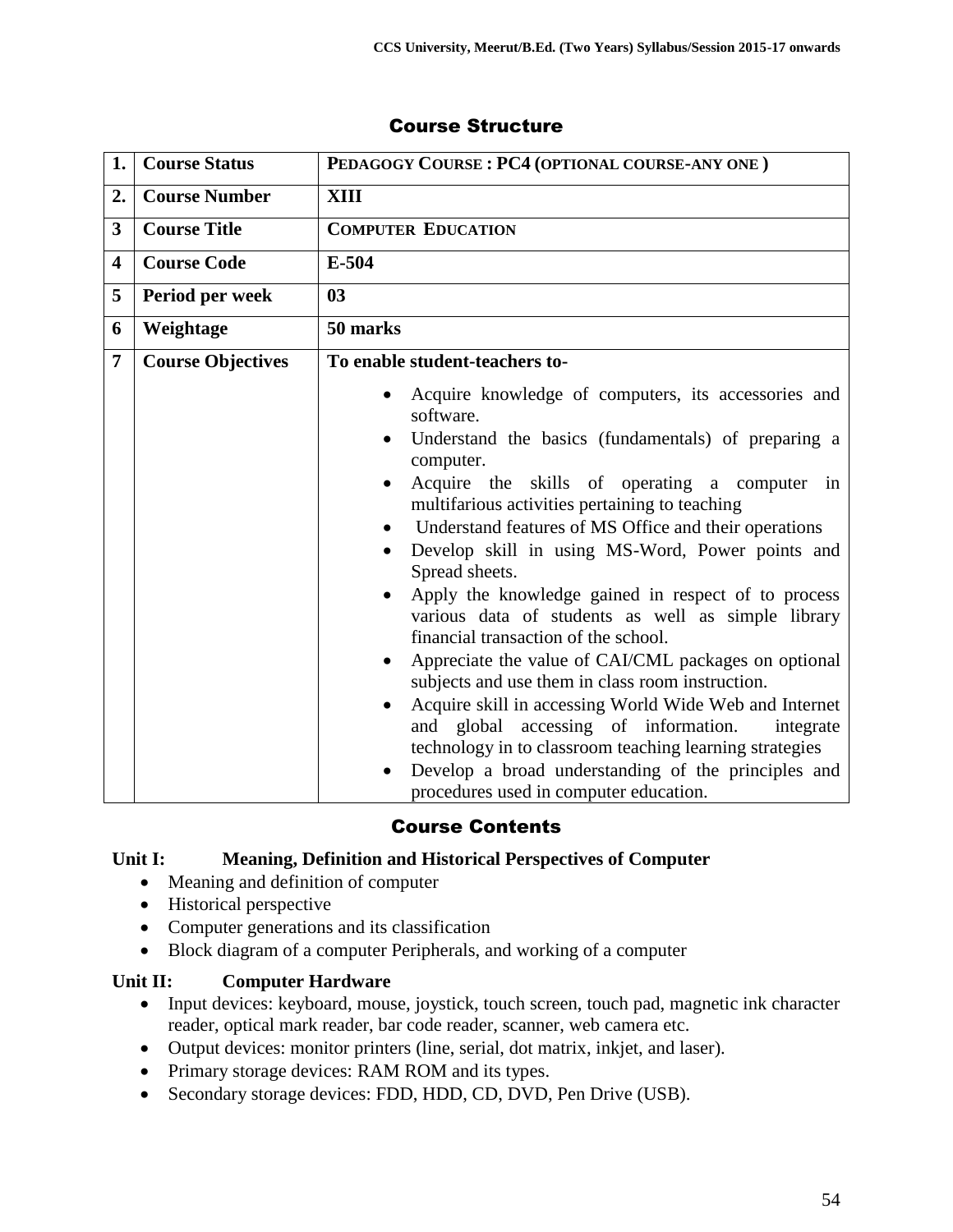#### **Unit III: Binary Arithmetic and Data Representations:**

- Decimal and binary number system
- Representation of characters
- Integers and fractions in computers
- Films point representation and floating point representation

### **Unit IV: Computer Programmes**

- MS-WINDOWS
- MS-WORD
- SPREADSHEET
- POWER POINT
- INTERNET

#### **Unit V: Computers in Education**

- Computer application in educational institutions
	- o Academic activities
	- o Administrative activities
	- o Co-curricular activities
	- o Examination work
	- o Research activities
	- o Library
	- o Class room teaching

### **Task and Assignments**

- Develop computer based learning packags in science/mathematics/social science/language
- Survey /Project on any related problem
- Critical analysis of any theme of the course content in about eight to ten pages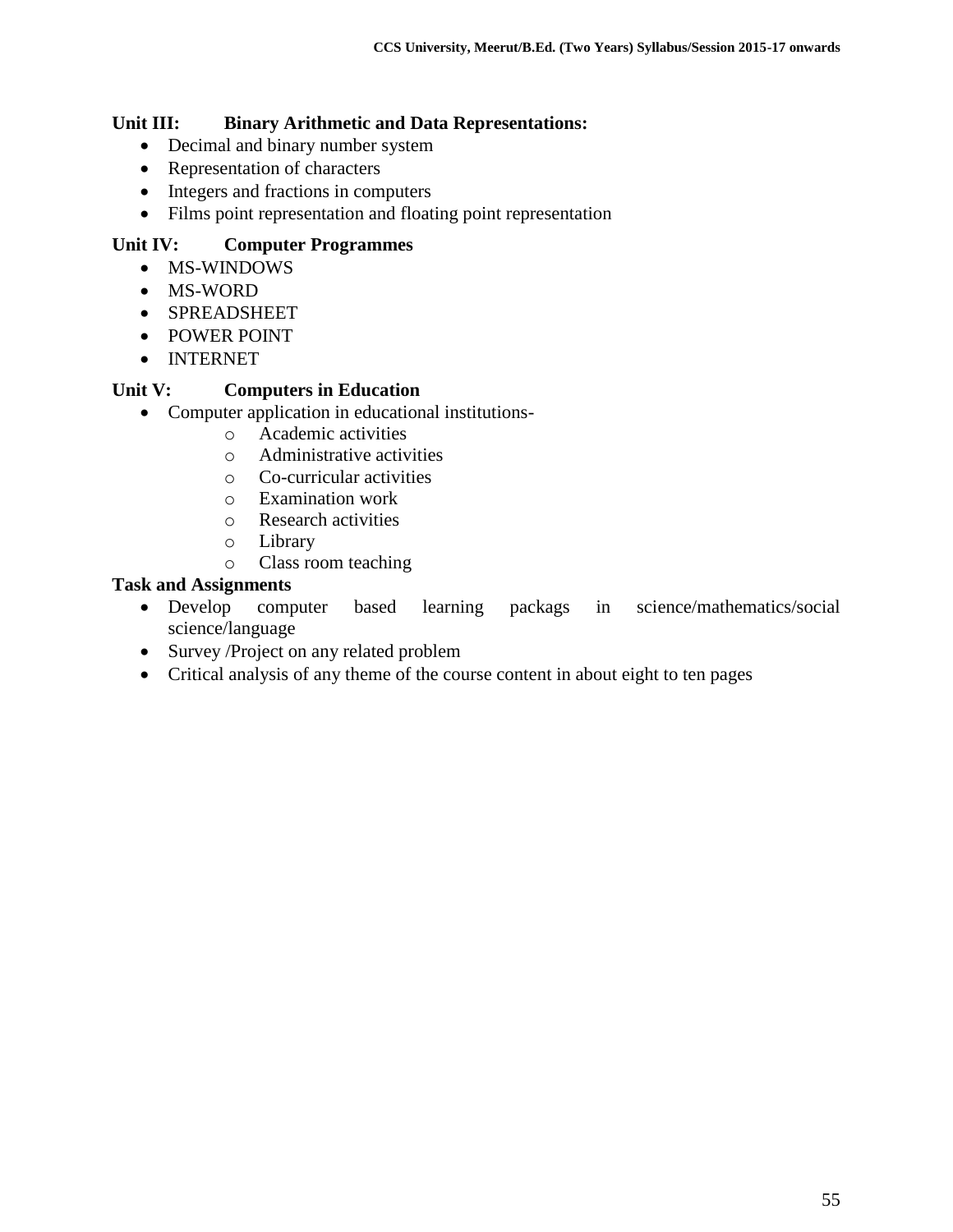| 1.                      | <b>Course Status</b>     | PEDAGOGY COURSE: PC-4 (OPTIONAL COURSE-ANY ONE)                                                                                                                                                                                                                                                                                                                                                                                                                                                                                                                                                  |
|-------------------------|--------------------------|--------------------------------------------------------------------------------------------------------------------------------------------------------------------------------------------------------------------------------------------------------------------------------------------------------------------------------------------------------------------------------------------------------------------------------------------------------------------------------------------------------------------------------------------------------------------------------------------------|
| 2.                      | <b>Course Number</b>     | XIII                                                                                                                                                                                                                                                                                                                                                                                                                                                                                                                                                                                             |
| $\mathbf{3}$            | <b>Course Title</b>      | HEALTH, PHYSICAL EDUCATION & YOG                                                                                                                                                                                                                                                                                                                                                                                                                                                                                                                                                                 |
| $\overline{\mathbf{4}}$ | <b>Course Code</b>       | $E-505$                                                                                                                                                                                                                                                                                                                                                                                                                                                                                                                                                                                          |
| 5                       | Period per week          | 0 <sub>3</sub>                                                                                                                                                                                                                                                                                                                                                                                                                                                                                                                                                                                   |
| 6                       | Weightage                | 50 marks                                                                                                                                                                                                                                                                                                                                                                                                                                                                                                                                                                                         |
| $\overline{7}$          | <b>Course Objectives</b> | To enable student-teachers to-                                                                                                                                                                                                                                                                                                                                                                                                                                                                                                                                                                   |
|                         |                          | Introduce the student teacher with the concept of wholistic<br>health and various dimension and determinants of health.<br>Acquaint them to school health programmed its importance.<br>Sensitize the student teacher towards physical fitness $\&$ its<br>importance.<br>Help them acquire the skills for assessment of physical<br>fitness.<br>Introduce them to the philosophical bases of Yoga.<br>$\bullet$<br>Understand the process of stress management through Yoga<br>education.<br>Acquire the knowledge of teachniques of performing<br>yogasana and develop the skill for the same. |

## Course Contents

#### **Unit I: Health**

- Introduction, defination and meaning of health
- Dimension of health
- Determinants of health
- Importance of balance diet
- School health programme and role of teacher in development of health

#### **Unit II: Physical Education**

- Introduction, definition and meaning of physical education
- Objectives of physical education.
- Scope of physical education and allied areas in physical education
- Need and importance of physical education in different level of school

#### **Unit III: Physical Fitness**

- Definition, meaning type and factors of physical fitness
- Factors affecting physical fitness
- Benefits of physical fitness
- Importance of physical activities at school level
- Assessment of physical fitness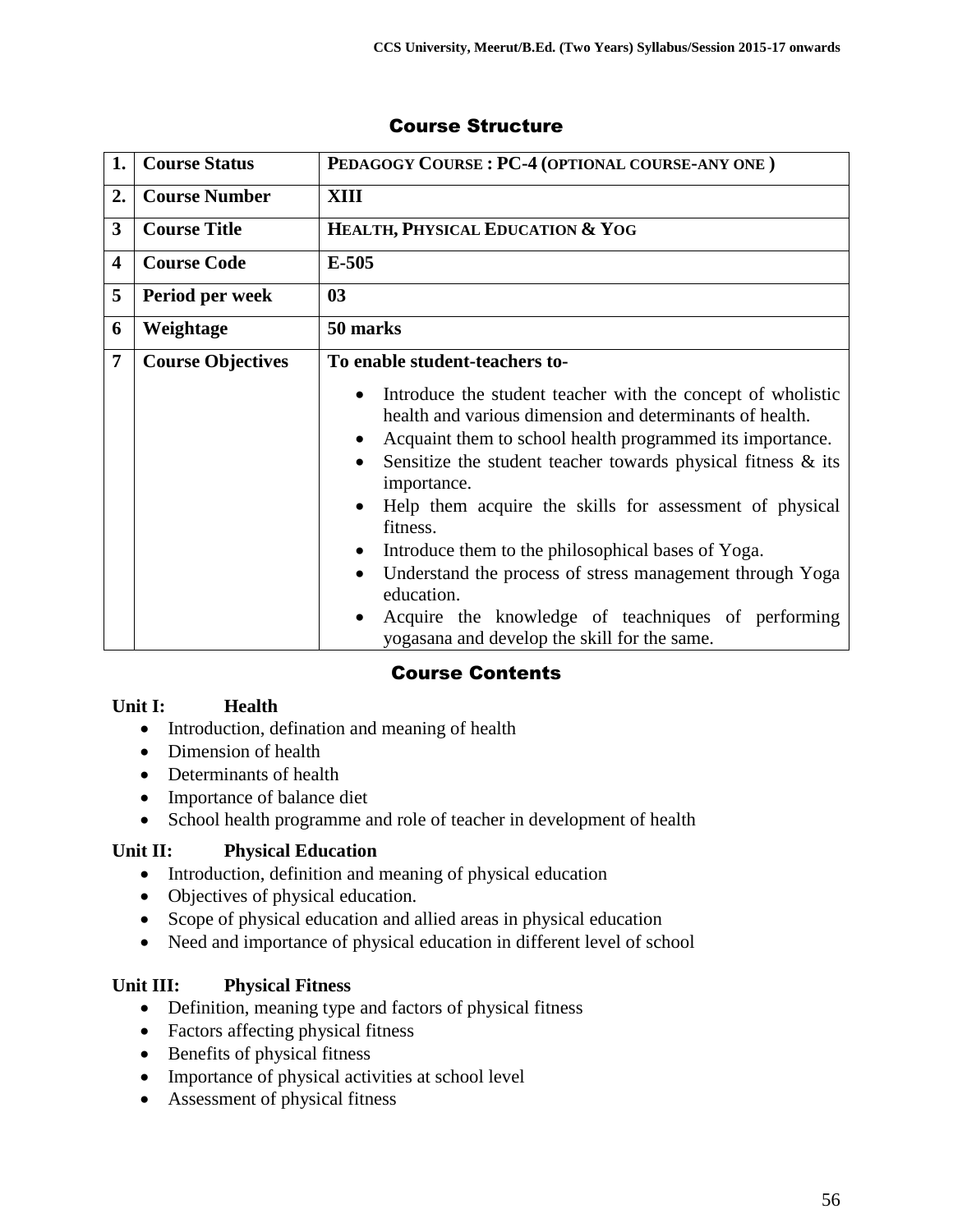### **Unit IV: Concept of Yoga and Ashtang Yog**

- Yoga meaning concept and importance
- Mis-concept of yog
- Eight disciplines of Yog-Ashtang Yog
- Precautions to keep in mind while performing Yogasan
- Different types of Yogassans & their techniques of practicing

#### **Unit V: Meditation, Pranayam and Stress Management**

- Pranayam: meaning, nature and relationship with mind
- Different types of Pranayam; kapalbhati; Bhastrika Pranayam, Surya Bhedan Pranayam, Chandrabhedan Pranayam, Anulomvilom Pranayam
- Meditation: nature, procedure and importance
- Stress: meaning, reasons, role of Yog in stress management

#### **Tasks and Assignments (any one)**

- Assessment of Health Related Physical-Fitness (HRPF)
	- o Body Composition : Body Mass Index (BMI) & waist Hip Ratio (W.H.R.)
	- o Cardio-Respiratory endurance
	- o Muscular strength and endurance
	- o Flexibility
- Yogasana, Pranayam and Shudhi kriya organized at school level
- Critical analysis of any theme of the course content in about eight to ten pages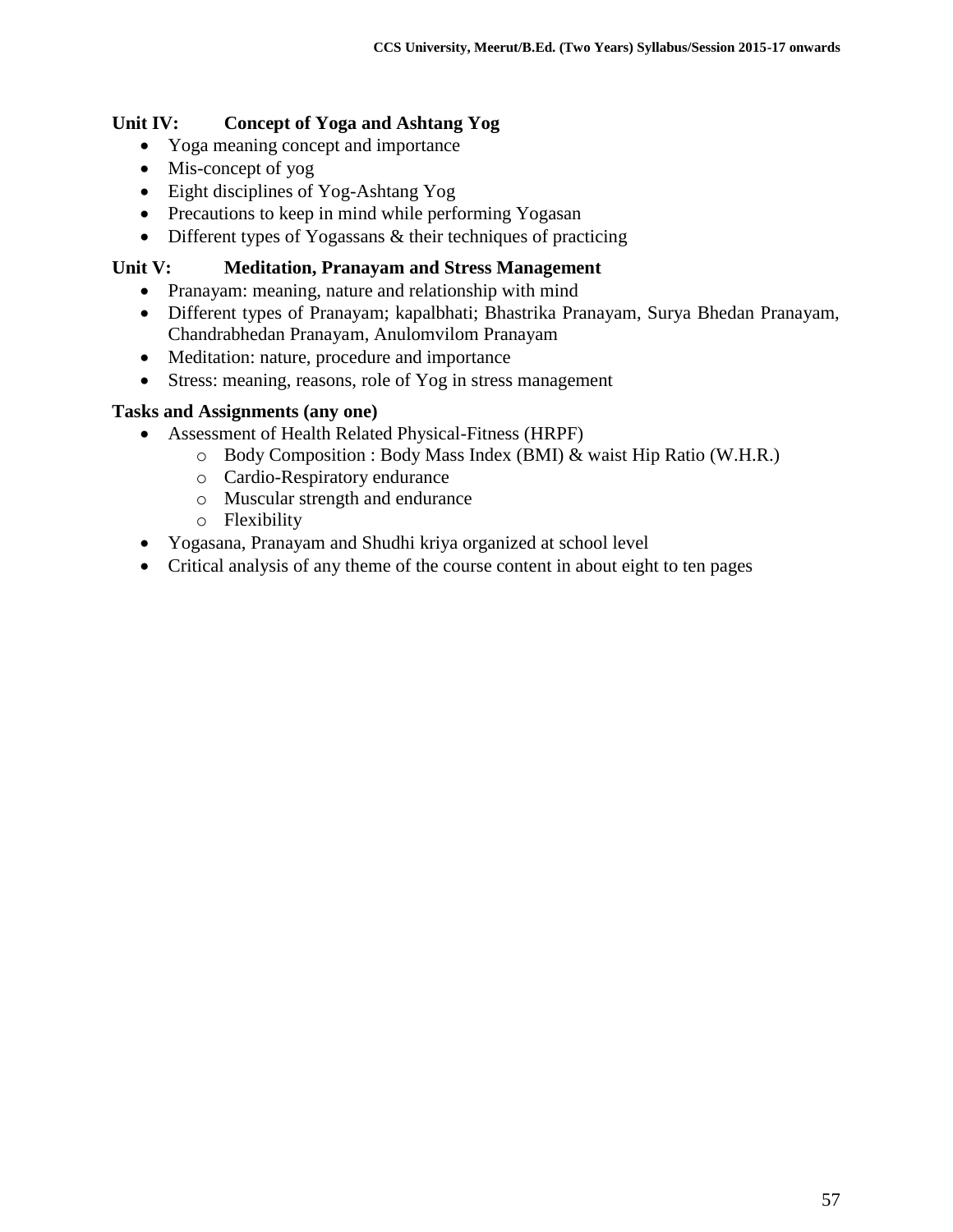| 1. | <b>Course Status</b>     | PEDAGOGY COURSE: PC-4 (OPTIONAL COURSE-ANY ONE) |
|----|--------------------------|-------------------------------------------------|
| 2. | <b>Course Number</b>     | XIII                                            |
| 3  | <b>Course Title</b>      | <b>LIFE STYLE MANAGEMENT</b>                    |
| 4  | <b>Course Code</b>       | $E-506$                                         |
| 5  | Period per week          | 0 <sub>3</sub>                                  |
| 6  | Weightage                | 50 marks                                        |
| 7  | <b>Course Objectives</b> | To enable student-teachers to-                  |
|    |                          | Identify their life styles<br>$\bullet$         |
|    |                          | Manage the challenges of day to day life.<br>٠  |
|    |                          | Developing a successful personality.            |

## Course Contents

## **Unit I: Basics of Lifestyle**

- Daily routine
- View of life
- Goal and ideal of life
- Values and commitment

#### **Unit II: Identifying your Lifestyle**

- Self-evaluation
- Creative potentials
- Positive mental attitude
- Behavior skills and relationship

## **Unit III: Crisis of Lifestyle Management**

- Refined view of life
- Stress-(causes/effect)
- Negative emotions
- Lack of self leadership

## **Unit IV: Process of Lifestyle Management**

- Change thinking pattern
- Developing ideal routine
- Creative and positive use of negativity
- Spiritual practices

#### **Unit V: Dimensions of Personality**

- Physical
- Mental
- Emotional
- Spiritual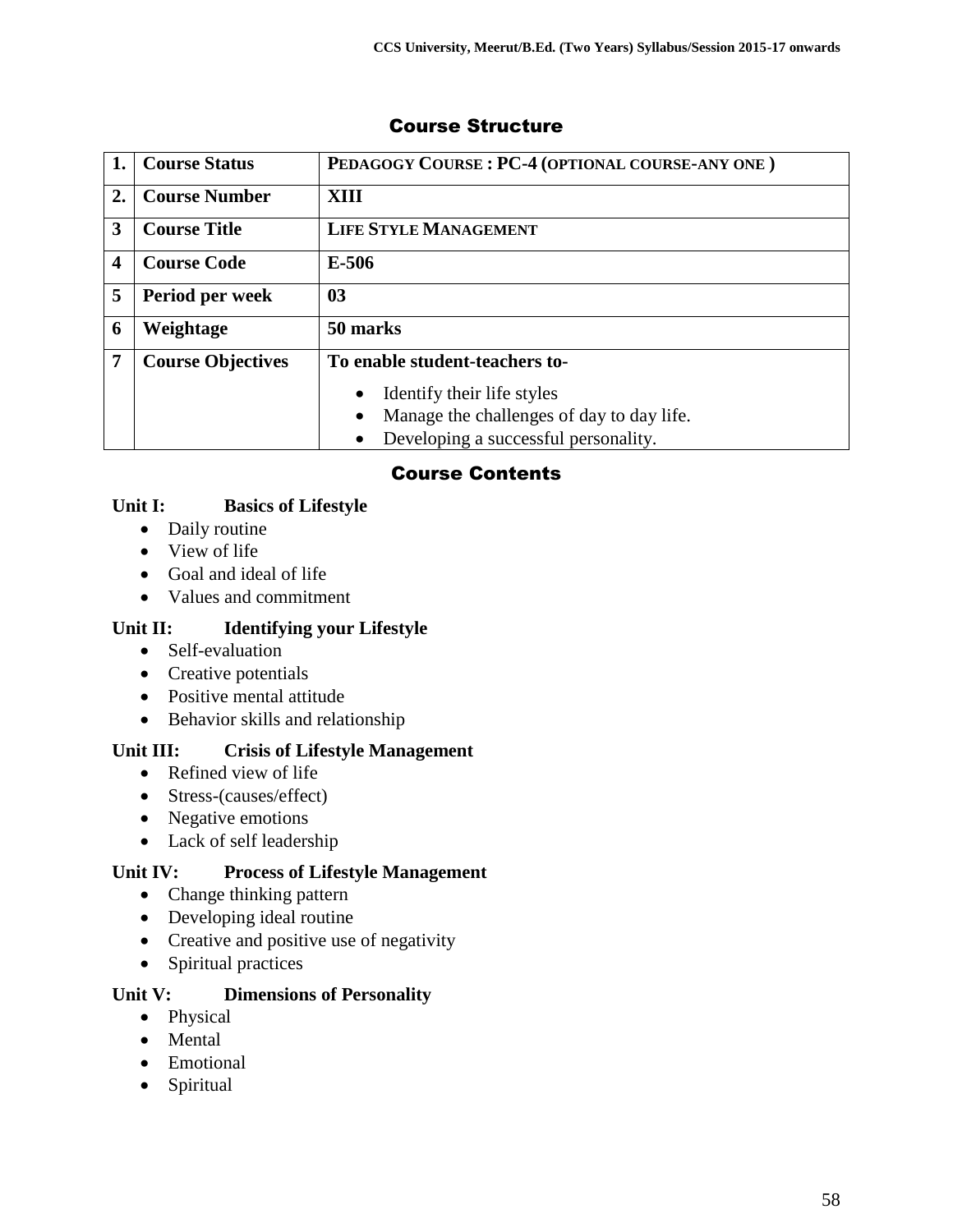#### **Unit VI: Developing Personality Potential**

- Physical well-being
- Intellectual strength
- Emotional maturity
- Purity of thought and action

#### **Unit VII: Persoality skills**

- Self-assessment techniques
- Adjustment skills
- Creative reading and writing skills

#### **Unit VIII: Successful Personality**

- Self awareness
- Self-confidence
- Creative excellence
- Emotional intelligence

#### **Unit IX: Refinement of Personality**

- Inner health
- Spiritual insight
- Devotion to duty
- Life of integrity

#### **Tasks and Assignments (any one)**

- Diary writing
- Swadhyay (self-study)
- Meditation
- Creative writing
- Self presentation
- Critical analysis of any theme of the course content in about eight to ten pages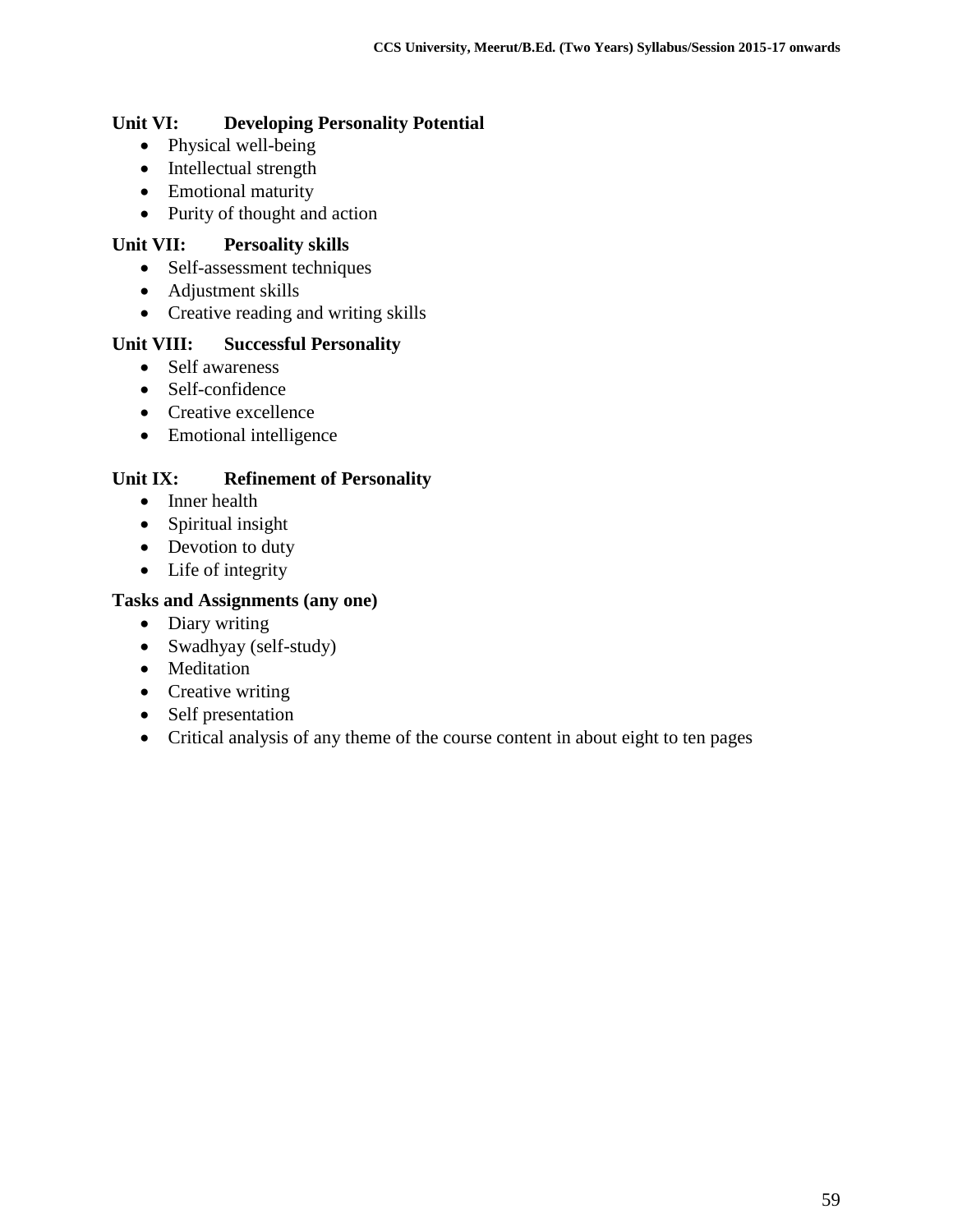## Practicum: Course - VII, VIII, XIV &XV

## PC 5: Preparation To Function as a Teacher (Teaching Skills) (E-701)

During the first year, the teacher-preparation programme will offer the training amounting to a minimum of 5 weeks. This will include:

- **One week workshop on Lesson-Planning** based on constructivistic apporach (Covering different aspects like theory of lesson-planning, questioning, Defective Questions, Developing Question, How to put Question, How to receive Answers, Discipline, Role of Eye-control, etc.).
- **One week workshop on 'Micro-Teaching'** (atleast 5 teaching skills will be mastered in each Pedagogy course like-Introduction, Reinforcement, Probing Question, Stimulus Variation, Explaining etc. ).
- **One week Practice-Teaching in Simulated condition** in each Pedagogy course. During this phase every student-teacher will **teach atleast 5 lessons**. These lessons will be observed by subject-supervisors
- **Two week Practice-Teaching in Real-Class room situation in a school**. For it, the student-teachers will be attached to a particular school as 'School Attachment', where they will deliver their lessons. During this phase every student-teacher will **teach atleast 25 lessons**. These lessons will be observed by peers as well as by subject-supervisors daily, which will provide them feedback for the modification of their behavior.

This shorter period is to provide the student-teachers adequate exposure to have a 'feel' of dealing with teaching-learning. It will help him/her to develop the basic teaching skill required to deal with students effectively in classroom.

## PC 6: School Internship (Teaching Competence) (E-703)

In the second year, there shall be a minimum of 16 weeks of intensive engagement with the school in the form of School Internship. For this, the student-teachers will go for 'School Placement', during which their role in the school is something like an apprentice and they shall work as a regular teacher & participate in all the school activities including planning, teaching and assessment, interacting with school-teachers, & children to understand the school in totality its philosophy & aims, organisation and management, the life of a teacher, the needs of the physical, mental and emotional development of children. They will be engaged in school functioning in all its aspects in consultation with the School-mentor, like-

- Participating in various 'out-of-class room' activities in school.
- Organizing events eg., cultural activities, debates, games, quiz, essay-competition, drama, etc.
- Preparation of School calendar, time-table, assessment schedule, evaluation tools etc.
- Preparing a suggested comprehensive plan of action for some aspect of school improvement.

School-Internship shall be designed to lead to the development of 'Teaching Competence of a professional, teacher dispositions and sensitivity.

Duiring internship, student-teachers will be provided opportunities to teach in government and private schools with systematic support and feedback from the faculty. During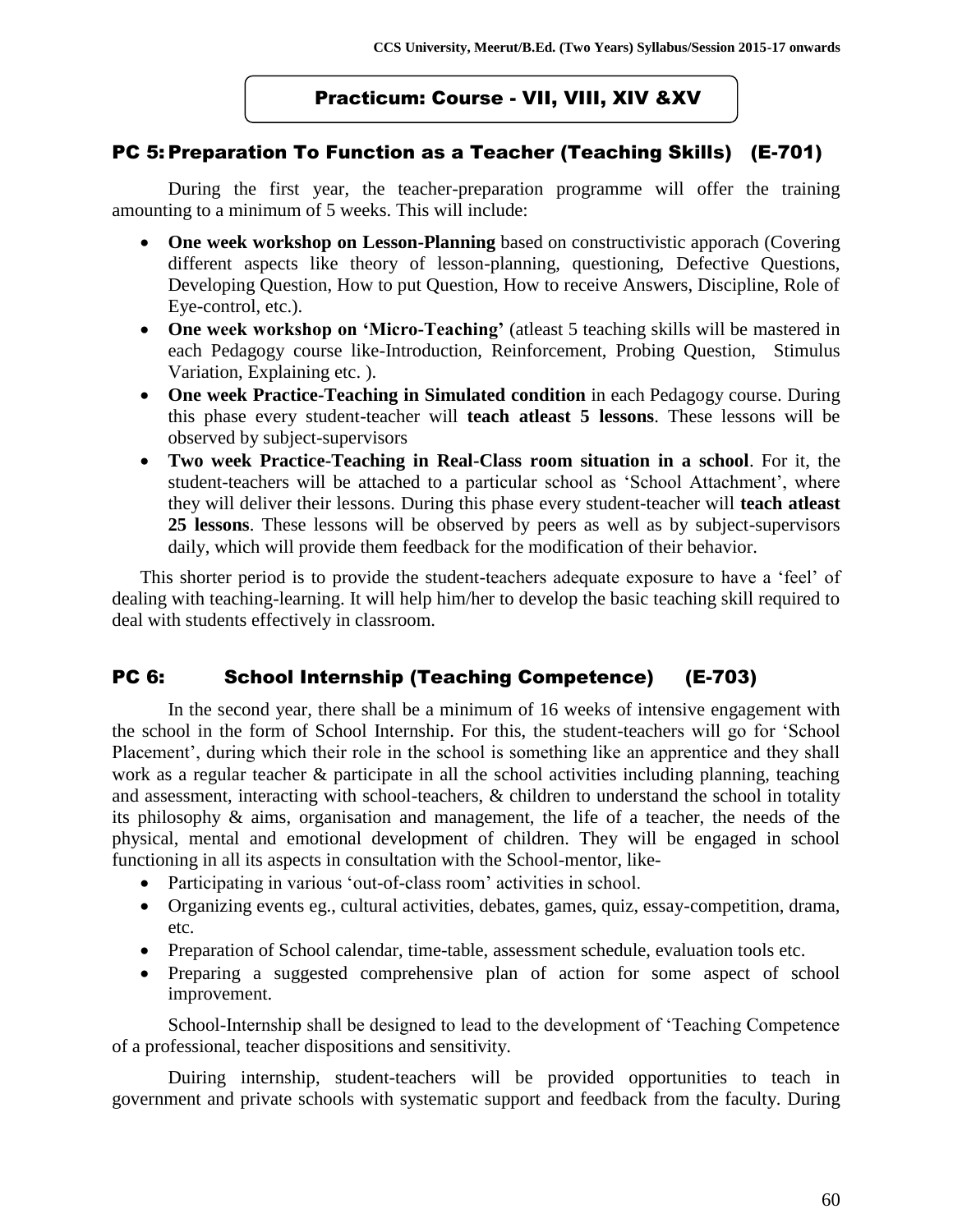this period, student-teachers will be actively engaged in teaching at school and will participate in day-to-day activities of school.

It is important that the student-teachers will consolidate and reflect on their teaching experience during the school-internship.

- Student-teachers will maintain a **Journal (A Diary)** in which he/she records one's experiences and observations, etc. daily.
- Student-teachers will maintain a **Portfolio** of all the activities like-details of dailyteaching eg., topic, date, class, objectives of teaching, resources used, assessment tools, homework given, etc.
- Student-teachers will **teach at least 30 lessons** during internship period**.** These lessons will be observed by their mentors in the school.
- Student-teachers will work on an **Action Research based Project** on any Educational problem of School, which will be selected in consultation with the concerned faculty supervisor.

## Final Presentation

At the end of School-Internship each student-teacher will be expected to present

- **The Journal** Containing day-to-day report about different activities, liketeaching, events, etc. mentioned above.
- **The Portfolio** Containing evidences (proof) of different activities and events in the form of different photographs, etc.
- **The Project Report** -Containing the data, analysis and interpretation based on Action Research conducted by him/her.
- **Presentation of Teaching through ICT** on any topic of school subject.

These four activities will be included in the evaluation of School-Internship.

- The Journal of 50 marks
- The Portfolio of 50 marks
- The Project Report of 50 marks
- Presentation of teaching through ICT on any topic of school subject of 50 marks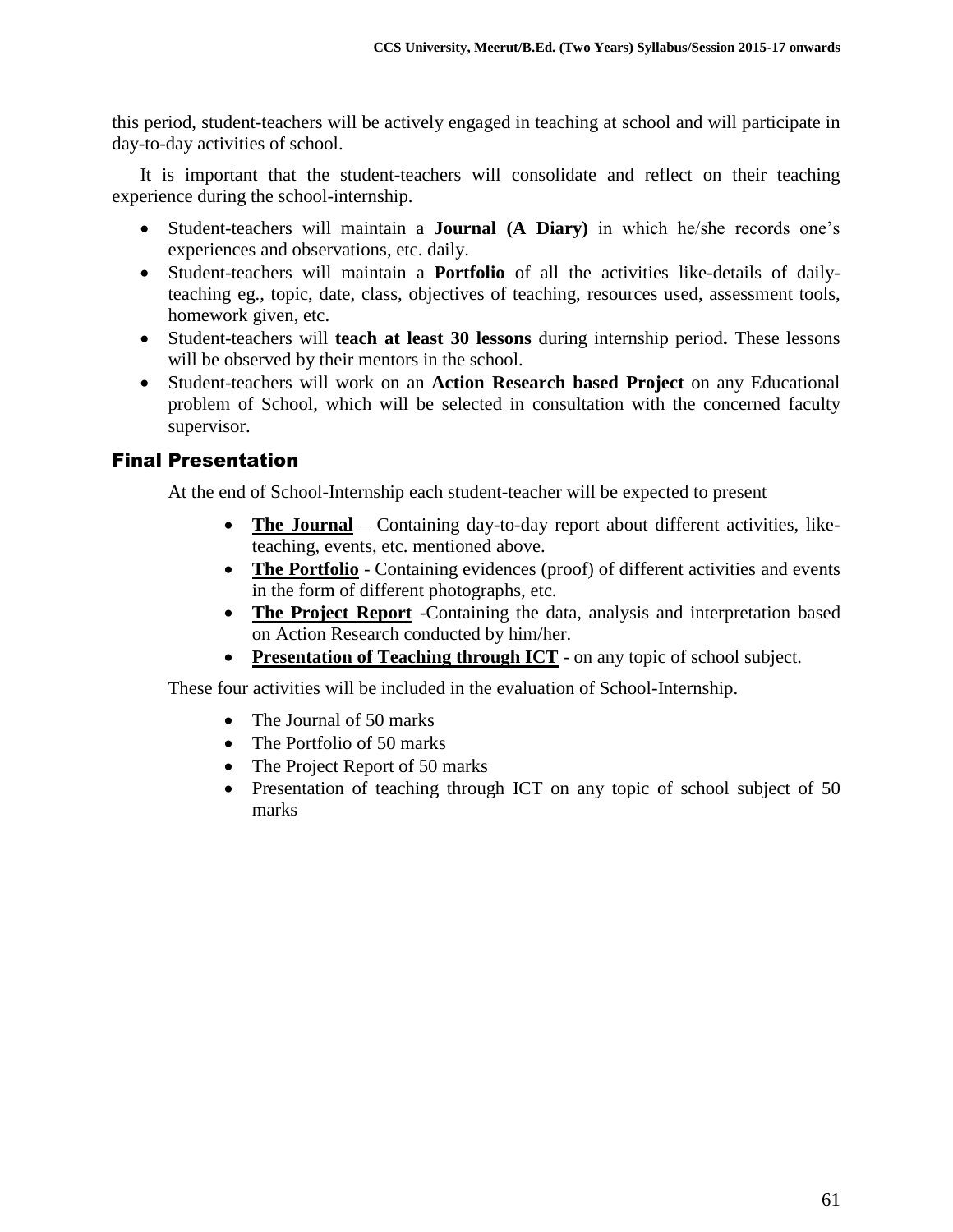## Group C: Enhancing Professional Capacity EPC Courses

## EPC 1: Strengthening Language Proficiency (Code: E-702)

Language is the medium for comprehending ideas, for reflection and thinking, as well as for expression and communication. Enhancing one's capacity in language proficiency is thus a vital need of student-teachers irrespective of the subject area that they are going to teach.

#### **Objectives: To enable student-teachers to-**

- Strengthen the ability to read correctly
- Strengthen the ability to pronunciate
- Strengthen the ability to write correctly
- Strengthen the ability to communicate correctly

#### **Activities**

One or two workshops on Language proficiency course on Hindi and English of 7-10 day each may be organized. It may course the following content –

- हिन्दी भाषा (1) वर्ण—स्वर व व्यंजन ध्वनि, मात्राएं (2) शब्द पर्यायवाची व विलोम शब्द (3) शब्द रचना-सन्धि, समास, उपसर्ग, प्रत्यय (४) रूप विचार- संज्ञा, सर्वनाम, विशेषण, क्रिया क्रियाविशेषण, आदि (5) वाक्य विचार-विराम चिन्ह, आदि (6) रचना-पत्र, प्रार्थना पत्र, निबन्ध कहानी आदि।
- English Language (i) Alphabet-Vowel & Constonant sounds (ii) word-synonym & Anatonym (iii) Word Formation (iv) Parts of Speech – Noun, Pronoun, Adjective, Verb, Adverb, etc. (v) Sentence – Punctuation & Analysis (vi) Composition-Letter, Application, Essays, Story, etc.

## EPC 2: Art and Aesthatics

#### (Code: E-702)

 The need to integrate arts education in the formal schooling of our students is to retainour unique cultural identity in all its diversity nd richness. The National curriculum Framework (2005) reminds us that the school curriculum must integrate varios domains of knowledge with a deep relationship between head, heart &hand so that the curriculum encompasses all and is not separated from the co-curricular or extra-curricular.

#### **Objectives: To help student-teachers to-**

- Gain direct experiences
- Develop motor skill
- Make students believe in the dignity of labour
- To nurture children's creativity and aesthetic sensibilities.

#### **Activities**

An artist or artisam may be invited to organize a workshop on Art & Aestretics. The student-teachers may be asked to prepare atleast 5-items of different categories-

• Paper meshing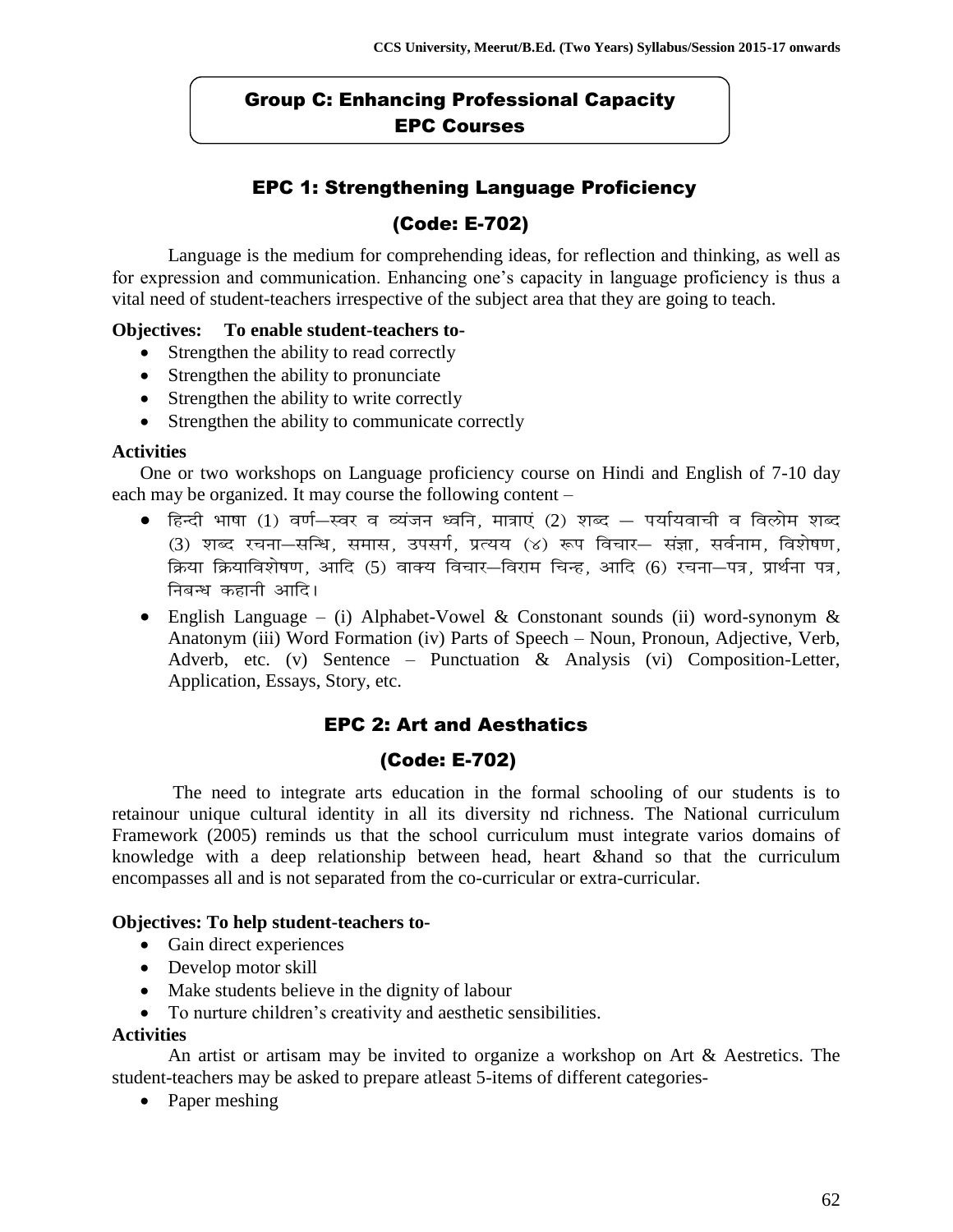- Pot Decoration
- Wall hanging
- Paper cutting
- Flower making
- Candle Making
- Stiching
- Knitting
- Embroidery
- Soft toys making
- Paper framing
- Weaving or printing of textiles
- Making of poster
- Making of Rangoli
- Making of Puppets etc.

## EPC 3: Reading and Reflecting on Texts

#### (Code: E-702)

 This course will serve as a foundation to enable student-teachers to read and respond to a variety of texts in different ways depending on the purposes of reading, like-personal or creative or critical or all of these.

#### **Objectives: To enable student-teachers to-**

- $\bullet$  Develop study habits
- Develop skill of reading &writing
- Develop skill of summarization
- Develop skill of note-taking.

#### **Activities**

Student-teachers are expected to sit in the library regularly and to review at least 10 books of different categories in about 500 words each. These may be as follows –

- Review of text books related to core courses
- Review of reference Book related to core courses
- Review of Text Books related to Pedagogy courses
- Review of Reference to Book related to Pedagogy courses.
- Review of Policy Documents, Autobiography, Commission Reports, etc.
- Review of studies about school, historical books and other educational miscellaneous books.

## EPC 4: Understanding of ICT

## (Code: E-704)

Preparing teachers to use technology in a classroom is an important step of ICT enabled education in the country. This course will focus on moving beyond computer literacy and ICT aided learning, to help student-teachers interpret and adabt ICTs in the teaching-learning process.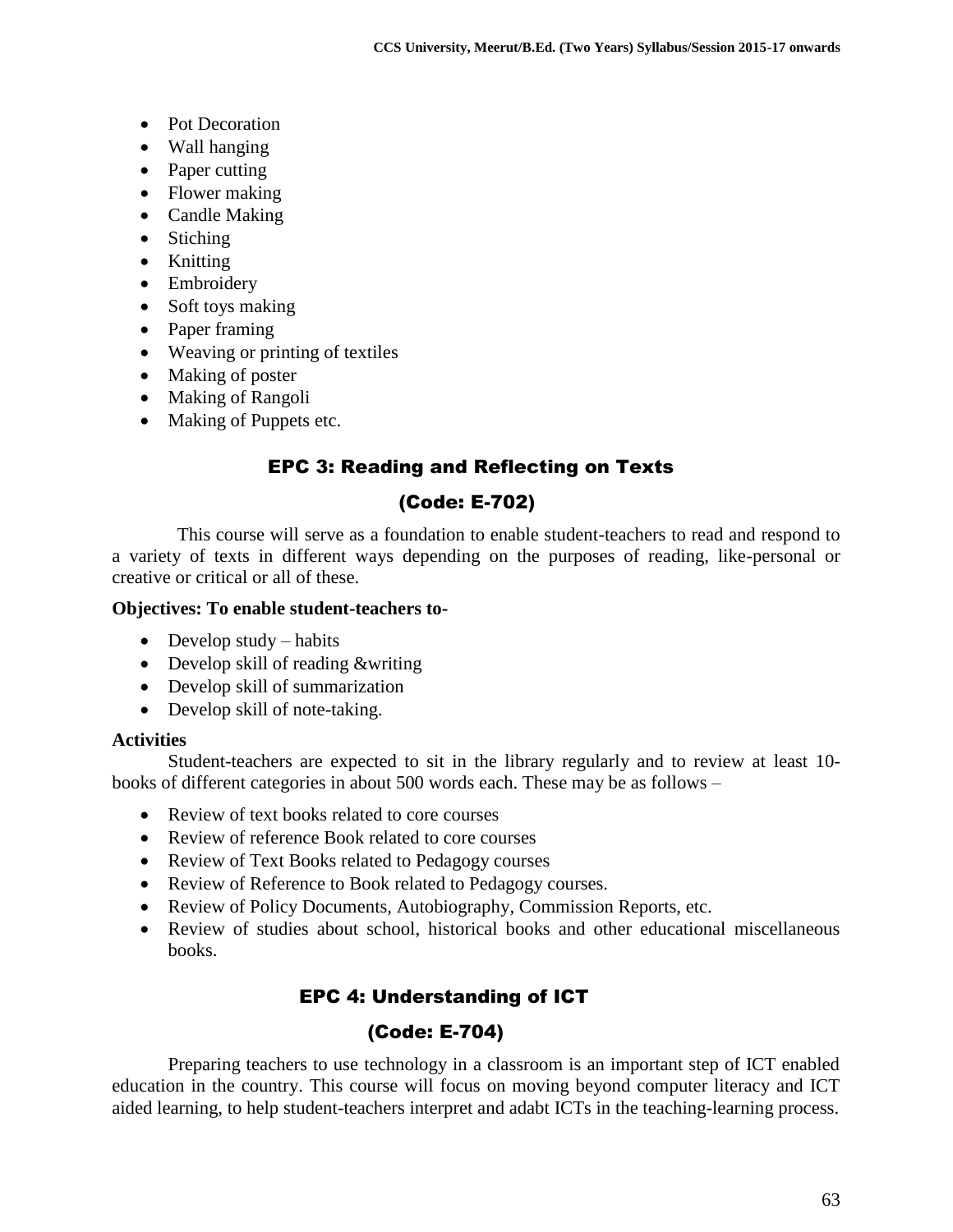#### **Objectives: To enable student-teachers to-**

- Have a basic familiarity with computers
- Understand & appreciate ICT as an effective learning tool for learners
- Understand ICT as an emormous functional support to teachers.

## **Activities**

A workshop on ICT for 10-15 days way be organized or a provision of one period/week may be made daily in the time-table to learn and to practice in computer labs. Student-teacher sare expected to learn the following:

- Use of radio and audio media in script writing, story-talling, etc.
- Use of TV & video in education
- Use of news paper in education
- Functional knowledge of operating computers- word processing, power point, excel, etc.
- Effective browsing of the internet for selecting relevant information.
- Downloading relevant material
- Competencies in developing software
- Developing PPT slide show for classroom use
- Use of available software or CDs with LCD projection for subject learning interactions
- Generating demonstrations using computer software.

## EPC 5: Scouting and Guiding

## (Code : E-704)

This is an international programme to develop social-sensitivity and to make students dutiful towards the nation & the world so that they may serve the humanity.

#### **Objectives: To enabler student-teachers to-**

- Develop the characteristics of good citizenship.
- Develop world Peace.
- Develop two feeling of dignity of labour.
- Make students self-reliant
- Develop the physical, mental & spirtual powers.

#### **Activities**

This can be achieved through organizing a scouting camp of 6-7 days to impart training

in-

- First-aid against fracture, snake bite poision, electric current, etc.
- Using safety-measures against fire, chemicals, electrical equipments, etc.
- Using compass & maps.
- Using different types of knots
- Constructing a bridge, etc.
- Different types of physical exercise etc.